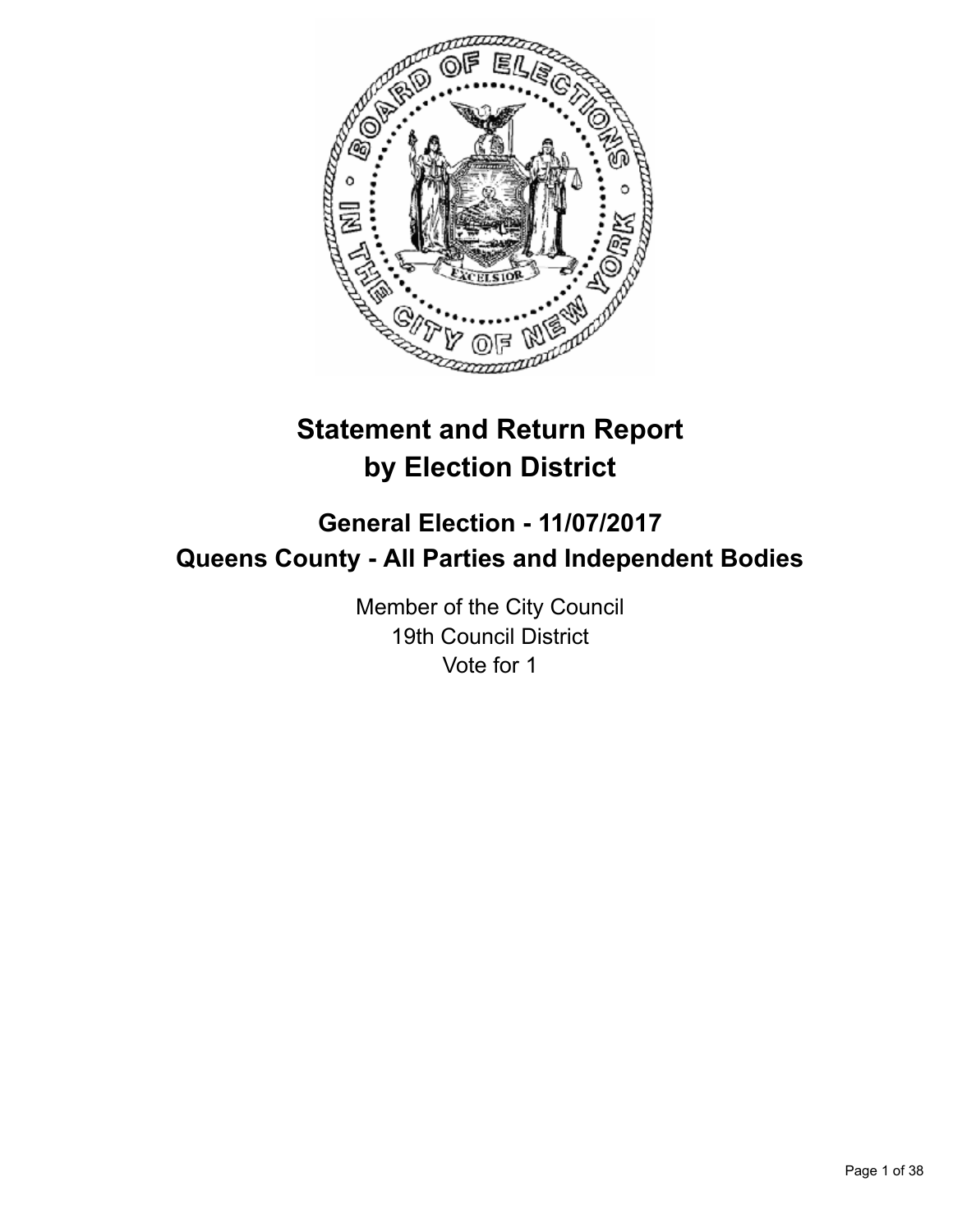

| <b>PUBLIC COUNTER</b>                                    | 267            |
|----------------------------------------------------------|----------------|
| <b>MANUALLY COUNTED EMERGENCY</b>                        | 0              |
| ABSENTEE / MILITARY                                      | 2              |
| <b>AFFIDAVIT</b>                                         | $\overline{2}$ |
| <b>Total Ballots</b>                                     | 271            |
| Less - Inapplicable Federal/Special Presidential Ballots | 0              |
| <b>Total Applicable Ballots</b>                          | 271            |
| PAUL A. VALLONE (DEMOCRATIC)                             | 153            |
| KONSTANTINOS POULIDIS (REPUBLICAN)                       | 64             |
| PAUL A. VALLONE (WORKING FAMILIES)                       | 12             |
| PAUL D. GRAZIANO (REFORM)                                | 29             |
| <b>Total Votes</b>                                       | 258            |
| Unrecorded                                               | 13             |

## **031/25**

| PUBLIC COUNTER                                           | 208 |
|----------------------------------------------------------|-----|
| <b>MANUALLY COUNTED EMERGENCY</b>                        | 0   |
| ABSENTEE / MILITARY                                      | 4   |
| AFFIDAVIT                                                | 0   |
| <b>Total Ballots</b>                                     | 212 |
| Less - Inapplicable Federal/Special Presidential Ballots | 0   |
| <b>Total Applicable Ballots</b>                          | 212 |
| PAUL A. VALLONE (DEMOCRATIC)                             | 155 |
| KONSTANTINOS POULIDIS (REPUBLICAN)                       | 16  |
| PAUL A. VALLONE (WORKING FAMILIES)                       | 9   |
| PAUL D. GRAZIANO (REFORM)                                | 18  |
| <b>Total Votes</b>                                       | 198 |
| Unrecorded                                               | 14  |

| PUBLIC COUNTER                                           | 209 |
|----------------------------------------------------------|-----|
| MANUALLY COUNTED EMERGENCY                               | 0   |
| ABSENTEE / MILITARY                                      |     |
| AFFIDAVIT                                                | 3   |
| <b>Total Ballots</b>                                     | 213 |
| Less - Inapplicable Federal/Special Presidential Ballots | 0   |
| <b>Total Applicable Ballots</b>                          | 213 |
| PAUL A. VALLONE (DEMOCRATIC)                             | 125 |
| KONSTANTINOS POULIDIS (REPUBLICAN)                       | 56  |
| PAUL A. VALLONE (WORKING FAMILIES)                       | 6   |
| PAUL D. GRAZIANO (REFORM)                                | 14  |
| PETER A. KOO (WRITE-IN)                                  | 1   |
| <b>Total Votes</b>                                       | 202 |
| Unrecorded                                               | 11  |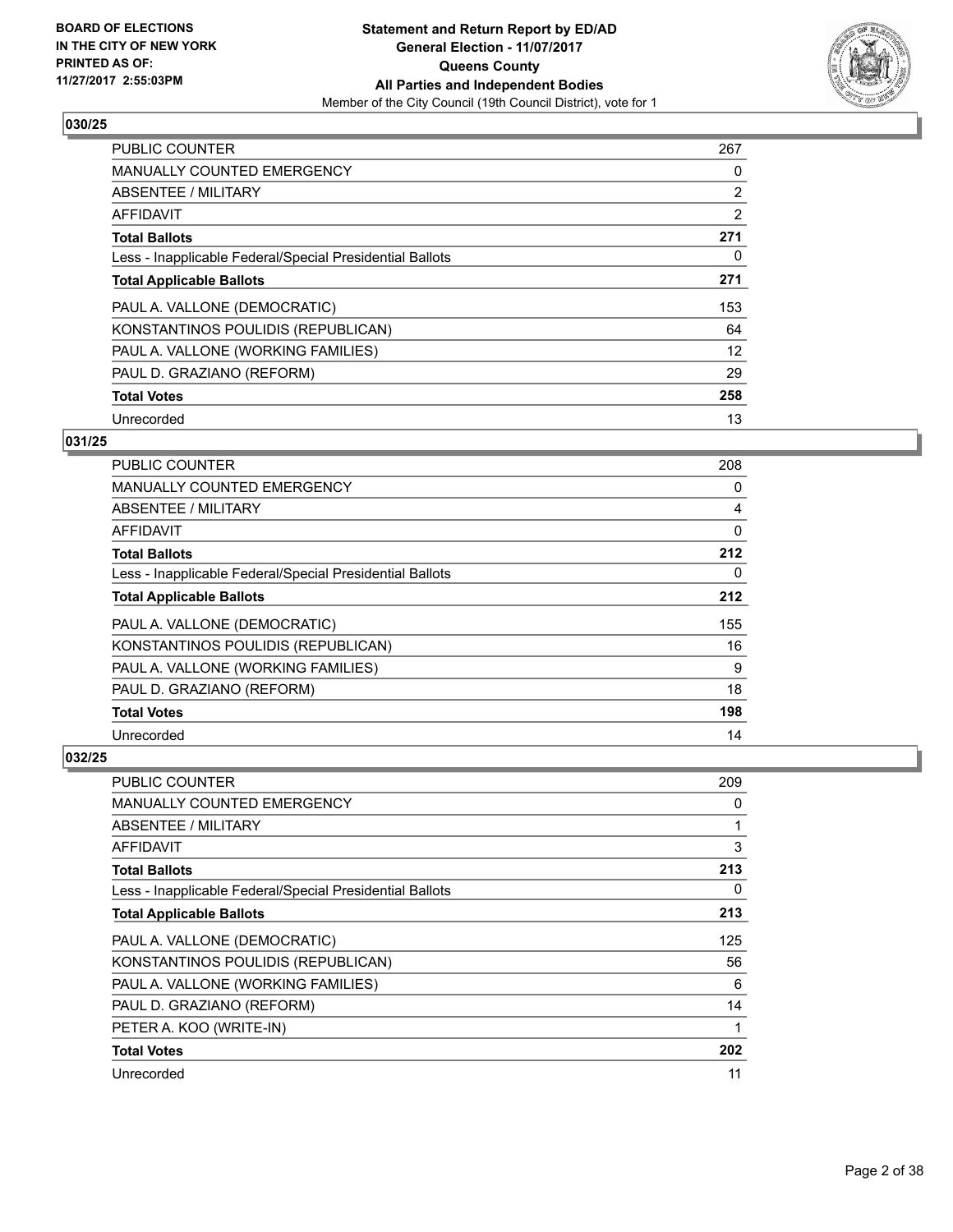

| <b>PUBLIC COUNTER</b>                                    | 127 |
|----------------------------------------------------------|-----|
| <b>MANUALLY COUNTED EMERGENCY</b>                        | 0   |
| ABSENTEE / MILITARY                                      | 3   |
| <b>AFFIDAVIT</b>                                         | 0   |
| <b>Total Ballots</b>                                     | 130 |
| Less - Inapplicable Federal/Special Presidential Ballots | 0   |
| <b>Total Applicable Ballots</b>                          | 130 |
| PAUL A. VALLONE (DEMOCRATIC)                             | 67  |
| KONSTANTINOS POULIDIS (REPUBLICAN)                       | 33  |
| PAUL A. VALLONE (WORKING FAMILIES)                       | 6   |
| PAUL D. GRAZIANO (REFORM)                                | 16  |
| <b>Total Votes</b>                                       | 122 |
| Unrecorded                                               | 8   |

## **034/25**

| <b>PUBLIC COUNTER</b>                                    | 27       |
|----------------------------------------------------------|----------|
| <b>MANUALLY COUNTED EMERGENCY</b>                        | 0        |
| <b>ABSENTEE / MILITARY</b>                               | 0        |
| AFFIDAVIT                                                | 0        |
| <b>Total Ballots</b>                                     | 27       |
| Less - Inapplicable Federal/Special Presidential Ballots | $\Omega$ |
| <b>Total Applicable Ballots</b>                          | 27       |
| PAUL A. VALLONE (DEMOCRATIC)                             | 13       |
| KONSTANTINOS POULIDIS (REPUBLICAN)                       | 6        |
| PAUL A. VALLONE (WORKING FAMILIES)                       | 4        |
| PAUL D. GRAZIANO (REFORM)                                | 3        |
| <b>Total Votes</b>                                       | 26       |
| Unrecorded                                               |          |

| <b>PUBLIC COUNTER</b>                                    | 154 |
|----------------------------------------------------------|-----|
| <b>MANUALLY COUNTED EMERGENCY</b>                        | 0   |
| ABSENTEE / MILITARY                                      | 7   |
| AFFIDAVIT                                                |     |
| <b>Total Ballots</b>                                     | 162 |
| Less - Inapplicable Federal/Special Presidential Ballots | 0   |
| <b>Total Applicable Ballots</b>                          | 162 |
| PAUL A. VALLONE (DEMOCRATIC)                             | 66  |
| KONSTANTINOS POULIDIS (REPUBLICAN)                       | 61  |
| PAUL A. VALLONE (WORKING FAMILIES)                       | 8   |
| PAUL D. GRAZIANO (REFORM)                                | 17  |
| <b>Total Votes</b>                                       | 152 |
| Unrecorded                                               | 10  |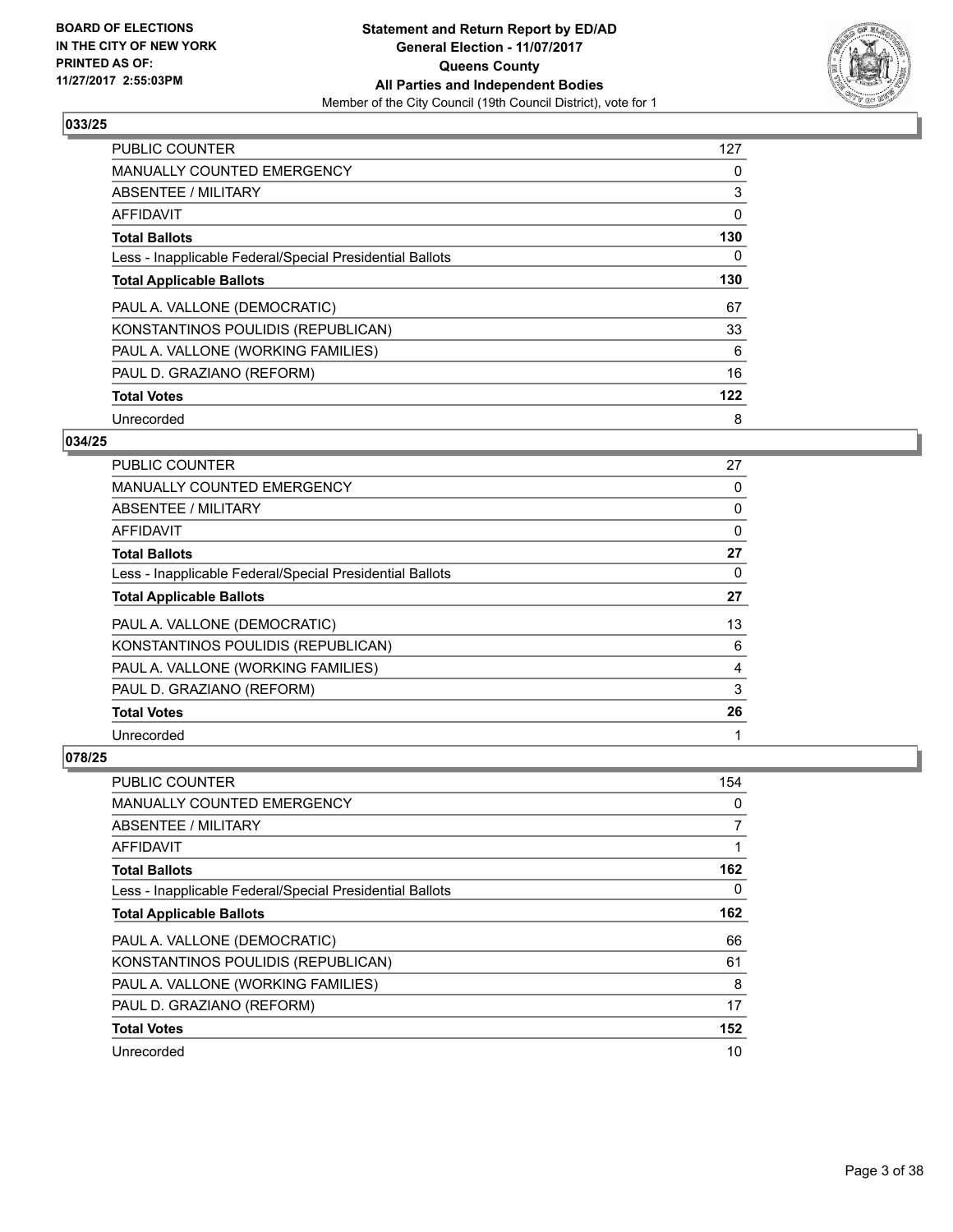

| <b>PUBLIC COUNTER</b>                                    | 136 |
|----------------------------------------------------------|-----|
| <b>MANUALLY COUNTED EMERGENCY</b>                        | 0   |
| ABSENTEE / MILITARY                                      | 11  |
| AFFIDAVIT                                                | 1   |
| <b>Total Ballots</b>                                     | 148 |
| Less - Inapplicable Federal/Special Presidential Ballots | 0   |
| <b>Total Applicable Ballots</b>                          | 148 |
| PAUL A. VALLONE (DEMOCRATIC)                             | 76  |
| KONSTANTINOS POULIDIS (REPUBLICAN)                       | 44  |
| PAUL A. VALLONE (WORKING FAMILIES)                       | 6   |
| PAUL D. GRAZIANO (REFORM)                                | 16  |
| KATHLEEN SPRINGER (WRITE-IN)                             |     |
| <b>Total Votes</b>                                       | 143 |
| Unrecorded                                               | 5   |

## **002/26**

| <b>PUBLIC COUNTER</b>                                    | 55 |
|----------------------------------------------------------|----|
| <b>MANUALLY COUNTED EMERGENCY</b>                        | 0  |
| ABSENTEE / MILITARY                                      | 6  |
| AFFIDAVIT                                                | 0  |
| <b>Total Ballots</b>                                     | 61 |
| Less - Inapplicable Federal/Special Presidential Ballots | 0  |
| <b>Total Applicable Ballots</b>                          | 61 |
| PAUL A. VALLONE (DEMOCRATIC)                             | 30 |
| KONSTANTINOS POULIDIS (REPUBLICAN)                       | 19 |
| PAUL A. VALLONE (WORKING FAMILIES)                       | 0  |
| PAUL D. GRAZIANO (REFORM)                                | 7  |
| <b>Total Votes</b>                                       | 56 |
| Unrecorded                                               | 5  |

| <b>PUBLIC COUNTER</b>                                    | 318 |
|----------------------------------------------------------|-----|
| <b>MANUALLY COUNTED EMERGENCY</b>                        | 0   |
| ABSENTEE / MILITARY                                      | 9   |
| AFFIDAVIT                                                | 4   |
| <b>Total Ballots</b>                                     | 331 |
| Less - Inapplicable Federal/Special Presidential Ballots | 0   |
| <b>Total Applicable Ballots</b>                          | 331 |
| PAUL A. VALLONE (DEMOCRATIC)                             | 166 |
| KONSTANTINOS POULIDIS (REPUBLICAN)                       | 88  |
| PAUL A. VALLONE (WORKING FAMILIES)                       | 19  |
| PAUL D. GRAZIANO (REFORM)                                | 47  |
| <b>Total Votes</b>                                       | 320 |
| Unrecorded                                               | 11  |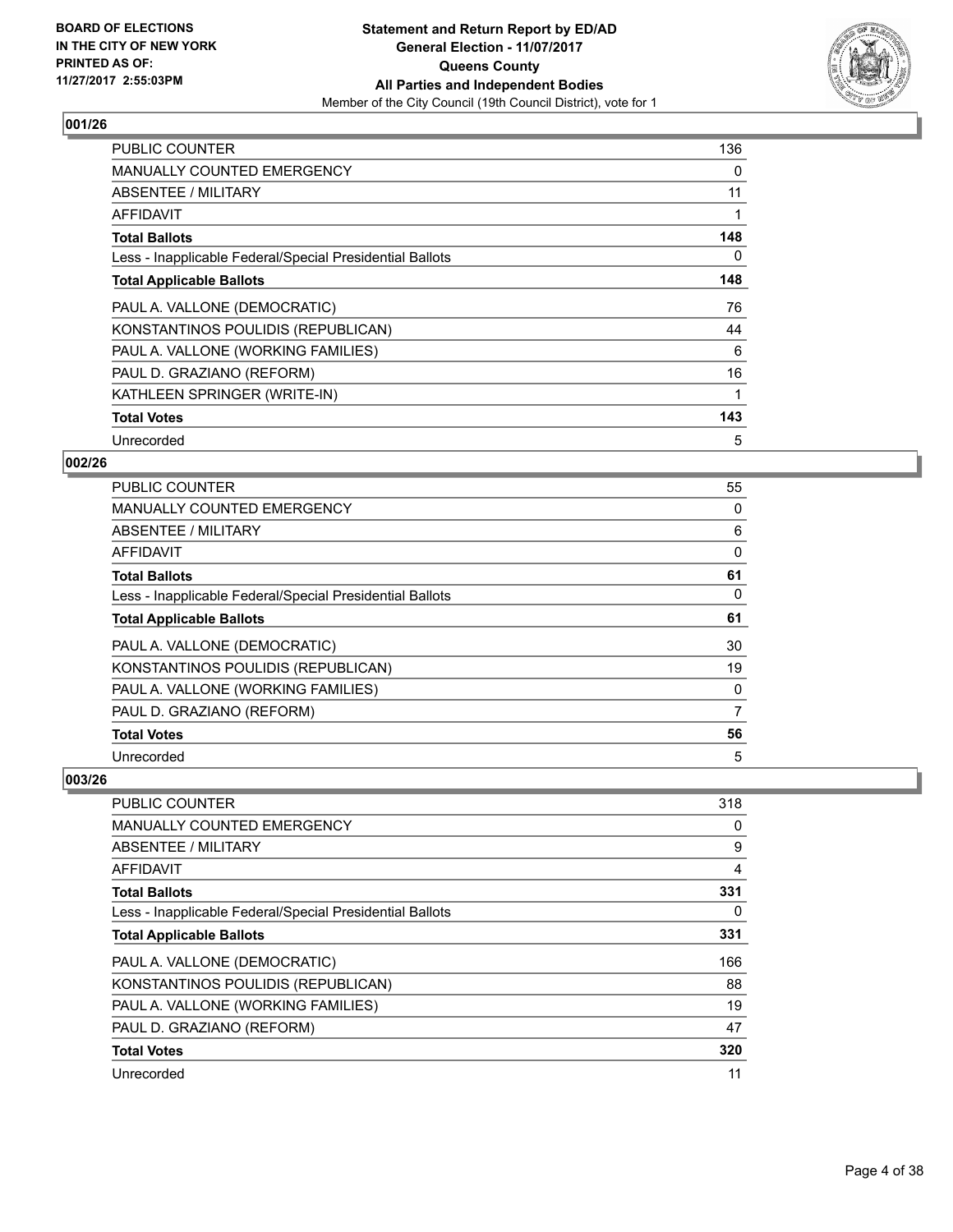

| <b>PUBLIC COUNTER</b>                                    | 289 |
|----------------------------------------------------------|-----|
| <b>MANUALLY COUNTED EMERGENCY</b>                        | 0   |
| ABSENTEE / MILITARY                                      | 4   |
| <b>AFFIDAVIT</b>                                         |     |
| <b>Total Ballots</b>                                     | 294 |
| Less - Inapplicable Federal/Special Presidential Ballots | 0   |
| <b>Total Applicable Ballots</b>                          | 294 |
| PAUL A. VALLONE (DEMOCRATIC)                             | 154 |
| KONSTANTINOS POULIDIS (REPUBLICAN)                       | 59  |
| PAUL A. VALLONE (WORKING FAMILIES)                       | 17  |
| PAUL D. GRAZIANO (REFORM)                                | 47  |
| <b>Total Votes</b>                                       | 277 |
| Unrecorded                                               | 17  |

## **005/26**

| <b>PUBLIC COUNTER</b>                                    | 207 |
|----------------------------------------------------------|-----|
| <b>MANUALLY COUNTED EMERGENCY</b>                        | 0   |
| ABSENTEE / MILITARY                                      | 2   |
| AFFIDAVIT                                                | 3   |
| <b>Total Ballots</b>                                     | 212 |
| Less - Inapplicable Federal/Special Presidential Ballots | 0   |
| <b>Total Applicable Ballots</b>                          | 212 |
| PAUL A. VALLONE (DEMOCRATIC)                             | 95  |
| KONSTANTINOS POULIDIS (REPUBLICAN)                       | 55  |
| PAUL A. VALLONE (WORKING FAMILIES)                       | 9   |
| PAUL D. GRAZIANO (REFORM)                                | 36  |
| <b>Total Votes</b>                                       | 195 |
| Unrecorded                                               | 17  |

| PUBLIC COUNTER                                           | 318            |
|----------------------------------------------------------|----------------|
| <b>MANUALLY COUNTED EMERGENCY</b>                        | 0              |
| ABSENTEE / MILITARY                                      | 7              |
| AFFIDAVIT                                                | $\overline{2}$ |
| <b>Total Ballots</b>                                     | 327            |
| Less - Inapplicable Federal/Special Presidential Ballots | 0              |
| <b>Total Applicable Ballots</b>                          | 327            |
| PAUL A. VALLONE (DEMOCRATIC)                             | 154            |
| KONSTANTINOS POULIDIS (REPUBLICAN)                       | 95             |
| PAUL A. VALLONE (WORKING FAMILIES)                       | 18             |
| PAUL D. GRAZIANO (REFORM)                                | 44             |
| PETER A. KOO (WRITE-IN)                                  | 1              |
| <b>Total Votes</b>                                       | 312            |
| Unrecorded                                               | 15             |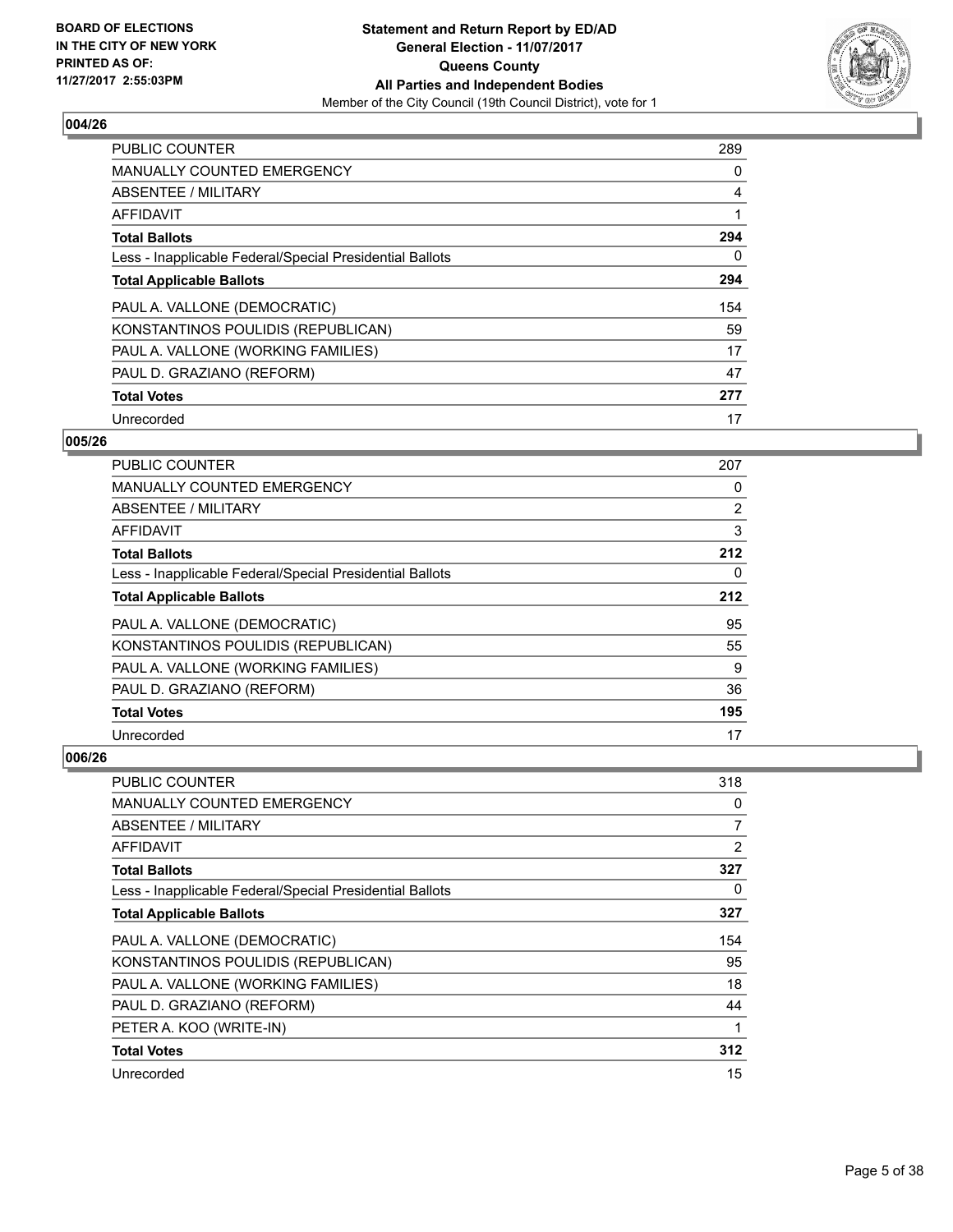

| <b>PUBLIC COUNTER</b>                                    | 234 |
|----------------------------------------------------------|-----|
| <b>MANUALLY COUNTED EMERGENCY</b>                        | 0   |
| ABSENTEE / MILITARY                                      | 7   |
| <b>AFFIDAVIT</b>                                         |     |
| <b>Total Ballots</b>                                     | 242 |
| Less - Inapplicable Federal/Special Presidential Ballots | 0   |
| <b>Total Applicable Ballots</b>                          | 242 |
| PAUL A. VALLONE (DEMOCRATIC)                             | 128 |
| KONSTANTINOS POULIDIS (REPUBLICAN)                       | 63  |
| PAUL A. VALLONE (WORKING FAMILIES)                       | 9   |
| PAUL D. GRAZIANO (REFORM)                                | 31  |
| <b>Total Votes</b>                                       | 231 |
| Unrecorded                                               | 11  |

#### **008/26**

| <b>PUBLIC COUNTER</b>                                    | 388 |
|----------------------------------------------------------|-----|
| <b>MANUALLY COUNTED EMERGENCY</b>                        | 0   |
| ABSENTEE / MILITARY                                      | 14  |
| AFFIDAVIT                                                | 5   |
| <b>Total Ballots</b>                                     | 407 |
| Less - Inapplicable Federal/Special Presidential Ballots | 0   |
| <b>Total Applicable Ballots</b>                          | 407 |
| PAUL A. VALLONE (DEMOCRATIC)                             | 188 |
| KONSTANTINOS POULIDIS (REPUBLICAN)                       | 89  |
| PAUL A. VALLONE (WORKING FAMILIES)                       | 22  |
| PAUL D. GRAZIANO (REFORM)                                | 81  |
| <b>Total Votes</b>                                       | 380 |
| Unrecorded                                               | 27  |

| <b>PUBLIC COUNTER</b>                                    | 407 |
|----------------------------------------------------------|-----|
| <b>MANUALLY COUNTED EMERGENCY</b>                        | 0   |
| ABSENTEE / MILITARY                                      | 12  |
| AFFIDAVIT                                                | 7   |
| <b>Total Ballots</b>                                     | 426 |
| Less - Inapplicable Federal/Special Presidential Ballots | 0   |
| <b>Total Applicable Ballots</b>                          | 426 |
| PAUL A. VALLONE (DEMOCRATIC)                             | 230 |
| KONSTANTINOS POULIDIS (REPUBLICAN)                       | 86  |
| PAUL A. VALLONE (WORKING FAMILIES)                       | 29  |
| PAUL D. GRAZIANO (REFORM)                                | 60  |
| <b>NUCKY THOMPSON (WRITE-IN)</b>                         | 1   |
| <b>Total Votes</b>                                       | 406 |
| Unrecorded                                               | 20  |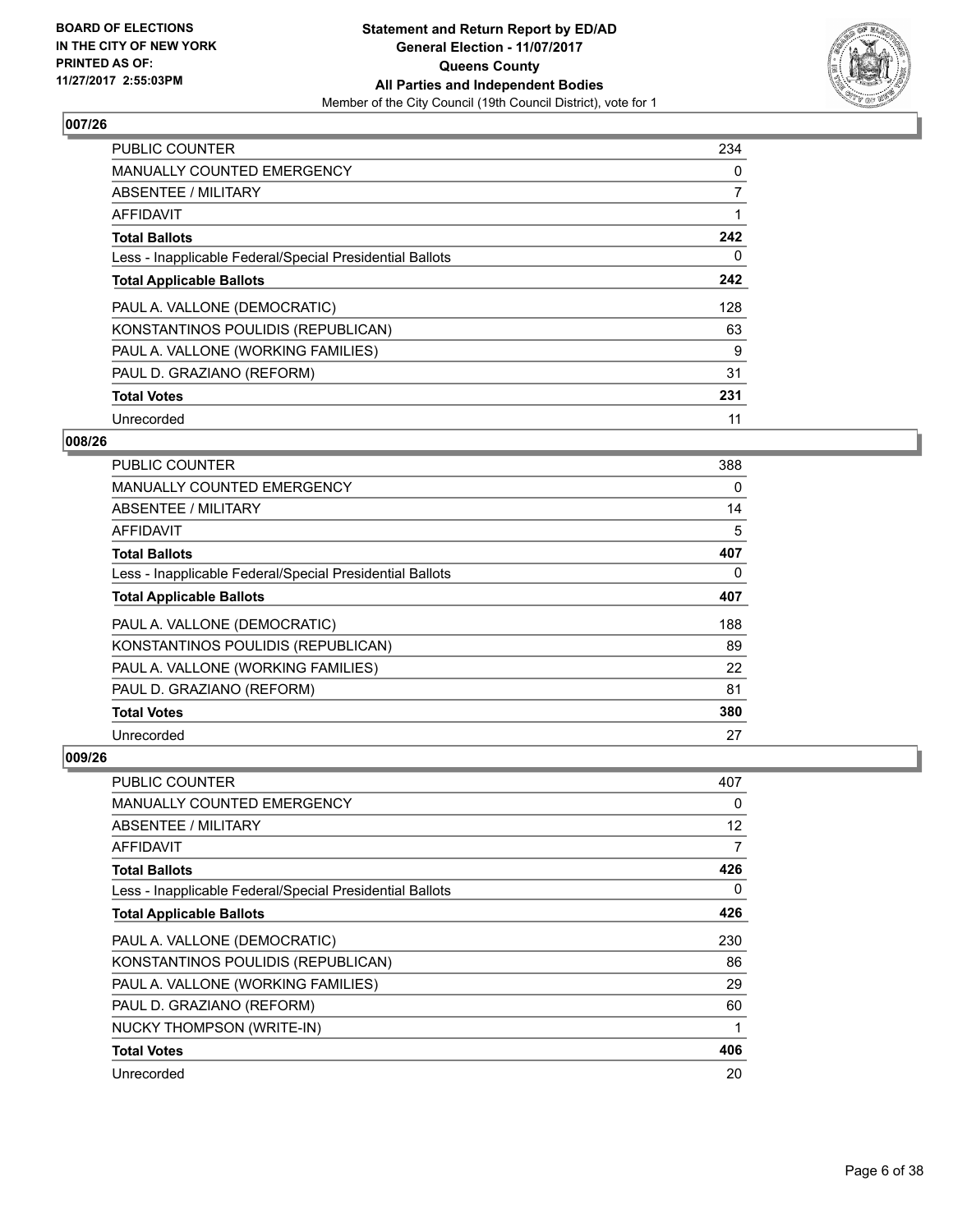

| <b>PUBLIC COUNTER</b>                                    | 365 |
|----------------------------------------------------------|-----|
| <b>MANUALLY COUNTED EMERGENCY</b>                        | 0   |
| ABSENTEE / MILITARY                                      | 19  |
| AFFIDAVIT                                                |     |
| <b>Total Ballots</b>                                     | 385 |
| Less - Inapplicable Federal/Special Presidential Ballots | 0   |
| <b>Total Applicable Ballots</b>                          | 385 |
| PAUL A. VALLONE (DEMOCRATIC)                             | 218 |
| KONSTANTINOS POULIDIS (REPUBLICAN)                       | 57  |
| PAUL A. VALLONE (WORKING FAMILIES)                       | 20  |
| PAUL D. GRAZIANO (REFORM)                                | 70  |
| <b>Total Votes</b>                                       | 365 |
| Unrecorded                                               | 20  |

## **011/26**

| <b>PUBLIC COUNTER</b>                                    | 359 |
|----------------------------------------------------------|-----|
| MANUALLY COUNTED EMERGENCY                               | 0   |
| ABSENTEE / MILITARY                                      | 7   |
| AFFIDAVIT                                                | 1   |
| <b>Total Ballots</b>                                     | 367 |
| Less - Inapplicable Federal/Special Presidential Ballots | 0   |
| <b>Total Applicable Ballots</b>                          | 367 |
| PAUL A. VALLONE (DEMOCRATIC)                             | 163 |
| KONSTANTINOS POULIDIS (REPUBLICAN)                       | 106 |
| PAUL A. VALLONE (WORKING FAMILIES)                       | 20  |
| PAUL D. GRAZIANO (REFORM)                                | 57  |
| UNATTRIBUTABLE WRITE-IN (WRITE-IN)                       | 2   |
| <b>Total Votes</b>                                       | 348 |
| Unrecorded                                               | 19  |

| <b>PUBLIC COUNTER</b>                                    | 349 |
|----------------------------------------------------------|-----|
| MANUALLY COUNTED EMERGENCY                               | 0   |
| ABSENTEE / MILITARY                                      | 5   |
| AFFIDAVIT                                                | 0   |
| <b>Total Ballots</b>                                     | 354 |
| Less - Inapplicable Federal/Special Presidential Ballots | 0   |
| <b>Total Applicable Ballots</b>                          | 354 |
| PAUL A. VALLONE (DEMOCRATIC)                             | 162 |
| KONSTANTINOS POULIDIS (REPUBLICAN)                       | 81  |
| PAUL A. VALLONE (WORKING FAMILIES)                       | 10  |
| PAUL D. GRAZIANO (REFORM)                                | 79  |
| <b>Total Votes</b>                                       | 332 |
| Unrecorded                                               | 22  |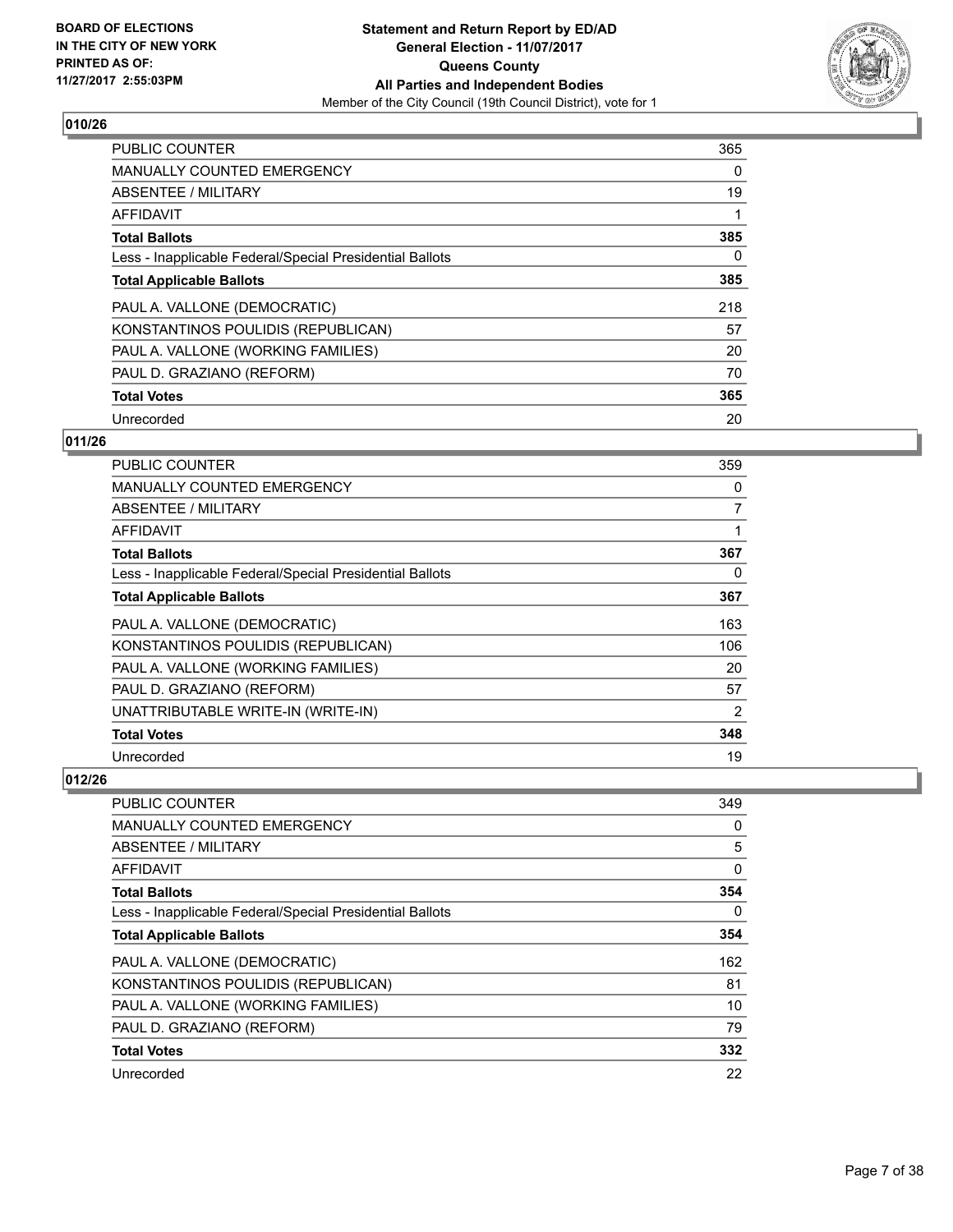

| <b>PUBLIC COUNTER</b>                                    | 356 |
|----------------------------------------------------------|-----|
| <b>MANUALLY COUNTED EMERGENCY</b>                        | 0   |
| ABSENTEE / MILITARY                                      | 4   |
| <b>AFFIDAVIT</b>                                         | 2   |
| <b>Total Ballots</b>                                     | 362 |
| Less - Inapplicable Federal/Special Presidential Ballots | 0   |
| <b>Total Applicable Ballots</b>                          | 362 |
| PAUL A. VALLONE (DEMOCRATIC)                             | 160 |
| KONSTANTINOS POULIDIS (REPUBLICAN)                       | 103 |
| PAUL A. VALLONE (WORKING FAMILIES)                       | 20  |
| PAUL D. GRAZIANO (REFORM)                                | 65  |
| <b>Total Votes</b>                                       | 348 |
| Unrecorded                                               | 14  |

## **014/26**

| <b>PUBLIC COUNTER</b>                                    | 352 |
|----------------------------------------------------------|-----|
| <b>MANUALLY COUNTED EMERGENCY</b>                        | 0   |
| ABSENTEE / MILITARY                                      | 9   |
| AFFIDAVIT                                                | 7   |
| <b>Total Ballots</b>                                     | 368 |
| Less - Inapplicable Federal/Special Presidential Ballots | 0   |
| <b>Total Applicable Ballots</b>                          | 368 |
| PAUL A. VALLONE (DEMOCRATIC)                             | 182 |
| KONSTANTINOS POULIDIS (REPUBLICAN)                       | 98  |
| PAUL A. VALLONE (WORKING FAMILIES)                       | 13  |
| PAUL D. GRAZIANO (REFORM)                                | 61  |
| PHILIP M. MCGRORY (WRITE-IN)                             |     |
| <b>Total Votes</b>                                       | 355 |
| Unrecorded                                               | 13  |

| PUBLIC COUNTER                                           | 415 |
|----------------------------------------------------------|-----|
| <b>MANUALLY COUNTED EMERGENCY</b>                        | 0   |
| ABSENTEE / MILITARY                                      | 17  |
| AFFIDAVIT                                                | 7   |
| <b>Total Ballots</b>                                     | 439 |
| Less - Inapplicable Federal/Special Presidential Ballots | 0   |
| <b>Total Applicable Ballots</b>                          | 439 |
| PAUL A. VALLONE (DEMOCRATIC)                             | 236 |
| KONSTANTINOS POULIDIS (REPUBLICAN)                       | 103 |
| PAUL A. VALLONE (WORKING FAMILIES)                       | 16  |
| PAUL D. GRAZIANO (REFORM)                                | 61  |
| <b>Total Votes</b>                                       | 416 |
| Unrecorded                                               | 23  |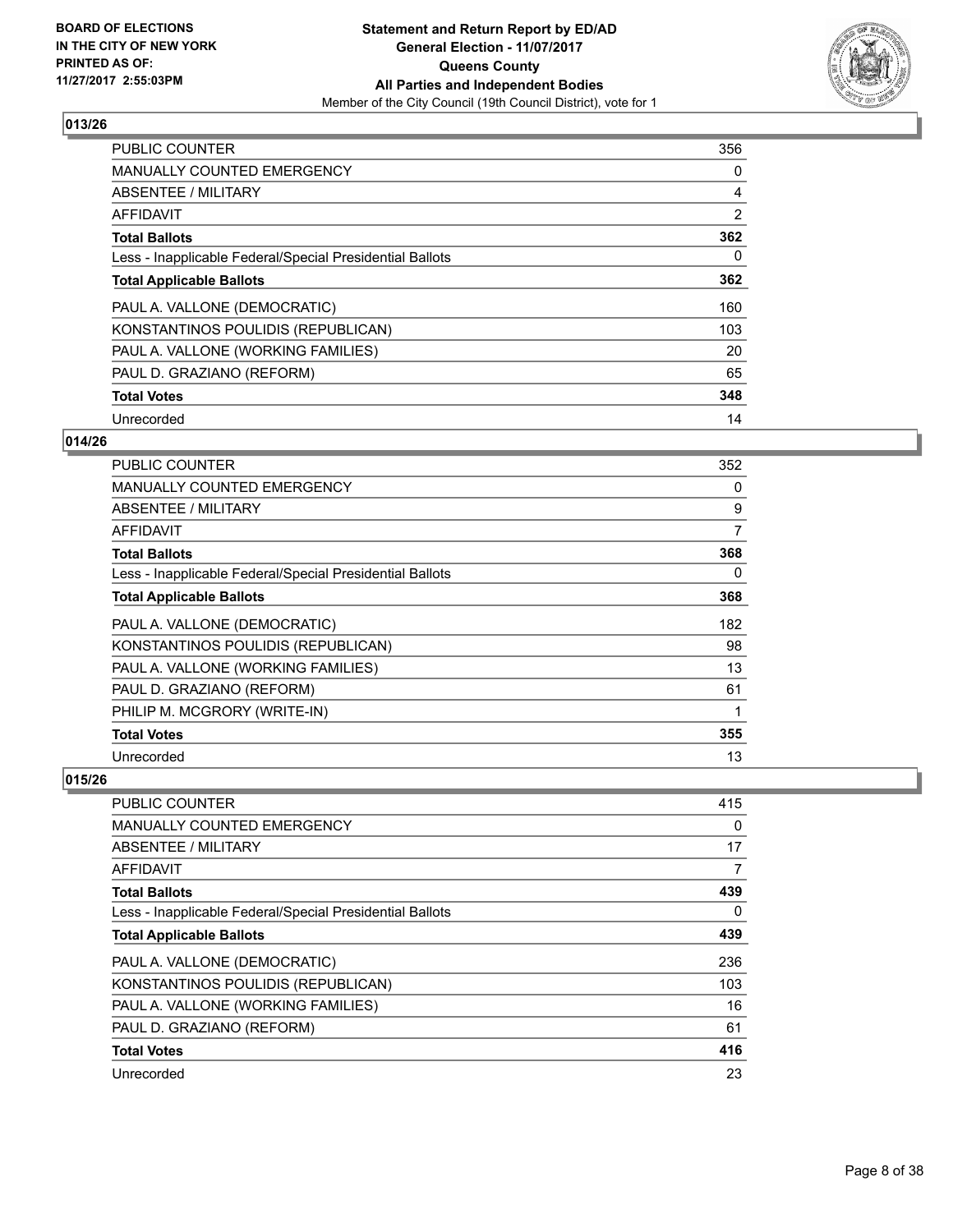

| <b>PUBLIC COUNTER</b>                                    | 370 |
|----------------------------------------------------------|-----|
| <b>MANUALLY COUNTED EMERGENCY</b>                        | 0   |
| ABSENTEE / MILITARY                                      | 23  |
| <b>AFFIDAVIT</b>                                         | 5   |
| <b>Total Ballots</b>                                     | 398 |
| Less - Inapplicable Federal/Special Presidential Ballots | 0   |
| <b>Total Applicable Ballots</b>                          | 398 |
| PAUL A. VALLONE (DEMOCRATIC)                             | 226 |
| KONSTANTINOS POULIDIS (REPUBLICAN)                       | 85  |
| PAUL A. VALLONE (WORKING FAMILIES)                       | 9   |
| PAUL D. GRAZIANO (REFORM)                                | 59  |
| <b>Total Votes</b>                                       | 379 |
| Unrecorded                                               | 19  |

#### **017/26**

| <b>PUBLIC COUNTER</b>                                    | 341 |
|----------------------------------------------------------|-----|
| MANUALLY COUNTED EMERGENCY                               | 0   |
| ABSENTEE / MILITARY                                      | 11  |
| AFFIDAVIT                                                | 6   |
| <b>Total Ballots</b>                                     | 358 |
| Less - Inapplicable Federal/Special Presidential Ballots | 0   |
| <b>Total Applicable Ballots</b>                          | 358 |
| PAUL A. VALLONE (DEMOCRATIC)                             | 182 |
| KONSTANTINOS POULIDIS (REPUBLICAN)                       | 87  |
| PAUL A. VALLONE (WORKING FAMILIES)                       | 11  |
| PAUL D. GRAZIANO (REFORM)                                | 61  |
| <b>Total Votes</b>                                       | 341 |
| Unrecorded                                               | 17  |

| <b>PUBLIC COUNTER</b>                                    | 375 |
|----------------------------------------------------------|-----|
| <b>MANUALLY COUNTED EMERGENCY</b>                        | 0   |
| ABSENTEE / MILITARY                                      | 17  |
| AFFIDAVIT                                                | 5   |
| <b>Total Ballots</b>                                     | 397 |
| Less - Inapplicable Federal/Special Presidential Ballots | 0   |
| <b>Total Applicable Ballots</b>                          | 397 |
| PAUL A. VALLONE (DEMOCRATIC)                             | 141 |
| KONSTANTINOS POULIDIS (REPUBLICAN)                       | 153 |
| PAUL A. VALLONE (WORKING FAMILIES)                       | 20  |
| PAUL D. GRAZIANO (REFORM)                                | 72  |
| <b>Total Votes</b>                                       | 386 |
| Unrecorded                                               | 11  |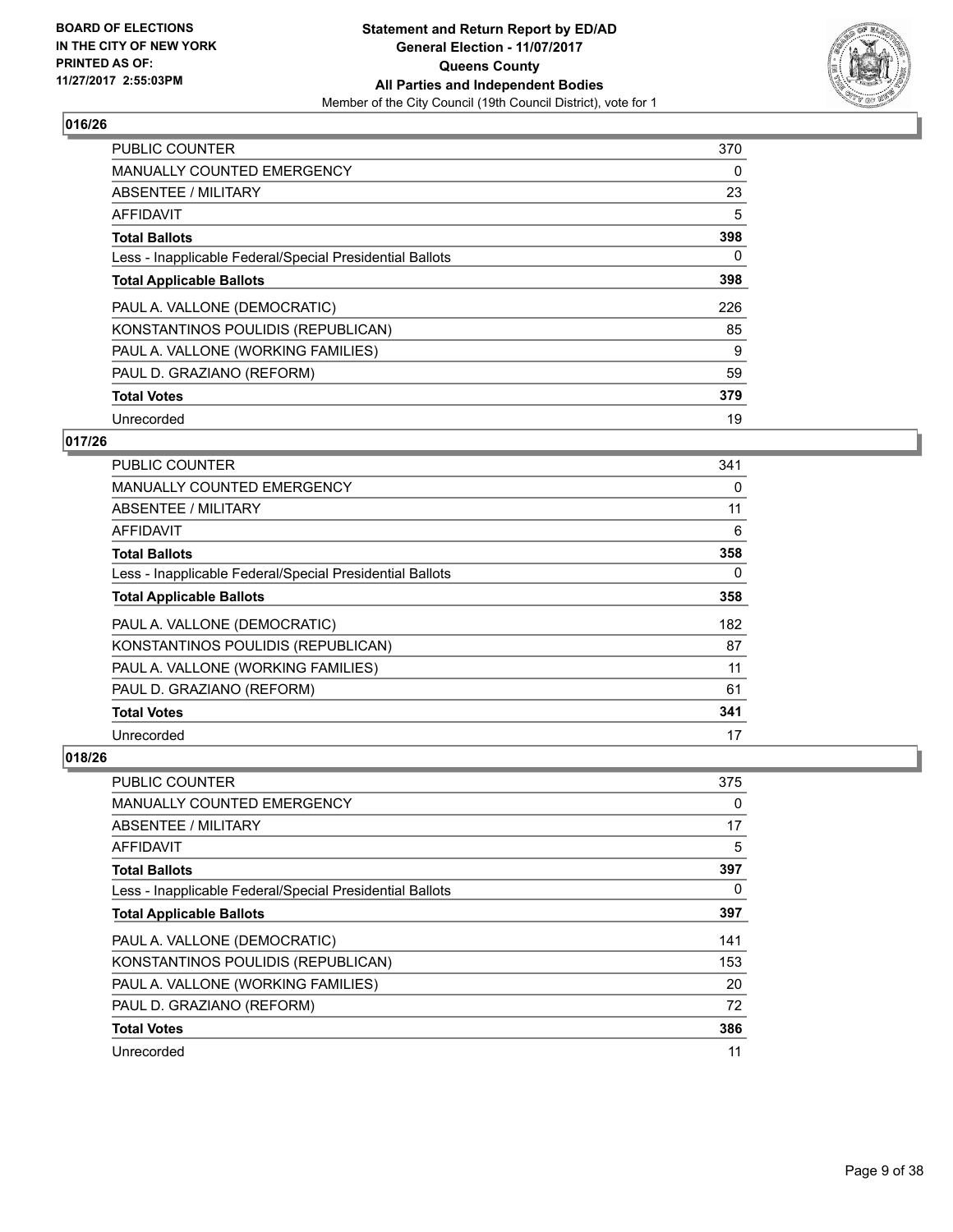

| <b>PUBLIC COUNTER</b>                                    | 178 |
|----------------------------------------------------------|-----|
| <b>MANUALLY COUNTED EMERGENCY</b>                        | 0   |
| ABSENTEE / MILITARY                                      | 5   |
| <b>AFFIDAVIT</b>                                         | 0   |
| <b>Total Ballots</b>                                     | 183 |
| Less - Inapplicable Federal/Special Presidential Ballots | 0   |
| <b>Total Applicable Ballots</b>                          | 183 |
| PAUL A. VALLONE (DEMOCRATIC)                             | 103 |
| KONSTANTINOS POULIDIS (REPUBLICAN)                       | 39  |
| PAUL A. VALLONE (WORKING FAMILIES)                       | 6   |
| PAUL D. GRAZIANO (REFORM)                                | 29  |
| FRANCISCO MOYA (WRITE-IN)                                |     |
| <b>Total Votes</b>                                       | 178 |
| Unrecorded                                               | 5   |

## **020/26**

| <b>PUBLIC COUNTER</b>                                    | 394 |
|----------------------------------------------------------|-----|
| <b>MANUALLY COUNTED EMERGENCY</b>                        | 0   |
| ABSENTEE / MILITARY                                      | 30  |
| AFFIDAVIT                                                | 6   |
| <b>Total Ballots</b>                                     | 430 |
| Less - Inapplicable Federal/Special Presidential Ballots | 0   |
| <b>Total Applicable Ballots</b>                          | 430 |
| PAUL A. VALLONE (DEMOCRATIC)                             | 278 |
| KONSTANTINOS POULIDIS (REPUBLICAN)                       | 67  |
| PAUL A. VALLONE (WORKING FAMILIES)                       | 6   |
| PAUL D. GRAZIANO (REFORM)                                | 64  |
| <b>Total Votes</b>                                       | 415 |
| Unrecorded                                               | 15  |

| <b>PUBLIC COUNTER</b>                                    | 290            |
|----------------------------------------------------------|----------------|
| <b>MANUALLY COUNTED EMERGENCY</b>                        | 0              |
| ABSENTEE / MILITARY                                      | $\overline{7}$ |
| AFFIDAVIT                                                | $\overline{2}$ |
| <b>Total Ballots</b>                                     | 299            |
| Less - Inapplicable Federal/Special Presidential Ballots | 0              |
| <b>Total Applicable Ballots</b>                          | 299            |
| PAUL A. VALLONE (DEMOCRATIC)                             | 195            |
| KONSTANTINOS POULIDIS (REPUBLICAN)                       | 35             |
| PAUL A. VALLONE (WORKING FAMILIES)                       | 7              |
| PAUL D. GRAZIANO (REFORM)                                | 42             |
| <b>Total Votes</b>                                       | 279            |
| Unrecorded                                               | 20             |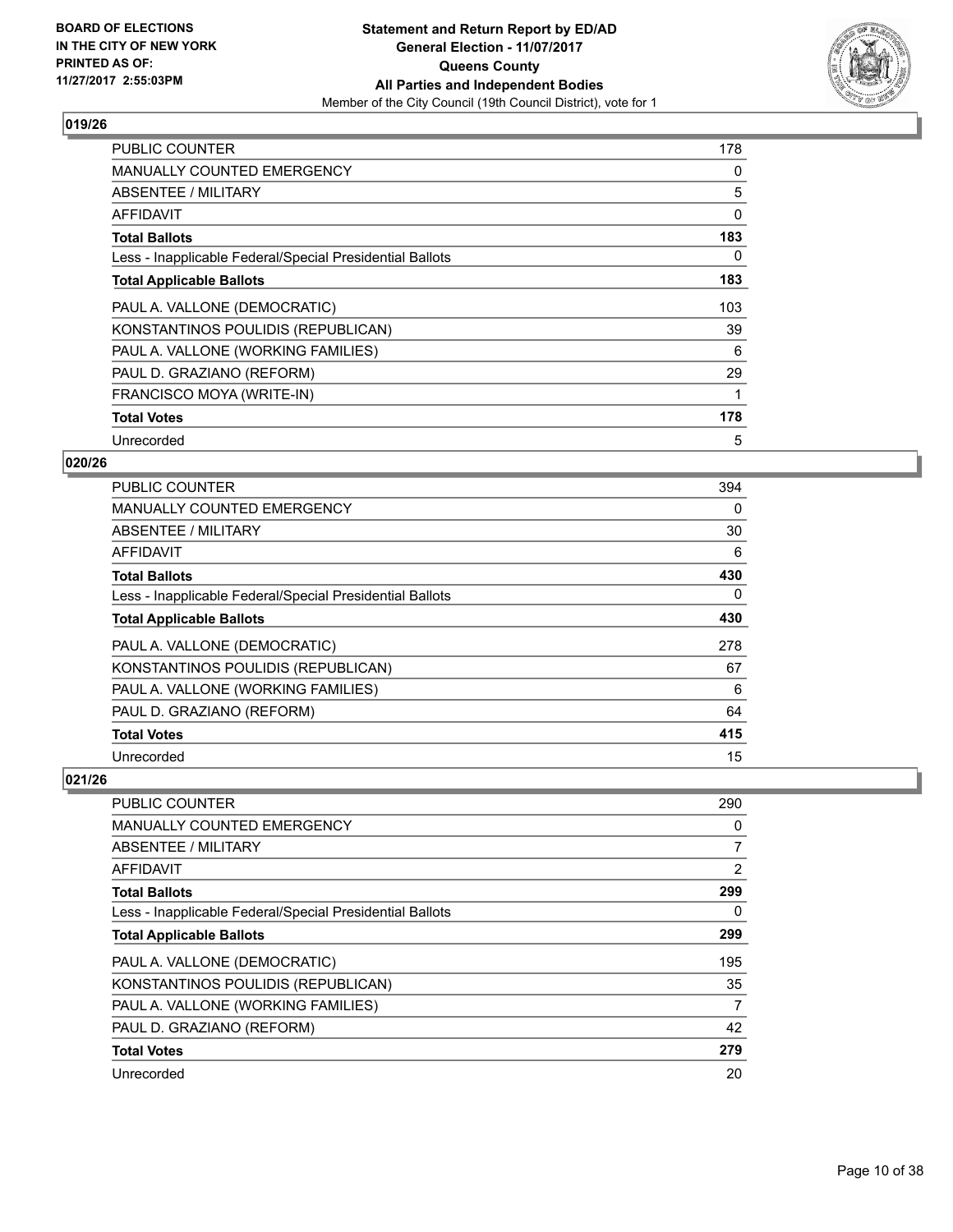

| <b>PUBLIC COUNTER</b>                                    | 307 |
|----------------------------------------------------------|-----|
| <b>MANUALLY COUNTED EMERGENCY</b>                        | 0   |
| ABSENTEE / MILITARY                                      | 8   |
| <b>AFFIDAVIT</b>                                         | 2   |
| <b>Total Ballots</b>                                     | 317 |
| Less - Inapplicable Federal/Special Presidential Ballots | 0   |
| <b>Total Applicable Ballots</b>                          | 317 |
| PAUL A. VALLONE (DEMOCRATIC)                             | 204 |
| KONSTANTINOS POULIDIS (REPUBLICAN)                       | 49  |
| PAUL A. VALLONE (WORKING FAMILIES)                       | 11  |
| PAUL D. GRAZIANO (REFORM)                                | 44  |
| <b>Total Votes</b>                                       | 308 |
| Unrecorded                                               | 9   |

#### **023/26**

| <b>PUBLIC COUNTER</b>                                    | 307 |
|----------------------------------------------------------|-----|
| MANUALLY COUNTED EMERGENCY                               | 0   |
| ABSENTEE / MILITARY                                      | 19  |
| AFFIDAVIT                                                | 2   |
| <b>Total Ballots</b>                                     | 328 |
| Less - Inapplicable Federal/Special Presidential Ballots | 0   |
| <b>Total Applicable Ballots</b>                          | 328 |
| PAUL A. VALLONE (DEMOCRATIC)                             | 196 |
| KONSTANTINOS POULIDIS (REPUBLICAN)                       | 45  |
| PAUL A. VALLONE (WORKING FAMILIES)                       | 13  |
| PAUL D. GRAZIANO (REFORM)                                | 59  |
| <b>Total Votes</b>                                       | 313 |
| Unrecorded                                               | 15  |

| <b>PUBLIC COUNTER</b>                                    | 321 |
|----------------------------------------------------------|-----|
| MANUALLY COUNTED EMERGENCY                               | 0   |
| ABSENTEE / MILITARY                                      | 19  |
| AFFIDAVIT                                                | 0   |
| <b>Total Ballots</b>                                     | 340 |
| Less - Inapplicable Federal/Special Presidential Ballots | 0   |
| <b>Total Applicable Ballots</b>                          | 340 |
| PAUL A. VALLONE (DEMOCRATIC)                             | 227 |
| KONSTANTINOS POULIDIS (REPUBLICAN)                       | 32  |
| PAUL A. VALLONE (WORKING FAMILIES)                       | 11  |
| PAUL D. GRAZIANO (REFORM)                                | 56  |
| <b>Total Votes</b>                                       | 326 |
| Unrecorded                                               | 14  |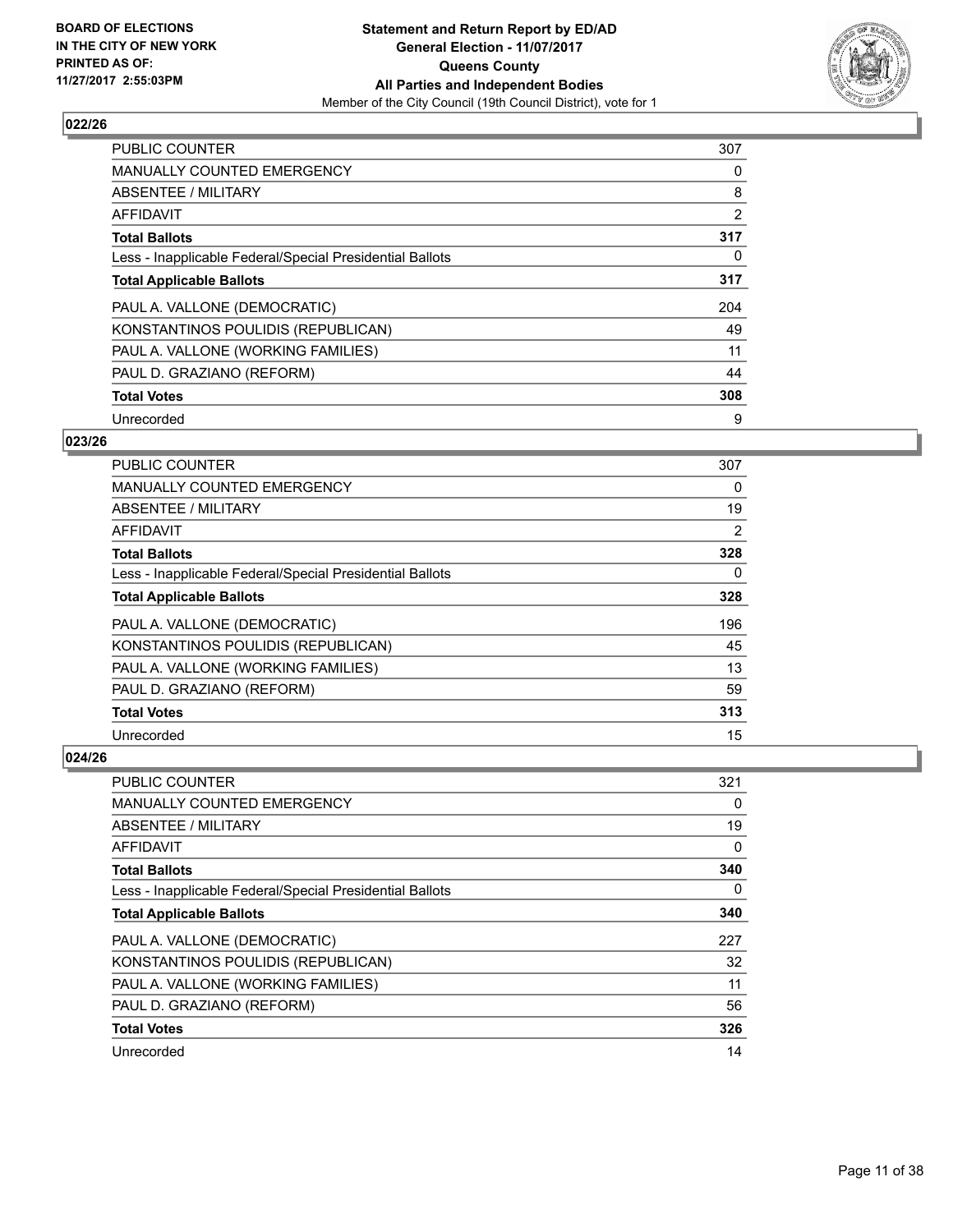

| <b>PUBLIC COUNTER</b>                                    | 250 |
|----------------------------------------------------------|-----|
| <b>MANUALLY COUNTED EMERGENCY</b>                        | 0   |
| ABSENTEE / MILITARY                                      | 27  |
| <b>AFFIDAVIT</b>                                         | 3   |
| <b>Total Ballots</b>                                     | 280 |
| Less - Inapplicable Federal/Special Presidential Ballots | 0   |
| <b>Total Applicable Ballots</b>                          | 280 |
| PAUL A. VALLONE (DEMOCRATIC)                             | 181 |
| KONSTANTINOS POULIDIS (REPUBLICAN)                       | 40  |
| PAUL A. VALLONE (WORKING FAMILIES)                       | 2   |
| PAUL D. GRAZIANO (REFORM)                                | 48  |
| <b>Total Votes</b>                                       | 271 |
| Unrecorded                                               | 9   |

## **026/26**

| <b>PUBLIC COUNTER</b>                                    | 351 |
|----------------------------------------------------------|-----|
| MANUALLY COUNTED EMERGENCY                               | 0   |
| ABSENTEE / MILITARY                                      | 18  |
| AFFIDAVIT                                                | 6   |
| <b>Total Ballots</b>                                     | 375 |
| Less - Inapplicable Federal/Special Presidential Ballots | 0   |
| <b>Total Applicable Ballots</b>                          | 375 |
| PAUL A. VALLONE (DEMOCRATIC)                             | 248 |
| KONSTANTINOS POULIDIS (REPUBLICAN)                       | 37  |
| PAUL A. VALLONE (WORKING FAMILIES)                       | 15  |
| PAUL D. GRAZIANO (REFORM)                                | 65  |
| <b>Total Votes</b>                                       | 365 |
| Unrecorded                                               | 10  |

| <b>PUBLIC COUNTER</b>                                    | 293 |
|----------------------------------------------------------|-----|
| <b>MANUALLY COUNTED EMERGENCY</b>                        | 0   |
| ABSENTEE / MILITARY                                      | 12  |
| AFFIDAVIT                                                | 3   |
| <b>Total Ballots</b>                                     | 308 |
| Less - Inapplicable Federal/Special Presidential Ballots | 0   |
| <b>Total Applicable Ballots</b>                          | 308 |
| PAUL A. VALLONE (DEMOCRATIC)                             | 177 |
| KONSTANTINOS POULIDIS (REPUBLICAN)                       | 60  |
| PAUL A. VALLONE (WORKING FAMILIES)                       | 9   |
| PAUL D. GRAZIANO (REFORM)                                | 51  |
| <b>Total Votes</b>                                       | 297 |
| Unrecorded                                               | 11  |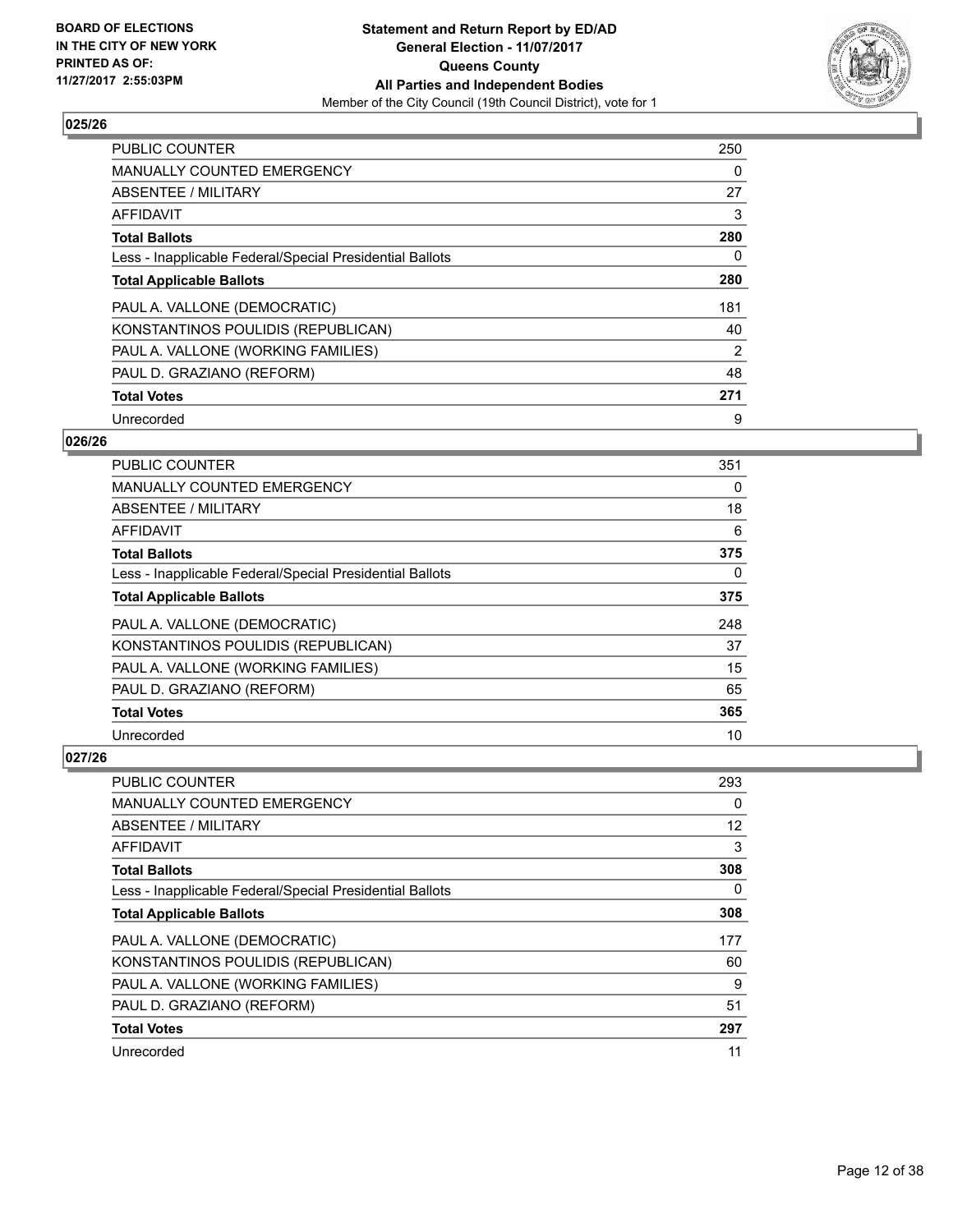

| <b>PUBLIC COUNTER</b>                                    | 352 |
|----------------------------------------------------------|-----|
| <b>MANUALLY COUNTED EMERGENCY</b>                        | 0   |
| ABSENTEE / MILITARY                                      | 11  |
| <b>AFFIDAVIT</b>                                         | 3   |
| <b>Total Ballots</b>                                     | 366 |
| Less - Inapplicable Federal/Special Presidential Ballots | 0   |
| <b>Total Applicable Ballots</b>                          | 366 |
| PAUL A. VALLONE (DEMOCRATIC)                             | 174 |
| KONSTANTINOS POULIDIS (REPUBLICAN)                       | 102 |
| PAUL A. VALLONE (WORKING FAMILIES)                       | 14  |
| PAUL D. GRAZIANO (REFORM)                                | 64  |
| <b>Total Votes</b>                                       | 354 |
| Unrecorded                                               | 12  |

## **029/26**

| <b>PUBLIC COUNTER</b>                                    | 395 |
|----------------------------------------------------------|-----|
| <b>MANUALLY COUNTED EMERGENCY</b>                        | 0   |
| ABSENTEE / MILITARY                                      | 14  |
| <b>AFFIDAVIT</b>                                         | 0   |
| <b>Total Ballots</b>                                     | 409 |
| Less - Inapplicable Federal/Special Presidential Ballots | 0   |
| <b>Total Applicable Ballots</b>                          | 409 |
| PAUL A. VALLONE (DEMOCRATIC)                             | 167 |
| KONSTANTINOS POULIDIS (REPUBLICAN)                       | 116 |
| PAUL A. VALLONE (WORKING FAMILIES)                       | 18  |
| PAUL D. GRAZIANO (REFORM)                                | 83  |
| <b>Total Votes</b>                                       | 384 |
| Unrecorded                                               | 25  |

| PUBLIC COUNTER                                           | 405 |
|----------------------------------------------------------|-----|
| MANUALLY COUNTED EMERGENCY                               | 0   |
| ABSENTEE / MILITARY                                      | 13  |
| AFFIDAVIT                                                | 0   |
| <b>Total Ballots</b>                                     | 418 |
| Less - Inapplicable Federal/Special Presidential Ballots | 0   |
| <b>Total Applicable Ballots</b>                          | 418 |
| PAUL A. VALLONE (DEMOCRATIC)                             | 192 |
| KONSTANTINOS POULIDIS (REPUBLICAN)                       | 105 |
| PAUL A. VALLONE (WORKING FAMILIES)                       | 18  |
| PAUL D. GRAZIANO (REFORM)                                | 86  |
| STUERT HESH (WRITE-IN)                                   | 1   |
| <b>Total Votes</b>                                       | 402 |
| Unrecorded                                               | 16  |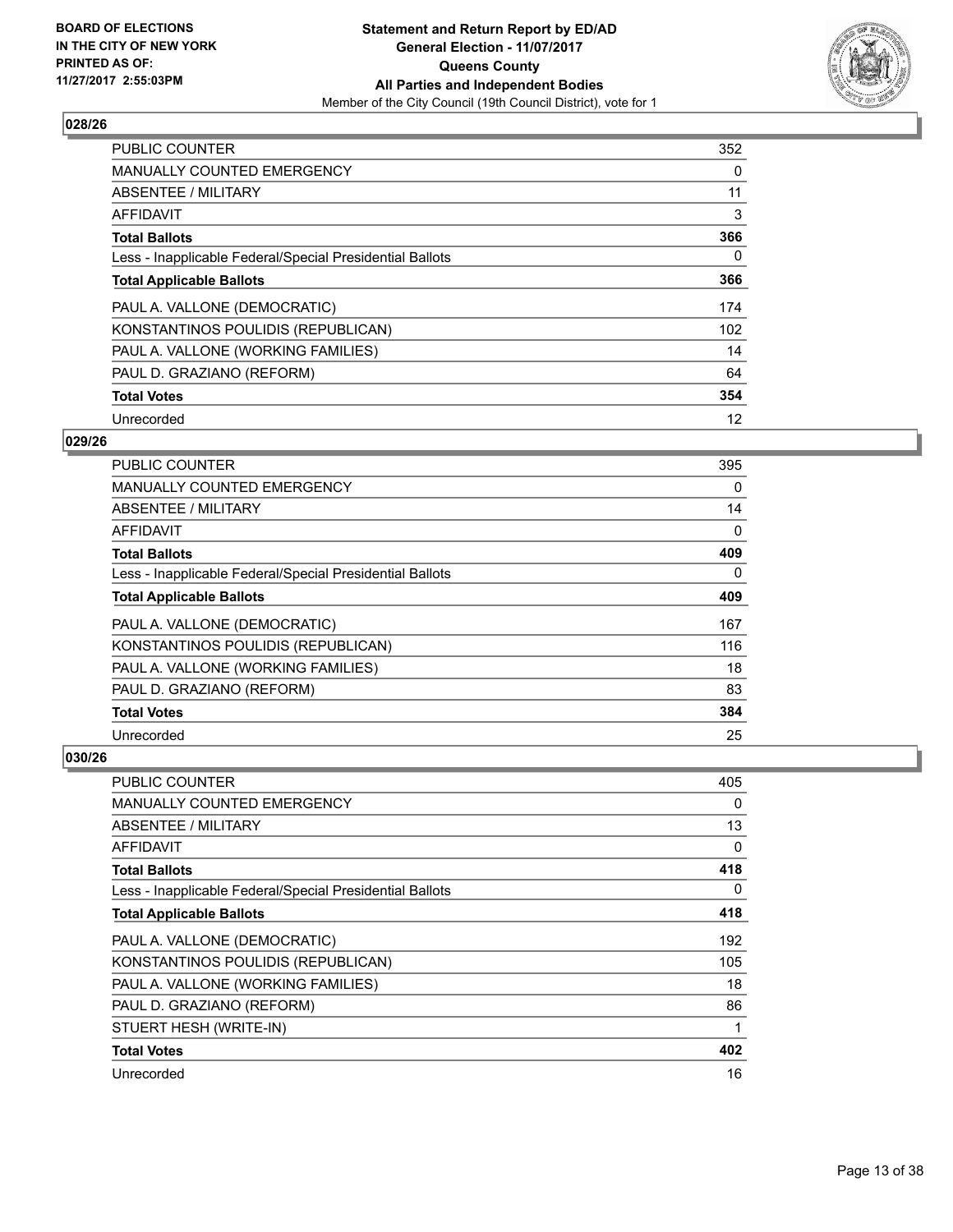

| <b>PUBLIC COUNTER</b>                                    | 395 |
|----------------------------------------------------------|-----|
| <b>MANUALLY COUNTED EMERGENCY</b>                        | 0   |
| ABSENTEE / MILITARY                                      | 10  |
| <b>AFFIDAVIT</b>                                         |     |
| <b>Total Ballots</b>                                     | 406 |
| Less - Inapplicable Federal/Special Presidential Ballots | 0   |
| <b>Total Applicable Ballots</b>                          | 406 |
| PAUL A. VALLONE (DEMOCRATIC)                             | 160 |
| KONSTANTINOS POULIDIS (REPUBLICAN)                       | 125 |
| PAUL A. VALLONE (WORKING FAMILIES)                       | 17  |
| PAUL D. GRAZIANO (REFORM)                                | 91  |
| <b>Total Votes</b>                                       | 393 |
| Unrecorded                                               | 13  |

## **032/26**

| PUBLIC COUNTER                                           | 291 |
|----------------------------------------------------------|-----|
| <b>MANUALLY COUNTED EMERGENCY</b>                        | 0   |
| ABSENTEE / MILITARY                                      | 15  |
| AFFIDAVIT                                                | 3   |
| <b>Total Ballots</b>                                     | 309 |
| Less - Inapplicable Federal/Special Presidential Ballots | 0   |
| <b>Total Applicable Ballots</b>                          | 309 |
| PAUL A. VALLONE (DEMOCRATIC)                             | 147 |
| KONSTANTINOS POULIDIS (REPUBLICAN)                       | 83  |
| PAUL A. VALLONE (WORKING FAMILIES)                       | 22  |
| PAUL D. GRAZIANO (REFORM)                                | 41  |
| <b>Total Votes</b>                                       | 293 |
| Unrecorded                                               | 16  |

| <b>PUBLIC COUNTER</b>                                    | 351            |
|----------------------------------------------------------|----------------|
| <b>MANUALLY COUNTED EMERGENCY</b>                        | 0              |
| ABSENTEE / MILITARY                                      | 19             |
| AFFIDAVIT                                                | $\overline{2}$ |
| <b>Total Ballots</b>                                     | 372            |
| Less - Inapplicable Federal/Special Presidential Ballots | 0              |
| <b>Total Applicable Ballots</b>                          | 372            |
| PAUL A. VALLONE (DEMOCRATIC)                             | 202            |
| KONSTANTINOS POULIDIS (REPUBLICAN)                       | 71             |
| PAUL A. VALLONE (WORKING FAMILIES)                       | 25             |
| PAUL D. GRAZIANO (REFORM)                                | 61             |
| UNATTRIBUTABLE WRITE-IN (WRITE-IN)                       | 1              |
| <b>Total Votes</b>                                       | 360            |
| Unrecorded                                               | 12             |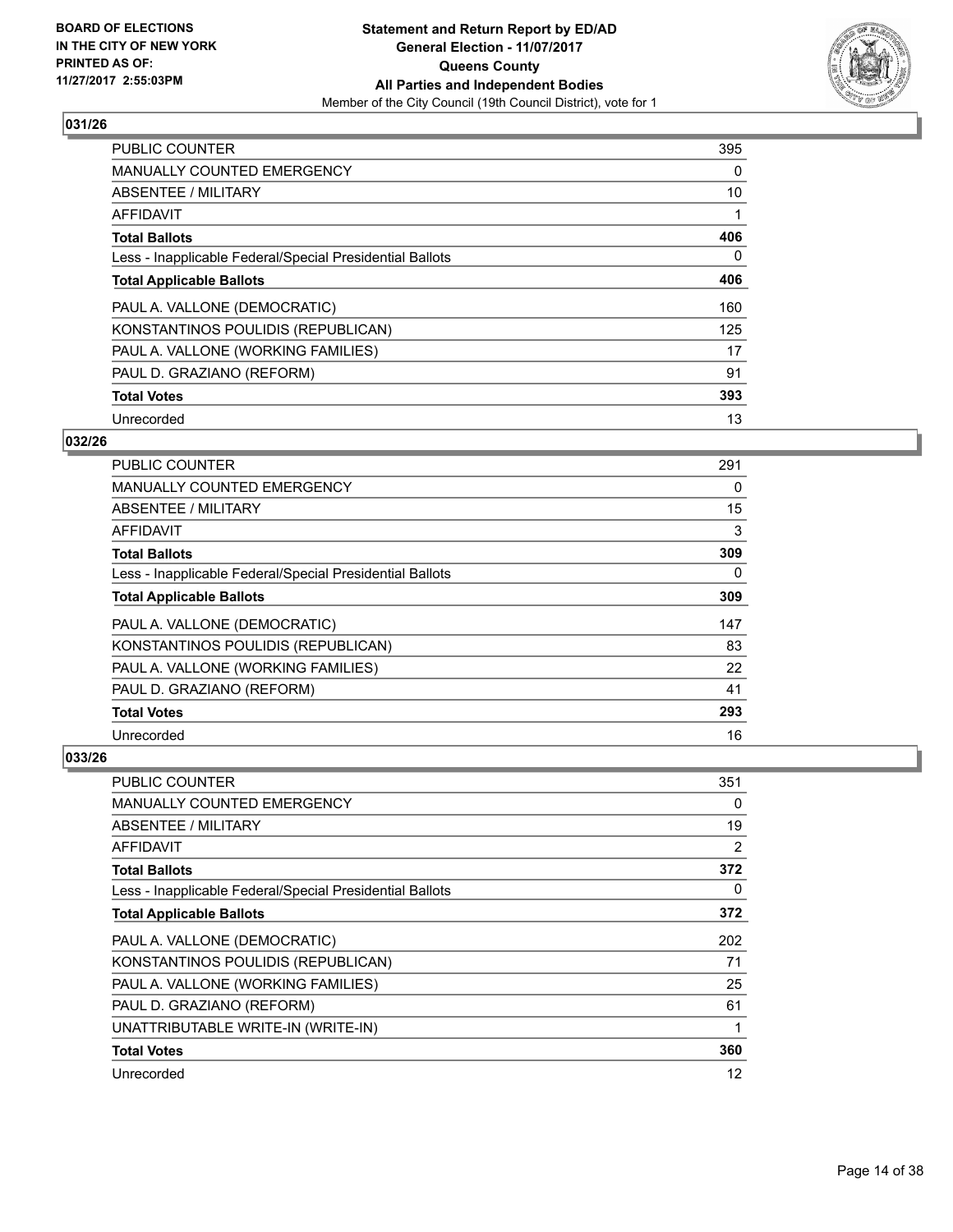

| <b>PUBLIC COUNTER</b>                                    | 343 |
|----------------------------------------------------------|-----|
| <b>MANUALLY COUNTED EMERGENCY</b>                        | 0   |
| ABSENTEE / MILITARY                                      | 14  |
| AFFIDAVIT                                                |     |
| <b>Total Ballots</b>                                     | 358 |
| Less - Inapplicable Federal/Special Presidential Ballots | 0   |
| <b>Total Applicable Ballots</b>                          | 358 |
| PAUL A. VALLONE (DEMOCRATIC)                             | 162 |
| KONSTANTINOS POULIDIS (REPUBLICAN)                       | 105 |
| PAUL A. VALLONE (WORKING FAMILIES)                       | 26  |
| PAUL D. GRAZIANO (REFORM)                                | 53  |
| <b>Total Votes</b>                                       | 346 |
| Unrecorded                                               | 12  |

## **035/26**

| PUBLIC COUNTER                                           | 295 |
|----------------------------------------------------------|-----|
| MANUALLY COUNTED EMERGENCY                               | 0   |
| ABSENTEE / MILITARY                                      | 37  |
| AFFIDAVIT                                                | 0   |
| <b>Total Ballots</b>                                     | 332 |
| Less - Inapplicable Federal/Special Presidential Ballots | 0   |
| <b>Total Applicable Ballots</b>                          | 332 |
| PAUL A. VALLONE (DEMOCRATIC)                             | 170 |
| KONSTANTINOS POULIDIS (REPUBLICAN)                       | 100 |
| PAUL A. VALLONE (WORKING FAMILIES)                       | 11  |
| PAUL D. GRAZIANO (REFORM)                                | 35  |
| KEVIN O'CONNELL (WRITE-IN)                               | 1   |
| <b>Total Votes</b>                                       | 317 |
| Unrecorded                                               | 15  |

| <b>PUBLIC COUNTER</b>                                    | 253 |
|----------------------------------------------------------|-----|
| <b>MANUALLY COUNTED EMERGENCY</b>                        | 0   |
| ABSENTEE / MILITARY                                      | 8   |
| <b>AFFIDAVIT</b>                                         | 0   |
| <b>Total Ballots</b>                                     | 261 |
| Less - Inapplicable Federal/Special Presidential Ballots | 0   |
| <b>Total Applicable Ballots</b>                          | 261 |
| PAUL A. VALLONE (DEMOCRATIC)                             | 104 |
| KONSTANTINOS POULIDIS (REPUBLICAN)                       | 41  |
| PAUL A. VALLONE (WORKING FAMILIES)                       | 12  |
| PAUL D. GRAZIANO (REFORM)                                | 96  |
| UNATTRIBUTABLE WRITE-IN (WRITE-IN)                       | 1   |
| <b>Total Votes</b>                                       | 254 |
| Unrecorded                                               | 7   |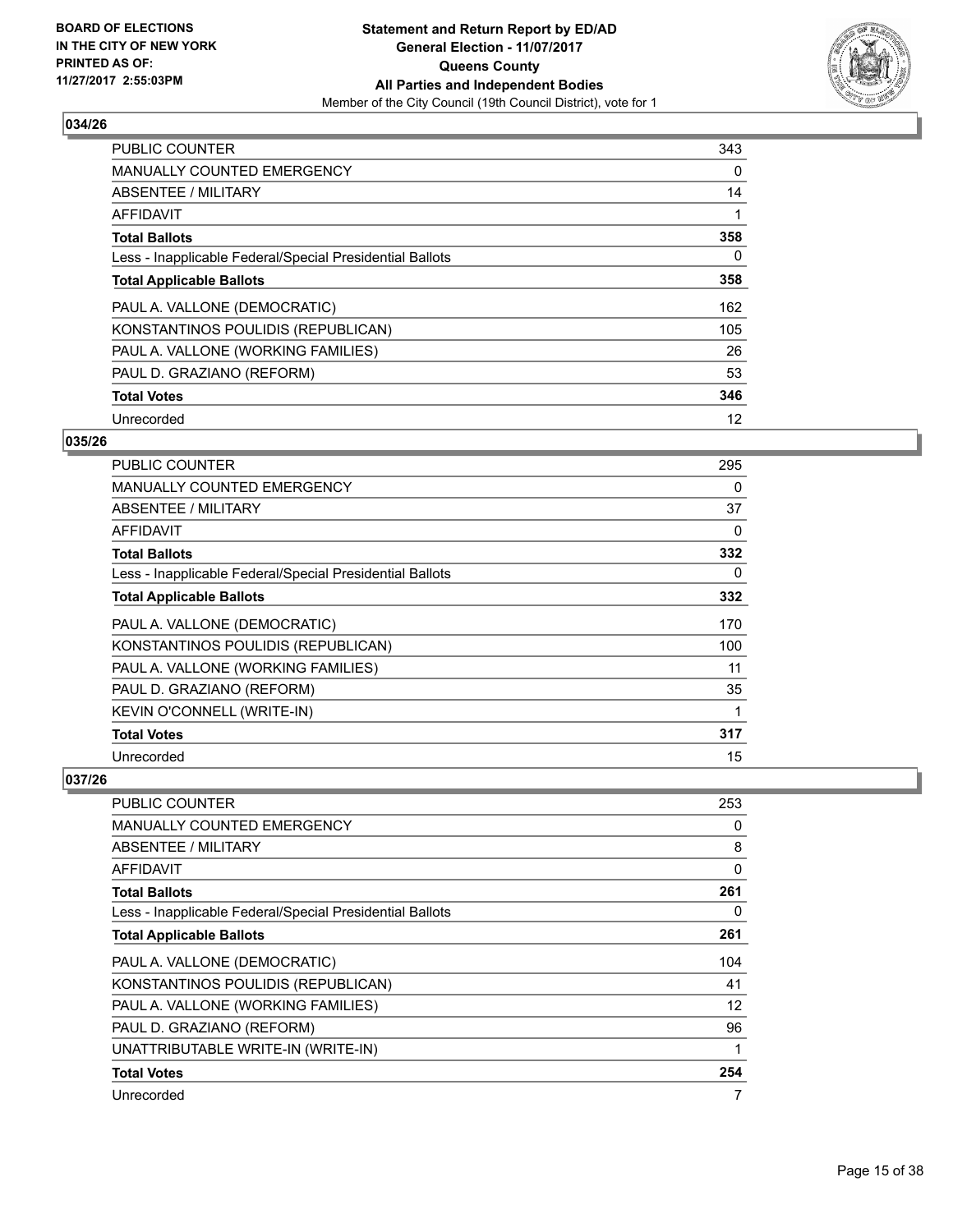

| PUBLIC COUNTER                                           | 34 |
|----------------------------------------------------------|----|
| <b>MANUALLY COUNTED EMERGENCY</b>                        | 0  |
| ABSENTEE / MILITARY                                      |    |
| AFFIDAVIT                                                | 0  |
| <b>Total Ballots</b>                                     | 35 |
| Less - Inapplicable Federal/Special Presidential Ballots | 0  |
| <b>Total Applicable Ballots</b>                          | 35 |
| PAUL A. VALLONE (DEMOCRATIC)                             | 14 |
| KONSTANTINOS POULIDIS (REPUBLICAN)                       | 11 |
| PAUL A. VALLONE (WORKING FAMILIES)                       |    |
| PAUL D. GRAZIANO (REFORM)                                | 9  |
| <b>Total Votes</b>                                       |    |

## **039/26**

| <b>PUBLIC COUNTER</b>                                    | 154 |
|----------------------------------------------------------|-----|
| <b>MANUALLY COUNTED EMERGENCY</b>                        | 0   |
| ABSENTEE / MILITARY                                      | 5   |
| AFFIDAVIT                                                | 0   |
| <b>Total Ballots</b>                                     | 159 |
| Less - Inapplicable Federal/Special Presidential Ballots | 0   |
| <b>Total Applicable Ballots</b>                          | 159 |
| PAUL A. VALLONE (DEMOCRATIC)                             | 111 |
| KONSTANTINOS POULIDIS (REPUBLICAN)                       | 20  |
| PAUL A. VALLONE (WORKING FAMILIES)                       | 5   |
| PAUL D. GRAZIANO (REFORM)                                | 19  |
| <b>Total Votes</b>                                       | 155 |
| Unrecorded                                               | 4   |

| <b>PUBLIC COUNTER</b>                                    | 27             |
|----------------------------------------------------------|----------------|
| <b>MANUALLY COUNTED EMERGENCY</b>                        | 0              |
| ABSENTEE / MILITARY                                      | 0              |
| AFFIDAVIT                                                | 0              |
| <b>Total Ballots</b>                                     | 27             |
| Less - Inapplicable Federal/Special Presidential Ballots | 0              |
| <b>Total Applicable Ballots</b>                          | 27             |
| PAUL A. VALLONE (DEMOCRATIC)                             | 12             |
| KONSTANTINOS POULIDIS (REPUBLICAN)                       | 5              |
| PAUL A. VALLONE (WORKING FAMILIES)                       | 1              |
| PAUL D. GRAZIANO (REFORM)                                | 7              |
| <b>Total Votes</b>                                       | 25             |
| Unrecorded                                               | $\overline{2}$ |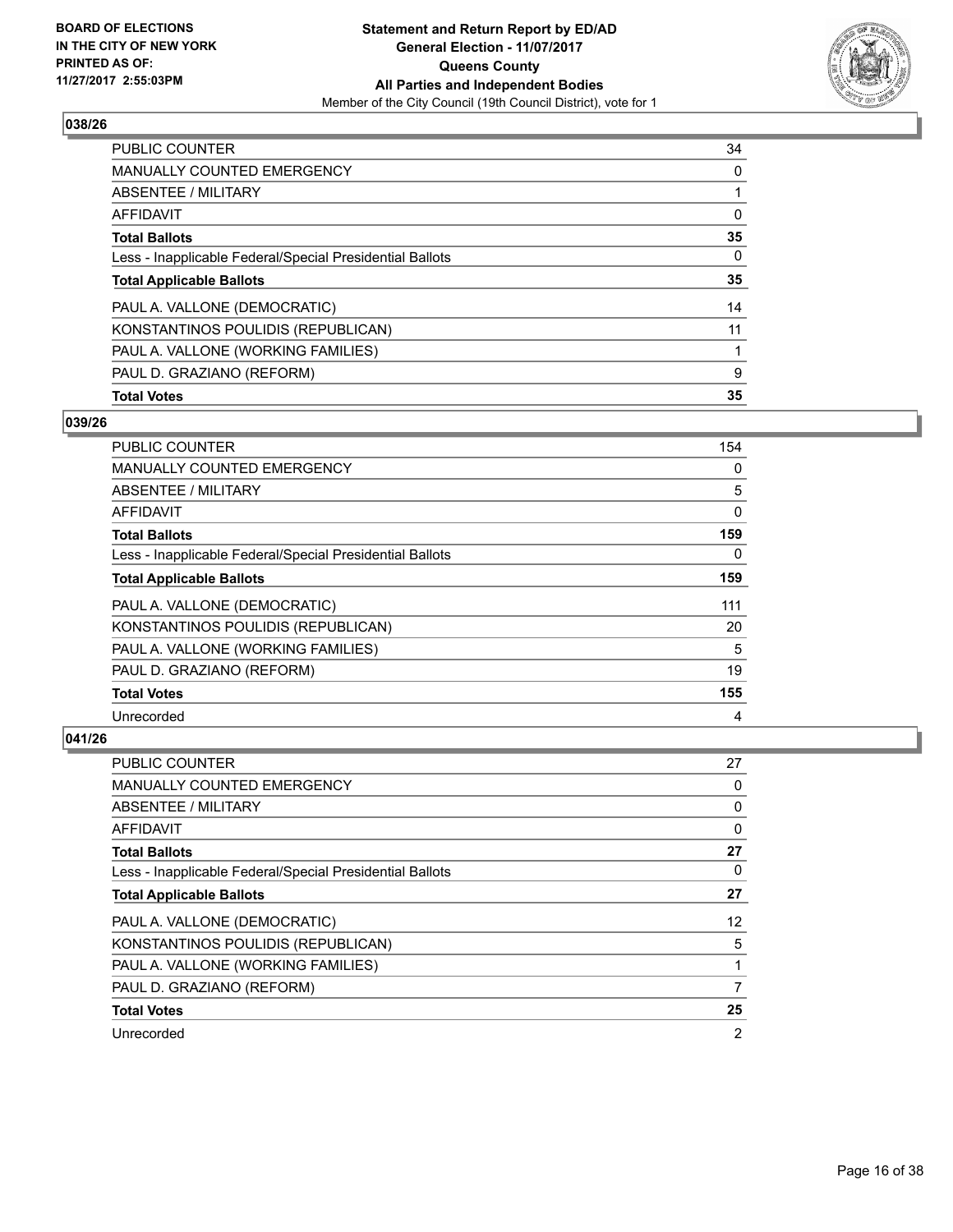

| <b>PUBLIC COUNTER</b>                                    | 256 |
|----------------------------------------------------------|-----|
| <b>MANUALLY COUNTED EMERGENCY</b>                        | 0   |
| ABSENTEE / MILITARY                                      | 10  |
| <b>AFFIDAVIT</b>                                         | 2   |
| <b>Total Ballots</b>                                     | 268 |
| Less - Inapplicable Federal/Special Presidential Ballots | 0   |
| <b>Total Applicable Ballots</b>                          | 268 |
| PAUL A. VALLONE (DEMOCRATIC)                             | 153 |
| KONSTANTINOS POULIDIS (REPUBLICAN)                       | 66  |
| PAUL A. VALLONE (WORKING FAMILIES)                       | 12  |
| PAUL D. GRAZIANO (REFORM)                                | 27  |
| <b>Total Votes</b>                                       | 258 |
| Unrecorded                                               | 10  |

## **051/26**

| <b>PUBLIC COUNTER</b>                                    | 156            |
|----------------------------------------------------------|----------------|
| MANUALLY COUNTED EMERGENCY                               | 0              |
| ABSENTEE / MILITARY                                      | $\overline{7}$ |
| AFFIDAVIT                                                | $\overline{2}$ |
| <b>Total Ballots</b>                                     | 165            |
| Less - Inapplicable Federal/Special Presidential Ballots | 0              |
| <b>Total Applicable Ballots</b>                          | 165            |
| PAUL A. VALLONE (DEMOCRATIC)                             | 84             |
| KONSTANTINOS POULIDIS (REPUBLICAN)                       | 45             |
| PAUL A. VALLONE (WORKING FAMILIES)                       | 5              |
| PAUL D. GRAZIANO (REFORM)                                | 19             |
| <b>Total Votes</b>                                       | 153            |
| Unrecorded                                               | 12             |

| <b>PUBLIC COUNTER</b>                                    | 231 |
|----------------------------------------------------------|-----|
| <b>MANUALLY COUNTED EMERGENCY</b>                        | 0   |
| ABSENTEE / MILITARY                                      | 10  |
| AFFIDAVIT                                                | 4   |
| <b>Total Ballots</b>                                     | 245 |
| Less - Inapplicable Federal/Special Presidential Ballots | 0   |
| <b>Total Applicable Ballots</b>                          | 245 |
| PAUL A. VALLONE (DEMOCRATIC)                             | 134 |
| KONSTANTINOS POULIDIS (REPUBLICAN)                       | 48  |
| PAUL A. VALLONE (WORKING FAMILIES)                       | 15  |
| PAUL D. GRAZIANO (REFORM)                                | 32  |
| <b>Total Votes</b>                                       | 229 |
| Unrecorded                                               | 16  |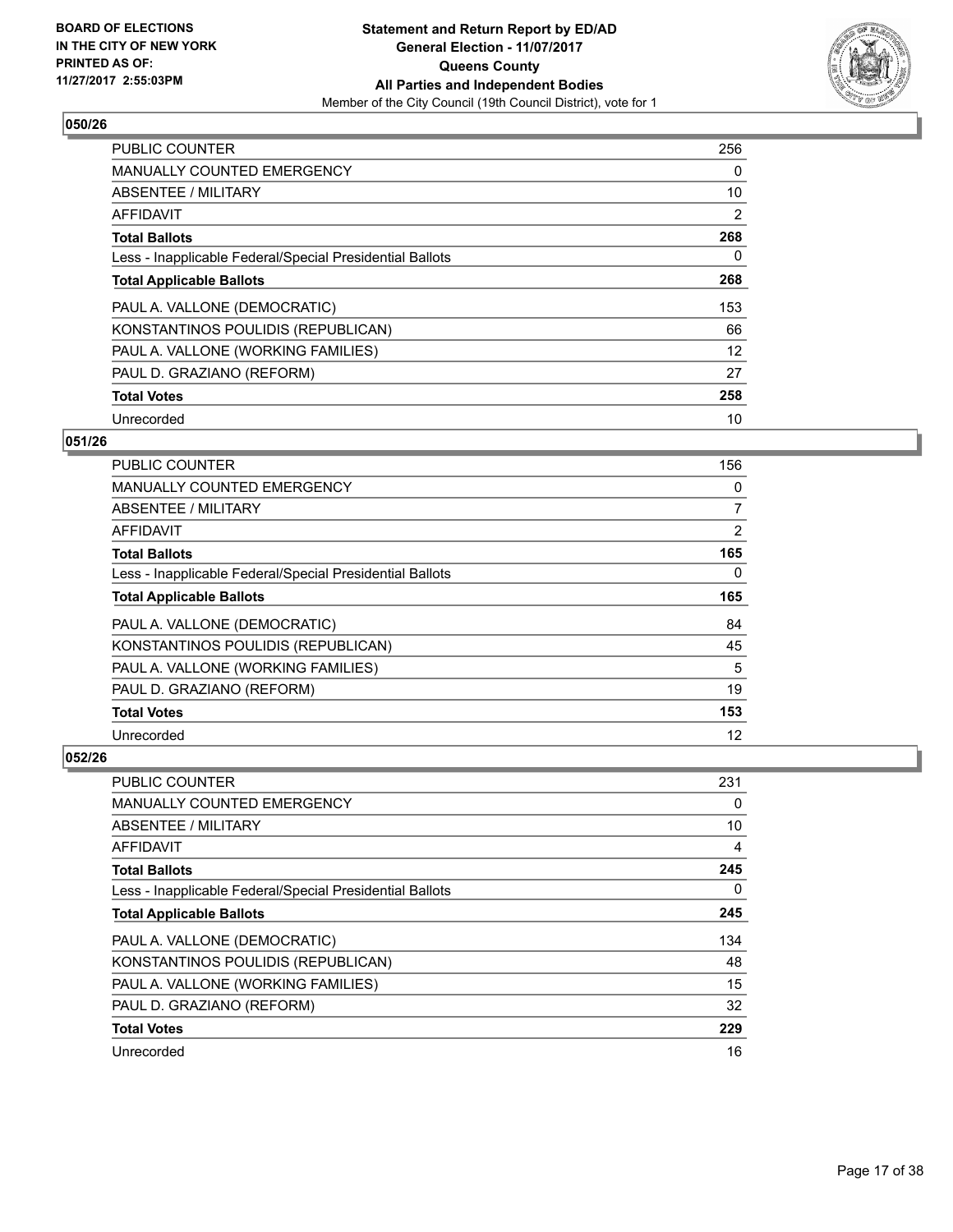

| <b>PUBLIC COUNTER</b>                                    | 246 |
|----------------------------------------------------------|-----|
| <b>MANUALLY COUNTED EMERGENCY</b>                        | 0   |
| ABSENTEE / MILITARY                                      | 21  |
| AFFIDAVIT                                                |     |
| <b>Total Ballots</b>                                     | 268 |
| Less - Inapplicable Federal/Special Presidential Ballots | 0   |
| <b>Total Applicable Ballots</b>                          | 268 |
| PAUL A. VALLONE (DEMOCRATIC)                             | 149 |
| KONSTANTINOS POULIDIS (REPUBLICAN)                       | 55  |
| PAUL A. VALLONE (WORKING FAMILIES)                       | 16  |
| PAUL D. GRAZIANO (REFORM)                                | 29  |
| <b>Total Votes</b>                                       | 249 |
| Unrecorded                                               | 19  |

## **054/26**

| <b>PUBLIC COUNTER</b>                                    | 250            |
|----------------------------------------------------------|----------------|
| <b>MANUALLY COUNTED EMERGENCY</b>                        | 0              |
| ABSENTEE / MILITARY                                      | $\overline{7}$ |
| AFFIDAVIT                                                |                |
| <b>Total Ballots</b>                                     | 258            |
| Less - Inapplicable Federal/Special Presidential Ballots | 0              |
| <b>Total Applicable Ballots</b>                          | 258            |
| PAUL A. VALLONE (DEMOCRATIC)                             | 142            |
| KONSTANTINOS POULIDIS (REPUBLICAN)                       | 55             |
| PAUL A. VALLONE (WORKING FAMILIES)                       | 13             |
| PAUL D. GRAZIANO (REFORM)                                | 38             |
| <b>Total Votes</b>                                       | 248            |
| Unrecorded                                               | 10             |

| PUBLIC COUNTER                                           | 231 |
|----------------------------------------------------------|-----|
| <b>MANUALLY COUNTED EMERGENCY</b>                        | 0   |
| ABSENTEE / MILITARY                                      | 5   |
| AFFIDAVIT                                                | 1   |
| <b>Total Ballots</b>                                     | 237 |
| Less - Inapplicable Federal/Special Presidential Ballots | 0   |
| <b>Total Applicable Ballots</b>                          | 237 |
| PAUL A. VALLONE (DEMOCRATIC)                             | 113 |
| KONSTANTINOS POULIDIS (REPUBLICAN)                       | 62  |
| PAUL A. VALLONE (WORKING FAMILIES)                       | 9   |
| PAUL D. GRAZIANO (REFORM)                                | 45  |
| <b>Total Votes</b>                                       | 229 |
| Unrecorded                                               | 8   |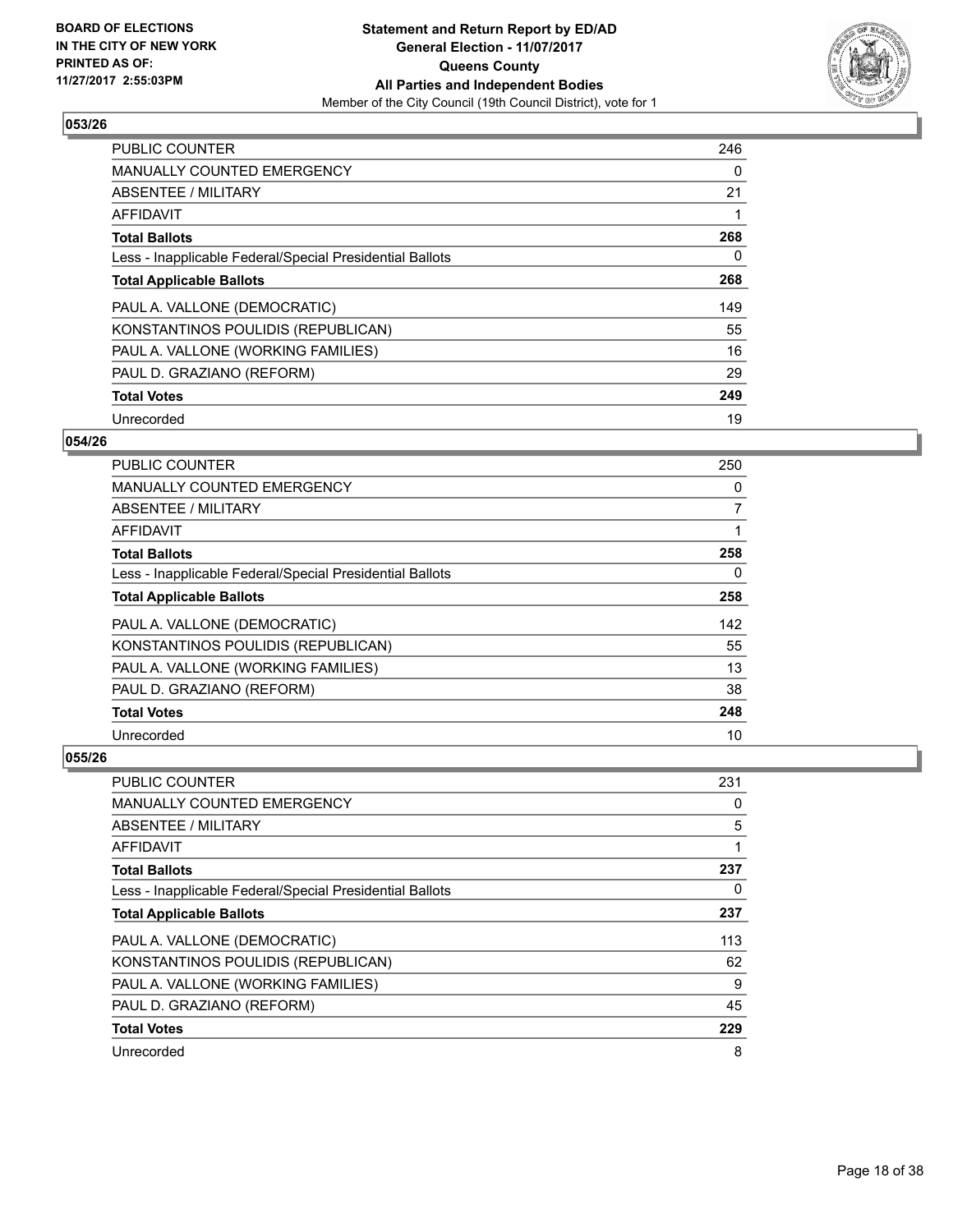

| <b>PUBLIC COUNTER</b>                                    | 282 |
|----------------------------------------------------------|-----|
| <b>MANUALLY COUNTED EMERGENCY</b>                        | 0   |
| ABSENTEE / MILITARY                                      | 3   |
| AFFIDAVIT                                                |     |
| <b>Total Ballots</b>                                     | 286 |
| Less - Inapplicable Federal/Special Presidential Ballots | 0   |
| <b>Total Applicable Ballots</b>                          | 286 |
| PAUL A. VALLONE (DEMOCRATIC)                             | 141 |
| KONSTANTINOS POULIDIS (REPUBLICAN)                       | 47  |
| PAUL A. VALLONE (WORKING FAMILIES)                       | 15  |
| PAUL D. GRAZIANO (REFORM)                                | 73  |
| <b>Total Votes</b>                                       | 276 |
| Unrecorded                                               | 10  |

## **057/26**

| <b>PUBLIC COUNTER</b>                                    | 302 |
|----------------------------------------------------------|-----|
| MANUALLY COUNTED EMERGENCY                               | 0   |
| ABSENTEE / MILITARY                                      | 9   |
| AFFIDAVIT                                                | 2   |
| <b>Total Ballots</b>                                     | 313 |
| Less - Inapplicable Federal/Special Presidential Ballots | 0   |
| <b>Total Applicable Ballots</b>                          | 313 |
| PAUL A. VALLONE (DEMOCRATIC)                             | 152 |
| KONSTANTINOS POULIDIS (REPUBLICAN)                       | 80  |
| PAUL A. VALLONE (WORKING FAMILIES)                       | 12  |
| PAUL D. GRAZIANO (REFORM)                                | 51  |
| FRANCISCO MOYA (WRITE-IN)                                | 1   |
| <b>Total Votes</b>                                       | 296 |
| Unrecorded                                               | 17  |

| <b>PUBLIC COUNTER</b>                                    | 293 |
|----------------------------------------------------------|-----|
| <b>MANUALLY COUNTED EMERGENCY</b>                        | 0   |
| ABSENTEE / MILITARY                                      | 8   |
| AFFIDAVIT                                                | 0   |
| <b>Total Ballots</b>                                     | 301 |
| Less - Inapplicable Federal/Special Presidential Ballots | 0   |
| <b>Total Applicable Ballots</b>                          | 301 |
| PAUL A. VALLONE (DEMOCRATIC)                             | 150 |
| KONSTANTINOS POULIDIS (REPUBLICAN)                       | 66  |
| PAUL A. VALLONE (WORKING FAMILIES)                       | 20  |
| PAUL D. GRAZIANO (REFORM)                                | 49  |
| <b>Total Votes</b>                                       | 285 |
| Unrecorded                                               | 16  |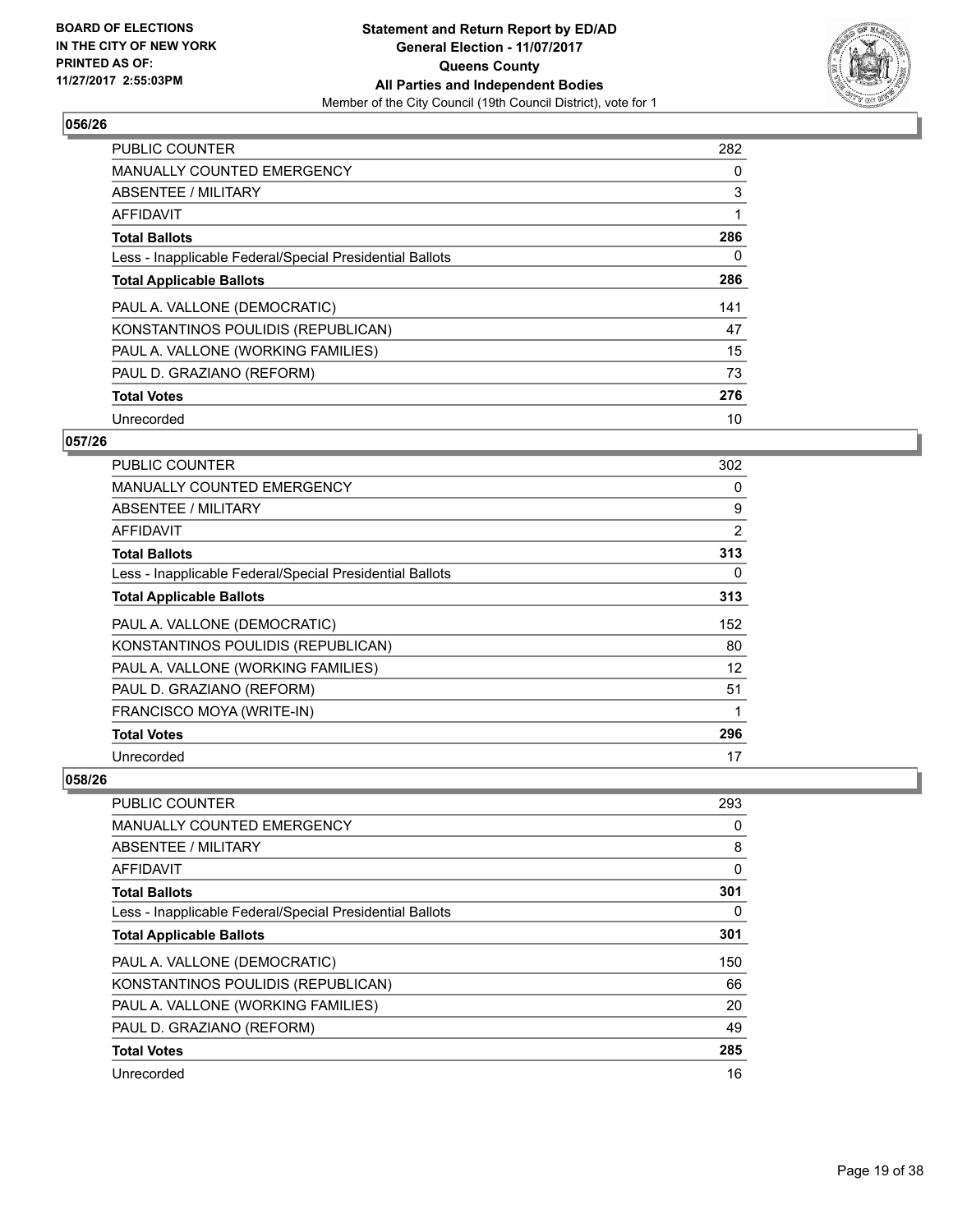

| PUBLIC COUNTER                                           | 347 |
|----------------------------------------------------------|-----|
| <b>MANUALLY COUNTED EMERGENCY</b>                        | 0   |
| ABSENTEE / MILITARY                                      | 9   |
| AFFIDAVIT                                                | 1   |
| <b>Total Ballots</b>                                     | 357 |
| Less - Inapplicable Federal/Special Presidential Ballots | 0   |
| <b>Total Applicable Ballots</b>                          | 357 |
| PAUL A. VALLONE (DEMOCRATIC)                             | 158 |
| KONSTANTINOS POULIDIS (REPUBLICAN)                       | 77  |
| PAUL A. VALLONE (WORKING FAMILIES)                       | 29  |
| PAUL D. GRAZIANO (REFORM)                                | 84  |
| <b>Total Votes</b>                                       | 348 |
| Unrecorded                                               | 9   |

## **060/26**

| <b>PUBLIC COUNTER</b>                                    | 350 |
|----------------------------------------------------------|-----|
| <b>MANUALLY COUNTED EMERGENCY</b>                        | 0   |
| ABSENTEE / MILITARY                                      | 9   |
| AFFIDAVIT                                                |     |
| <b>Total Ballots</b>                                     | 360 |
| Less - Inapplicable Federal/Special Presidential Ballots | 0   |
| <b>Total Applicable Ballots</b>                          | 360 |
| PAUL A. VALLONE (DEMOCRATIC)                             | 178 |
| KONSTANTINOS POULIDIS (REPUBLICAN)                       | 83  |
| PAUL A. VALLONE (WORKING FAMILIES)                       | 15  |
| PAUL D. GRAZIANO (REFORM)                                | 74  |
| <b>Total Votes</b>                                       | 350 |
| Unrecorded                                               | 10  |

| PUBLIC COUNTER                                           | 353 |
|----------------------------------------------------------|-----|
| <b>MANUALLY COUNTED EMERGENCY</b>                        | 0   |
| ABSENTEE / MILITARY                                      | 17  |
| AFFIDAVIT                                                | 3   |
| <b>Total Ballots</b>                                     | 373 |
| Less - Inapplicable Federal/Special Presidential Ballots | 0   |
| <b>Total Applicable Ballots</b>                          | 373 |
| PAUL A. VALLONE (DEMOCRATIC)                             | 180 |
| KONSTANTINOS POULIDIS (REPUBLICAN)                       | 88  |
| PAUL A. VALLONE (WORKING FAMILIES)                       | 18  |
| PAUL D. GRAZIANO (REFORM)                                | 73  |
| NATALIA M. ALFONSO (WRITE-IN)                            |     |
| <b>Total Votes</b>                                       | 360 |
| Unrecorded                                               | 13  |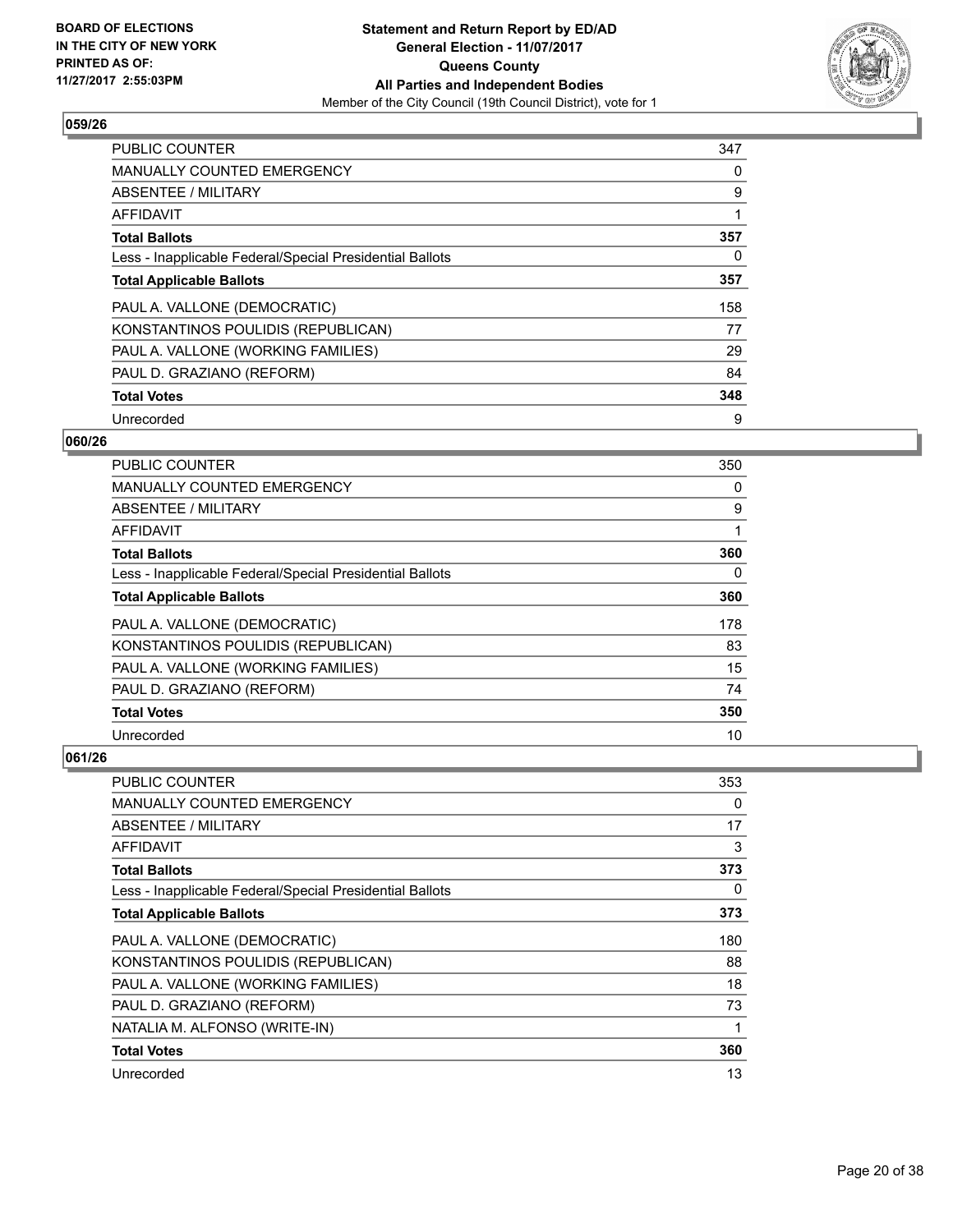

| <b>PUBLIC COUNTER</b>                                    | 274            |
|----------------------------------------------------------|----------------|
| <b>MANUALLY COUNTED EMERGENCY</b>                        | 0              |
| ABSENTEE / MILITARY                                      | 12             |
| AFFIDAVIT                                                | $\overline{2}$ |
| <b>Total Ballots</b>                                     | 288            |
| Less - Inapplicable Federal/Special Presidential Ballots | 0              |
| <b>Total Applicable Ballots</b>                          | 288            |
| PAUL A. VALLONE (DEMOCRATIC)                             | 146            |
| KONSTANTINOS POULIDIS (REPUBLICAN)                       | 70             |
| PAUL A. VALLONE (WORKING FAMILIES)                       | 12             |
| PAUL D. GRAZIANO (REFORM)                                | 42             |
| <b>Total Votes</b>                                       | 270            |
| Unrecorded                                               | 18             |

#### **063/26**

| <b>PUBLIC COUNTER</b>                                    | 357 |
|----------------------------------------------------------|-----|
| <b>MANUALLY COUNTED EMERGENCY</b>                        | 0   |
| ABSENTEE / MILITARY                                      | 12  |
| AFFIDAVIT                                                | 2   |
| <b>Total Ballots</b>                                     | 371 |
| Less - Inapplicable Federal/Special Presidential Ballots | 0   |
| <b>Total Applicable Ballots</b>                          | 371 |
| PAUL A. VALLONE (DEMOCRATIC)                             | 187 |
| KONSTANTINOS POULIDIS (REPUBLICAN)                       | 67  |
| PAUL A. VALLONE (WORKING FAMILIES)                       | 20  |
| PAUL D. GRAZIANO (REFORM)                                | 72  |
| <b>Total Votes</b>                                       | 346 |
| Unrecorded                                               | 25  |

| <b>PUBLIC COUNTER</b>                                    | 318 |
|----------------------------------------------------------|-----|
| <b>MANUALLY COUNTED EMERGENCY</b>                        | 0   |
| ABSENTEE / MILITARY                                      | 8   |
| AFFIDAVIT                                                | 3   |
| <b>Total Ballots</b>                                     | 329 |
| Less - Inapplicable Federal/Special Presidential Ballots | 0   |
| <b>Total Applicable Ballots</b>                          | 329 |
| PAUL A. VALLONE (DEMOCRATIC)                             | 164 |
| KONSTANTINOS POULIDIS (REPUBLICAN)                       | 70  |
| PAUL A. VALLONE (WORKING FAMILIES)                       | 24  |
| PAUL D. GRAZIANO (REFORM)                                | 52  |
| TIM DILLON (WRITE-IN)                                    | 1   |
| <b>Total Votes</b>                                       | 311 |
| Unrecorded                                               | 18  |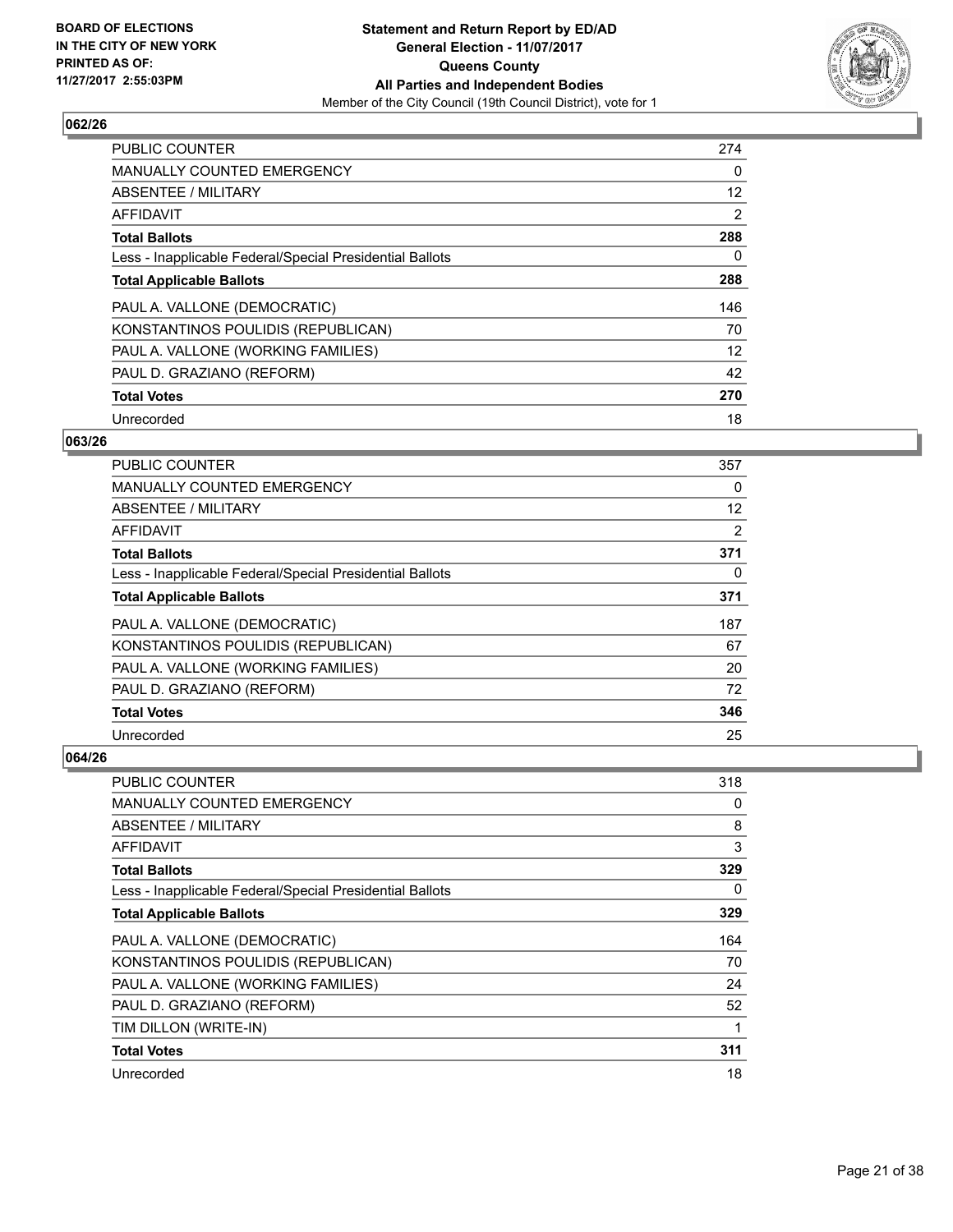

| <b>PUBLIC COUNTER</b>                                    | 191 |
|----------------------------------------------------------|-----|
| <b>MANUALLY COUNTED EMERGENCY</b>                        | 0   |
| ABSENTEE / MILITARY                                      | 7   |
| <b>AFFIDAVIT</b>                                         | 3   |
| <b>Total Ballots</b>                                     | 201 |
| Less - Inapplicable Federal/Special Presidential Ballots | 0   |
| <b>Total Applicable Ballots</b>                          | 201 |
| PAUL A. VALLONE (DEMOCRATIC)                             | 91  |
| KONSTANTINOS POULIDIS (REPUBLICAN)                       | 40  |
| PAUL A. VALLONE (WORKING FAMILIES)                       | 8   |
| PAUL D. GRAZIANO (REFORM)                                | 50  |
| <b>Total Votes</b>                                       | 189 |
| Unrecorded                                               | 12  |

## **066/26**

| <b>PUBLIC COUNTER</b>                                    | 395 |
|----------------------------------------------------------|-----|
| <b>MANUALLY COUNTED EMERGENCY</b>                        | 0   |
| ABSENTEE / MILITARY                                      | 7   |
| AFFIDAVIT                                                | 3   |
| <b>Total Ballots</b>                                     | 405 |
| Less - Inapplicable Federal/Special Presidential Ballots | 0   |
| <b>Total Applicable Ballots</b>                          | 405 |
| PAUL A. VALLONE (DEMOCRATIC)                             | 187 |
| KONSTANTINOS POULIDIS (REPUBLICAN)                       | 100 |
| PAUL A. VALLONE (WORKING FAMILIES)                       | 21  |
| PAUL D. GRAZIANO (REFORM)                                | 76  |
| <b>Total Votes</b>                                       | 384 |
| Unrecorded                                               | 21  |

| PUBLIC COUNTER                                           | 324            |
|----------------------------------------------------------|----------------|
| <b>MANUALLY COUNTED EMERGENCY</b>                        | 0              |
| ABSENTEE / MILITARY                                      | 9              |
| AFFIDAVIT                                                | $\overline{2}$ |
| <b>Total Ballots</b>                                     | 335            |
| Less - Inapplicable Federal/Special Presidential Ballots | 0              |
| <b>Total Applicable Ballots</b>                          | 335            |
| PAUL A. VALLONE (DEMOCRATIC)                             | 159            |
| KONSTANTINOS POULIDIS (REPUBLICAN)                       | 91             |
| PAUL A. VALLONE (WORKING FAMILIES)                       | 10             |
| PAUL D. GRAZIANO (REFORM)                                | 54             |
| <b>Total Votes</b>                                       | 314            |
| Unrecorded                                               | 21             |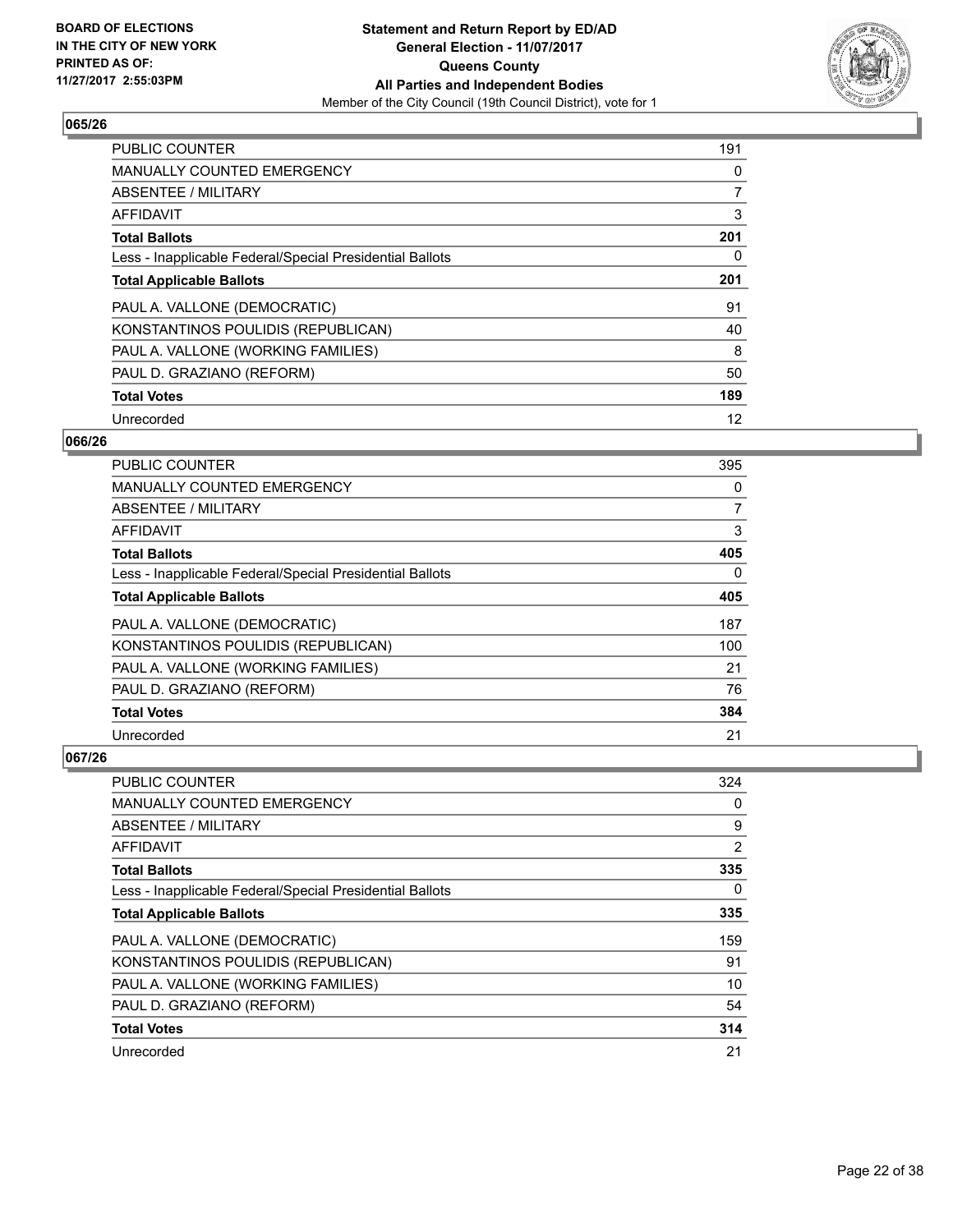

| <b>PUBLIC COUNTER</b>                                    | 347 |
|----------------------------------------------------------|-----|
| <b>MANUALLY COUNTED EMERGENCY</b>                        | 0   |
| ABSENTEE / MILITARY                                      | 10  |
| <b>AFFIDAVIT</b>                                         |     |
| <b>Total Ballots</b>                                     | 358 |
| Less - Inapplicable Federal/Special Presidential Ballots | 0   |
| <b>Total Applicable Ballots</b>                          | 358 |
| PAUL A. VALLONE (DEMOCRATIC)                             | 135 |
| KONSTANTINOS POULIDIS (REPUBLICAN)                       | 123 |
| PAUL A. VALLONE (WORKING FAMILIES)                       | 12  |
| PAUL D. GRAZIANO (REFORM)                                | 65  |
| <b>Total Votes</b>                                       | 335 |
| Unrecorded                                               | 23  |

#### **069/26**

| <b>PUBLIC COUNTER</b>                                    | 224 |
|----------------------------------------------------------|-----|
| <b>MANUALLY COUNTED EMERGENCY</b>                        | 0   |
| ABSENTEE / MILITARY                                      | 4   |
| AFFIDAVIT                                                | 2   |
| <b>Total Ballots</b>                                     | 230 |
| Less - Inapplicable Federal/Special Presidential Ballots | 0   |
| <b>Total Applicable Ballots</b>                          | 230 |
| PAUL A. VALLONE (DEMOCRATIC)                             | 127 |
| KONSTANTINOS POULIDIS (REPUBLICAN)                       | 53  |
| PAUL A. VALLONE (WORKING FAMILIES)                       | 13  |
| PAUL D. GRAZIANO (REFORM)                                | 27  |
| <b>Total Votes</b>                                       | 220 |
| Unrecorded                                               | 10  |

| PUBLIC COUNTER                                           | 280 |
|----------------------------------------------------------|-----|
| <b>MANUALLY COUNTED EMERGENCY</b>                        | 0   |
| ABSENTEE / MILITARY                                      | 6   |
| AFFIDAVIT                                                | 4   |
| <b>Total Ballots</b>                                     | 290 |
| Less - Inapplicable Federal/Special Presidential Ballots | 0   |
| <b>Total Applicable Ballots</b>                          | 290 |
| PAUL A. VALLONE (DEMOCRATIC)                             | 161 |
| KONSTANTINOS POULIDIS (REPUBLICAN)                       | 61  |
| PAUL A. VALLONE (WORKING FAMILIES)                       | 15  |
| PAUL D. GRAZIANO (REFORM)                                | 45  |
| <b>Total Votes</b>                                       | 282 |
| Unrecorded                                               | 8   |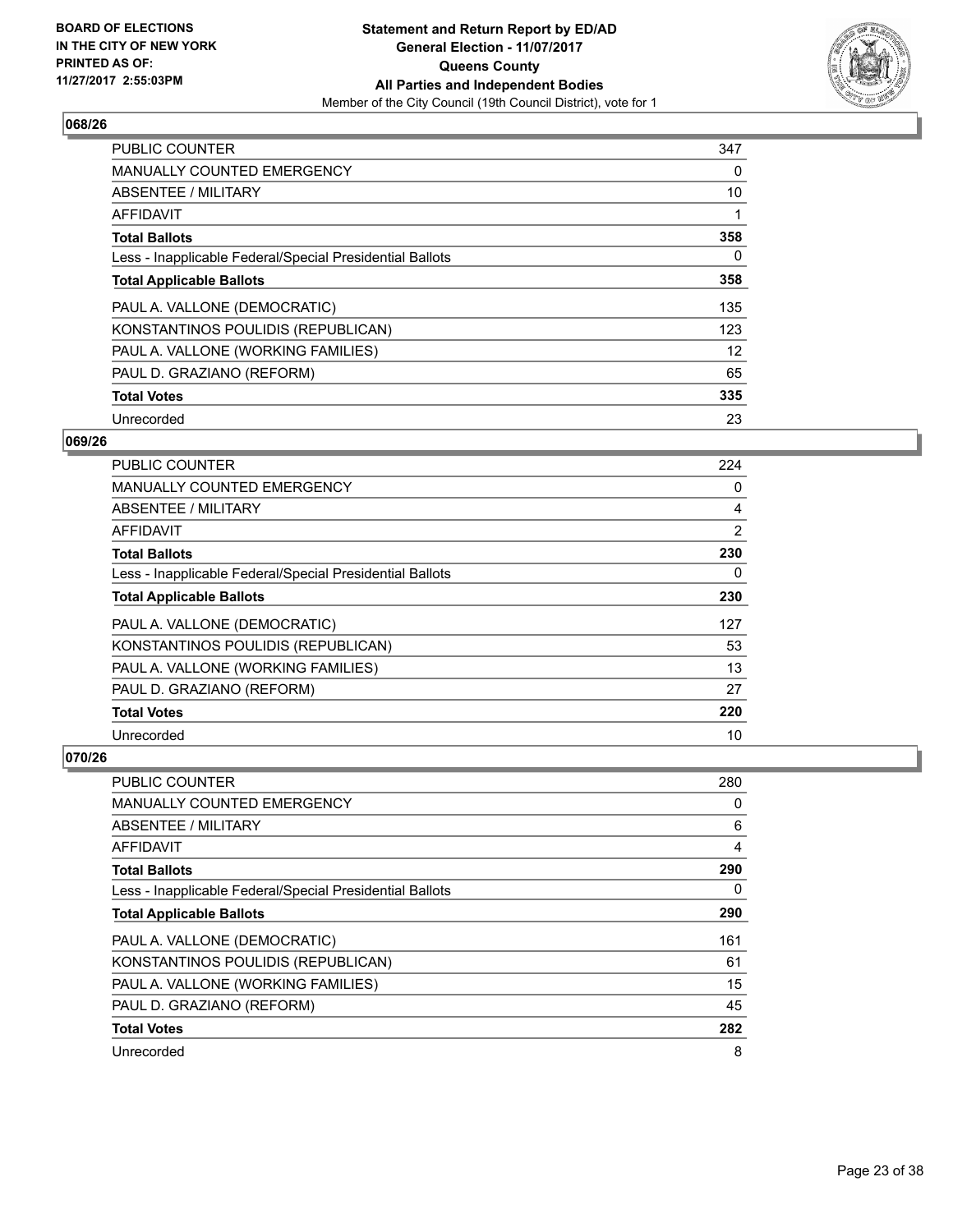

| <b>PUBLIC COUNTER</b>                                    | 0 |
|----------------------------------------------------------|---|
| MANUALLY COUNTED EMERGENCY                               | 0 |
| ABSENTEE / MILITARY                                      | 0 |
| AFFIDAVIT                                                | 0 |
| <b>Total Ballots</b>                                     | 0 |
| Less - Inapplicable Federal/Special Presidential Ballots | 0 |
| <b>Total Applicable Ballots</b>                          | 0 |
| PAUL A. VALLONE (DEMOCRATIC)                             | 0 |
| KONSTANTINOS POULIDIS (REPUBLICAN)                       | 0 |
| PAUL A. VALLONE (WORKING FAMILIES)                       | 0 |
| PAUL D. GRAZIANO (REFORM)                                | 0 |
| <b>Total Votes</b>                                       | 0 |

## **079/26**

| <b>PUBLIC COUNTER</b>                                    | 248 |
|----------------------------------------------------------|-----|
| <b>MANUALLY COUNTED EMERGENCY</b>                        | 0   |
| ABSENTEE / MILITARY                                      | 2   |
| AFFIDAVIT                                                | 0   |
| <b>Total Ballots</b>                                     | 250 |
| Less - Inapplicable Federal/Special Presidential Ballots | 0   |
| <b>Total Applicable Ballots</b>                          | 250 |
| PAUL A. VALLONE (DEMOCRATIC)                             | 116 |
| KONSTANTINOS POULIDIS (REPUBLICAN)                       | 69  |
| PAUL A. VALLONE (WORKING FAMILIES)                       | 10  |
| PAUL D. GRAZIANO (REFORM)                                | 41  |
| <b>Total Votes</b>                                       | 236 |
| Unrecorded                                               | 14  |

| <b>PUBLIC COUNTER</b>                                    | 230 |
|----------------------------------------------------------|-----|
| <b>MANUALLY COUNTED EMERGENCY</b>                        | 0   |
| ABSENTEE / MILITARY                                      | 5   |
| AFFIDAVIT                                                |     |
| <b>Total Ballots</b>                                     | 236 |
| Less - Inapplicable Federal/Special Presidential Ballots | 0   |
| <b>Total Applicable Ballots</b>                          | 236 |
| PAUL A. VALLONE (DEMOCRATIC)                             | 113 |
| KONSTANTINOS POULIDIS (REPUBLICAN)                       | 72  |
| PAUL A. VALLONE (WORKING FAMILIES)                       | 6   |
| PAUL D. GRAZIANO (REFORM)                                | 31  |
| <b>Total Votes</b>                                       | 222 |
| Unrecorded                                               | 14  |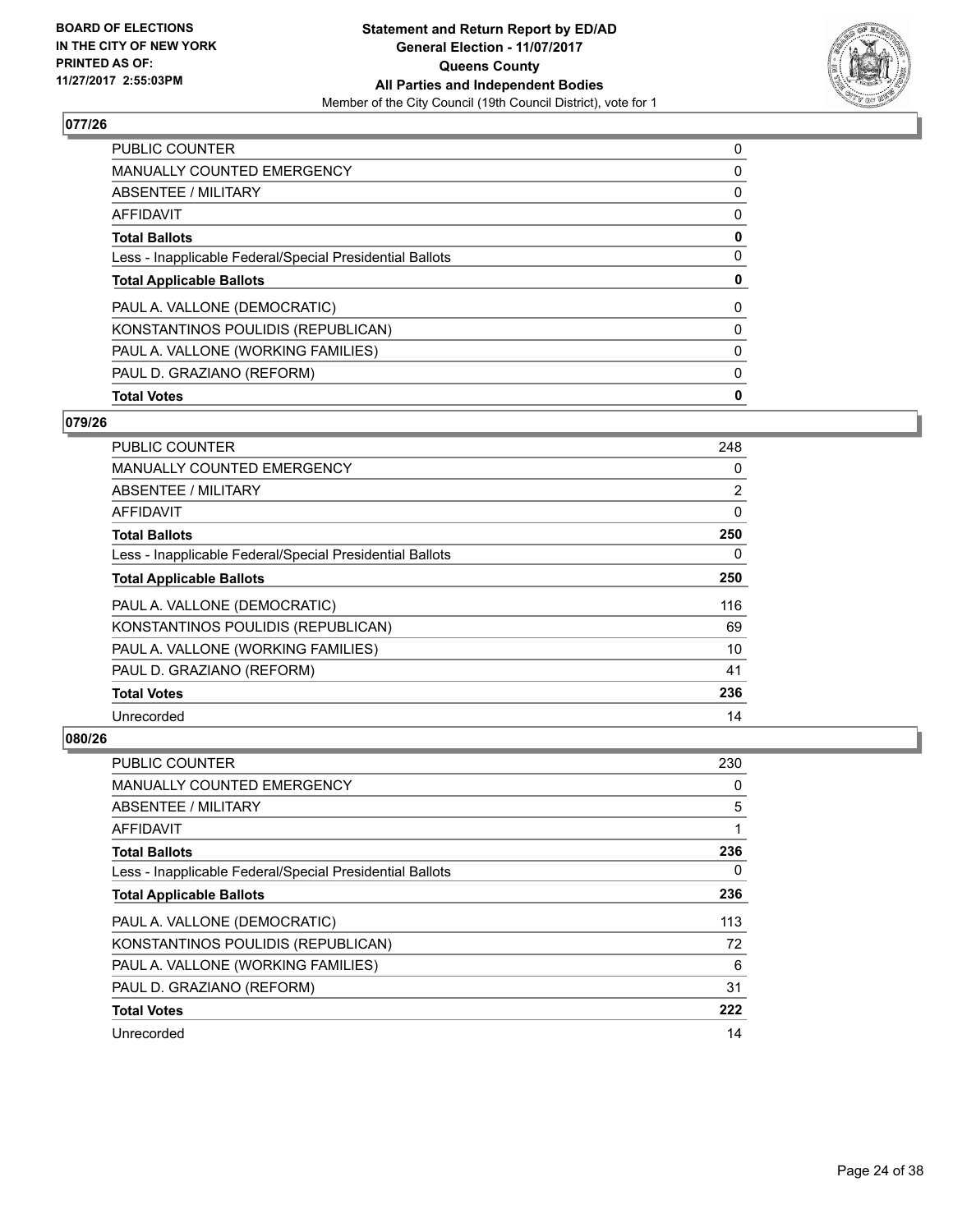

| <b>PUBLIC COUNTER</b>                                    | 287            |
|----------------------------------------------------------|----------------|
| <b>MANUALLY COUNTED EMERGENCY</b>                        | 0              |
| ABSENTEE / MILITARY                                      | 3              |
| AFFIDAVIT                                                | $\overline{2}$ |
| <b>Total Ballots</b>                                     | 292            |
| Less - Inapplicable Federal/Special Presidential Ballots | 0              |
| <b>Total Applicable Ballots</b>                          | 292            |
| PAUL A. VALLONE (DEMOCRATIC)                             | 136            |
| KONSTANTINOS POULIDIS (REPUBLICAN)                       | 84             |
| PAUL A. VALLONE (WORKING FAMILIES)                       | 15             |
| PAUL D. GRAZIANO (REFORM)                                | 41             |
| <b>Total Votes</b>                                       | 276            |
| Unrecorded                                               | 16             |

## **082/26**

| <b>PUBLIC COUNTER</b>                                    | 160            |
|----------------------------------------------------------|----------------|
| MANUALLY COUNTED EMERGENCY                               | 0              |
| ABSENTEE / MILITARY                                      | 3              |
| AFFIDAVIT                                                | $\overline{2}$ |
| <b>Total Ballots</b>                                     | 165            |
| Less - Inapplicable Federal/Special Presidential Ballots | 0              |
| <b>Total Applicable Ballots</b>                          | 165            |
| PAUL A. VALLONE (DEMOCRATIC)                             | 73             |
| KONSTANTINOS POULIDIS (REPUBLICAN)                       | 38             |
| PAUL A. VALLONE (WORKING FAMILIES)                       | 7              |
| PAUL D. GRAZIANO (REFORM)                                | 41             |
| <b>Total Votes</b>                                       | 159            |
| Unrecorded                                               | 6              |

| <b>PUBLIC COUNTER</b>                                    | 322 |
|----------------------------------------------------------|-----|
| <b>MANUALLY COUNTED EMERGENCY</b>                        | 0   |
| ABSENTEE / MILITARY                                      | 8   |
| AFFIDAVIT                                                | 3   |
| <b>Total Ballots</b>                                     | 333 |
| Less - Inapplicable Federal/Special Presidential Ballots | 0   |
| <b>Total Applicable Ballots</b>                          | 333 |
| PAUL A. VALLONE (DEMOCRATIC)                             | 164 |
| KONSTANTINOS POULIDIS (REPUBLICAN)                       | 64  |
| PAUL A. VALLONE (WORKING FAMILIES)                       | 15  |
| PAUL D. GRAZIANO (REFORM)                                | 76  |
| <b>Total Votes</b>                                       | 319 |
| Unrecorded                                               | 14  |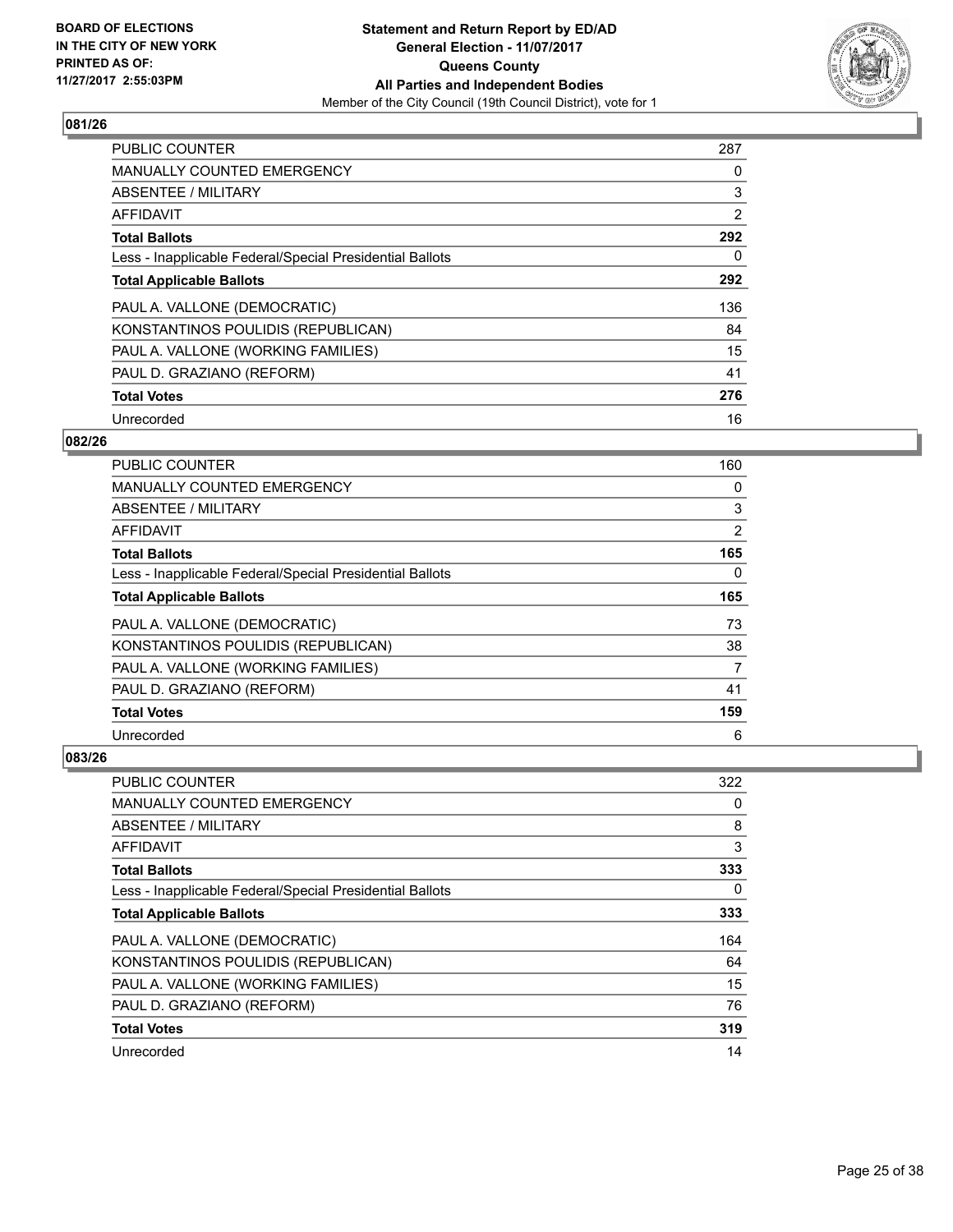

| <b>PUBLIC COUNTER</b>                                    | 170 |
|----------------------------------------------------------|-----|
| <b>MANUALLY COUNTED EMERGENCY</b>                        | 0   |
| ABSENTEE / MILITARY                                      | 6   |
| <b>AFFIDAVIT</b>                                         |     |
| <b>Total Ballots</b>                                     | 177 |
| Less - Inapplicable Federal/Special Presidential Ballots | 0   |
| <b>Total Applicable Ballots</b>                          | 177 |
| PAUL A. VALLONE (DEMOCRATIC)                             | 114 |
| KONSTANTINOS POULIDIS (REPUBLICAN)                       | 21  |
| PAUL A. VALLONE (WORKING FAMILIES)                       | 9   |
| PAUL D. GRAZIANO (REFORM)                                | 24  |
| <b>Total Votes</b>                                       | 168 |
| Unrecorded                                               | 9   |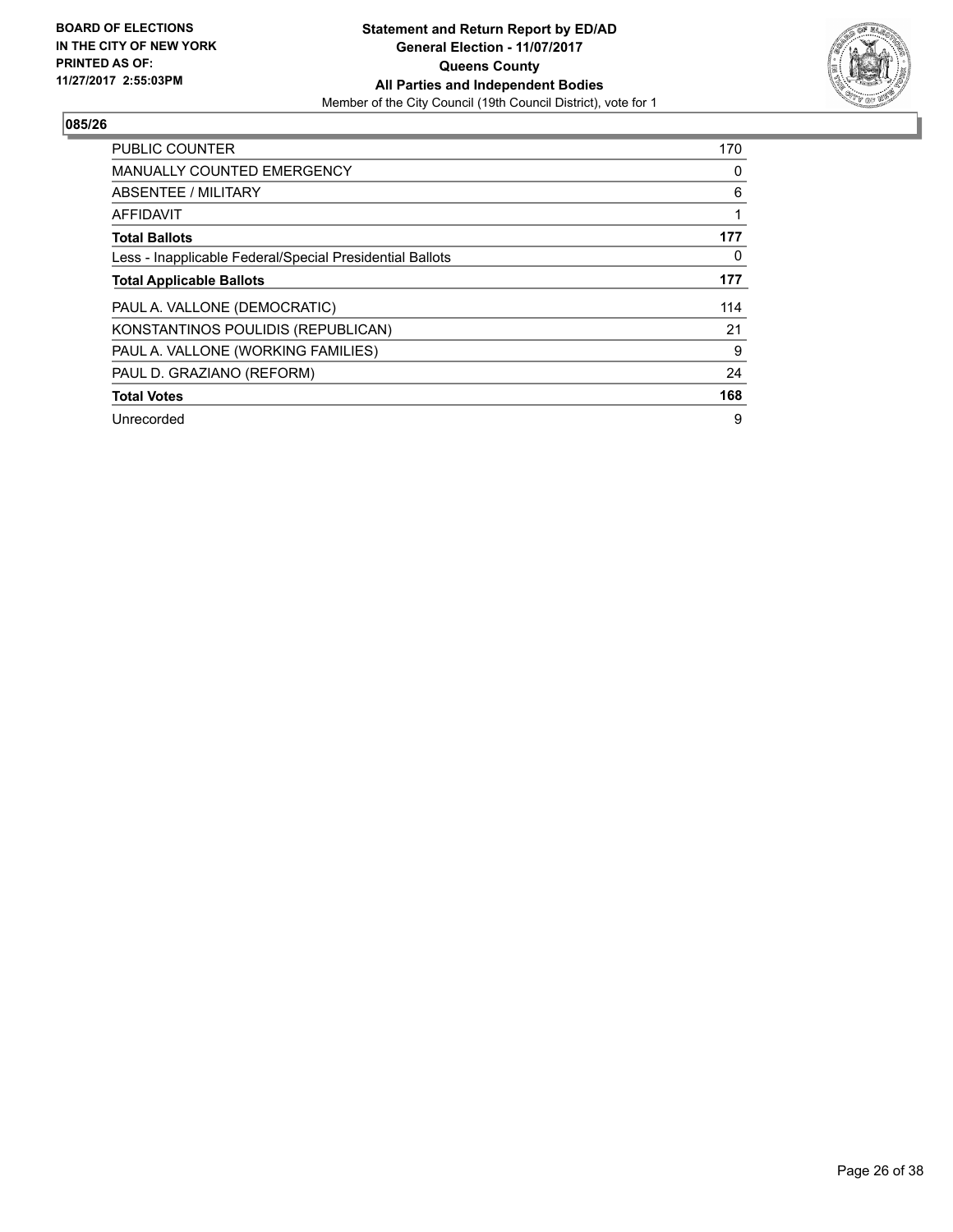

| <b>PUBLIC COUNTER</b>                                    | 436            |
|----------------------------------------------------------|----------------|
| <b>MANUALLY COUNTED EMERGENCY</b>                        | 0              |
| ABSENTEE / MILITARY                                      | $\overline{7}$ |
| <b>AFFIDAVIT</b>                                         | $\overline{2}$ |
| <b>Total Ballots</b>                                     | 445            |
| Less - Inapplicable Federal/Special Presidential Ballots | 0              |
| <b>Total Applicable Ballots</b>                          | 445            |
| PAUL A. VALLONE (DEMOCRATIC)                             | 191            |
| KONSTANTINOS POULIDIS (REPUBLICAN)                       | 135            |
| PAUL A. VALLONE (WORKING FAMILIES)                       | 21             |
| PAUL D. GRAZIANO (REFORM)                                | 69             |
| JOHN GRAZIANO (WRITE-IN)                                 |                |
| <b>Total Votes</b>                                       | 417            |
| Unrecorded                                               | 28             |

## **051/27**

| PUBLIC COUNTER                                           | 414 |
|----------------------------------------------------------|-----|
| <b>MANUALLY COUNTED EMERGENCY</b>                        | 0   |
| ABSENTEE / MILITARY                                      | 15  |
| AFFIDAVIT                                                | 7   |
| <b>Total Ballots</b>                                     | 436 |
| Less - Inapplicable Federal/Special Presidential Ballots | 0   |
| <b>Total Applicable Ballots</b>                          | 436 |
| PAUL A. VALLONE (DEMOCRATIC)                             | 187 |
| KONSTANTINOS POULIDIS (REPUBLICAN)                       | 128 |
| PAUL A. VALLONE (WORKING FAMILIES)                       | 19  |
| PAUL D. GRAZIANO (REFORM)                                | 77  |
| <b>Total Votes</b>                                       | 411 |
| Unrecorded                                               | 25  |

| <b>PUBLIC COUNTER</b>                                    | 181 |
|----------------------------------------------------------|-----|
| MANUALLY COUNTED EMERGENCY                               | 0   |
| ABSENTEE / MILITARY                                      | 5   |
| AFFIDAVIT                                                |     |
| <b>Total Ballots</b>                                     | 187 |
| Less - Inapplicable Federal/Special Presidential Ballots | 0   |
| <b>Total Applicable Ballots</b>                          | 187 |
| PAUL A. VALLONE (DEMOCRATIC)                             | 81  |
| KONSTANTINOS POULIDIS (REPUBLICAN)                       | 72  |
| PAUL A. VALLONE (WORKING FAMILIES)                       | 9   |
| PAUL D. GRAZIANO (REFORM)                                | 19  |
| <b>Total Votes</b>                                       | 181 |
| Unrecorded                                               | 6   |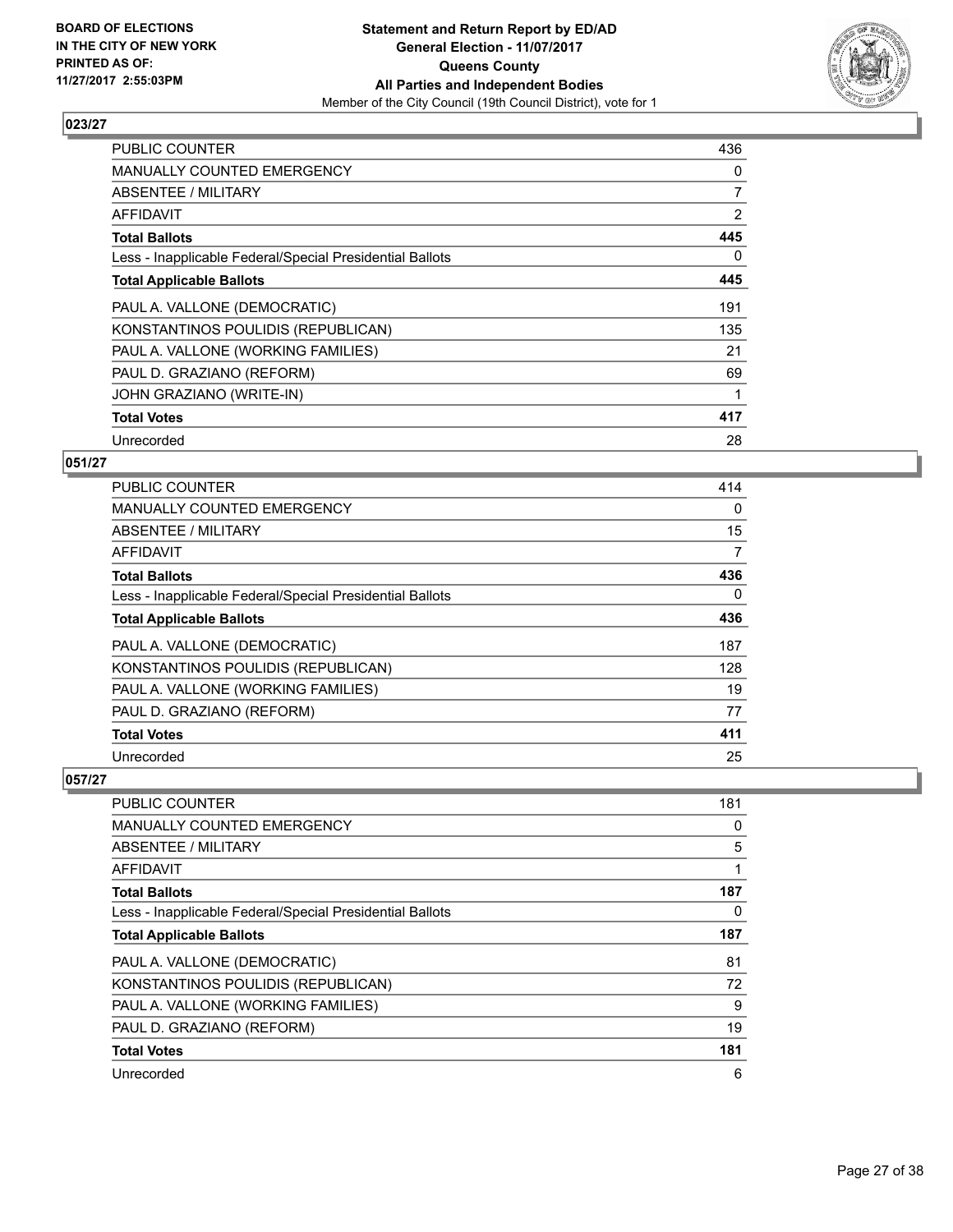

| <b>PUBLIC COUNTER</b>                                    | 210 |
|----------------------------------------------------------|-----|
| <b>MANUALLY COUNTED EMERGENCY</b>                        | 0   |
| ABSENTEE / MILITARY                                      | 4   |
| AFFIDAVIT                                                | 5   |
| <b>Total Ballots</b>                                     | 219 |
| Less - Inapplicable Federal/Special Presidential Ballots | 0   |
| <b>Total Applicable Ballots</b>                          | 219 |
| PAUL A. VALLONE (DEMOCRATIC)                             | 92  |
| KONSTANTINOS POULIDIS (REPUBLICAN)                       | 69  |
| PAUL A. VALLONE (WORKING FAMILIES)                       | 13  |
| PAUL D. GRAZIANO (REFORM)                                | 31  |
|                                                          |     |
| UNATTRIBUTABLE WRITE-IN (WRITE-IN)                       |     |
| <b>Total Votes</b>                                       | 206 |

## **060/27**

| PUBLIC COUNTER                                           | 129      |
|----------------------------------------------------------|----------|
| <b>MANUALLY COUNTED EMERGENCY</b>                        | 0        |
| ABSENTEE / MILITARY                                      | 53       |
| AFFIDAVIT                                                | 0        |
| <b>Total Ballots</b>                                     | 182      |
| Less - Inapplicable Federal/Special Presidential Ballots | $\Omega$ |
| <b>Total Applicable Ballots</b>                          | 182      |
| PAUL A. VALLONE (DEMOCRATIC)                             | 105      |
| KONSTANTINOS POULIDIS (REPUBLICAN)                       | 34       |
| PAUL A. VALLONE (WORKING FAMILIES)                       | 6        |
| PAUL D. GRAZIANO (REFORM)                                | 21       |
| <b>Total Votes</b>                                       | 166      |
| Unrecorded                                               | 16       |

| PUBLIC COUNTER                                           | 195            |
|----------------------------------------------------------|----------------|
| MANUALLY COUNTED EMERGENCY                               | 0              |
| ABSENTEE / MILITARY                                      | $\overline{2}$ |
| AFFIDAVIT                                                | $\overline{2}$ |
| <b>Total Ballots</b>                                     | 199            |
| Less - Inapplicable Federal/Special Presidential Ballots | 0              |
| <b>Total Applicable Ballots</b>                          | 199            |
| PAUL A. VALLONE (DEMOCRATIC)                             | 108            |
| KONSTANTINOS POULIDIS (REPUBLICAN)                       | 37             |
| PAUL A. VALLONE (WORKING FAMILIES)                       | 11             |
| PAUL D. GRAZIANO (REFORM)                                | 35             |
| <b>Total Votes</b>                                       | 191            |
| Unrecorded                                               | 8              |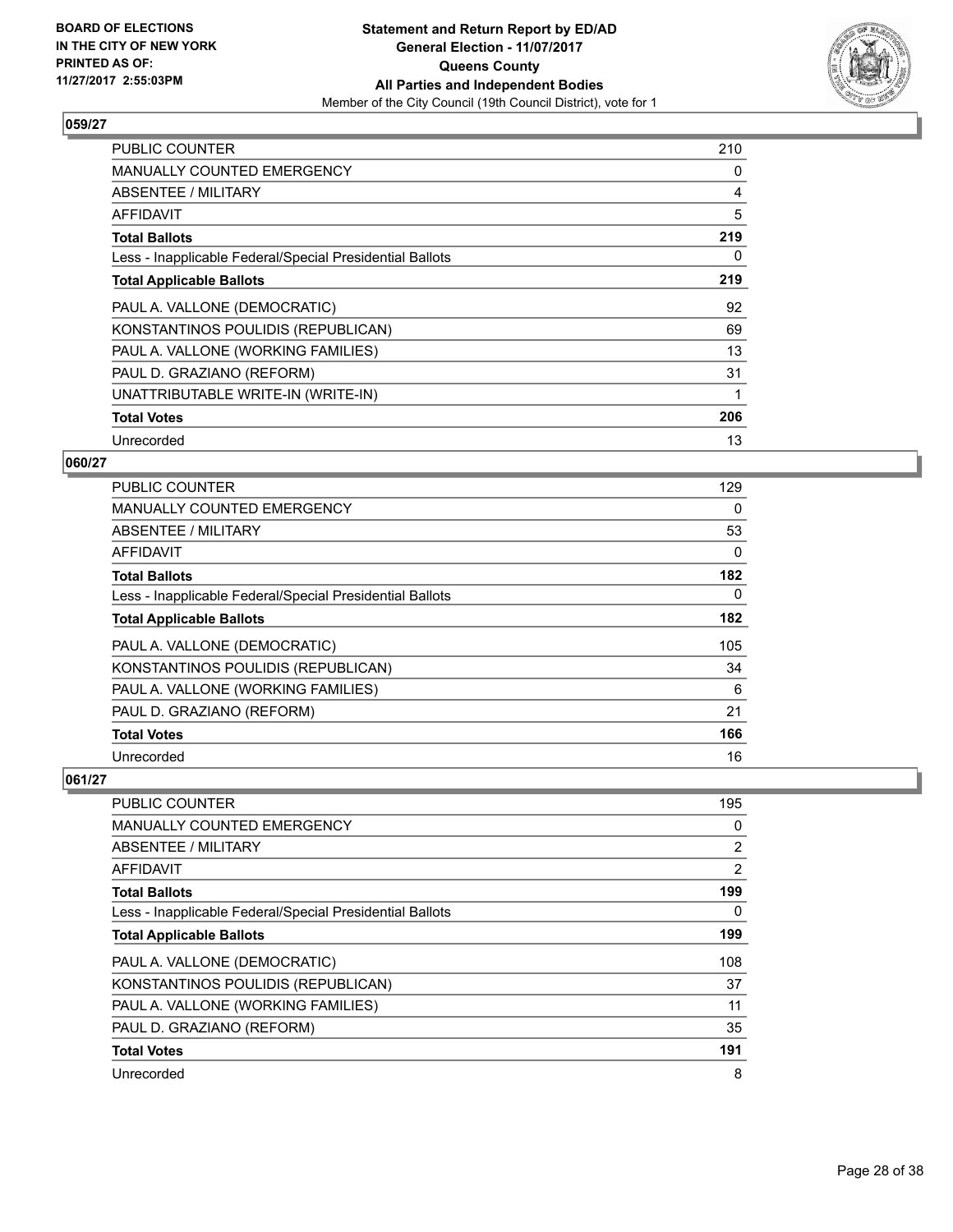

| <b>PUBLIC COUNTER</b>                                    | 170      |
|----------------------------------------------------------|----------|
| <b>MANUALLY COUNTED EMERGENCY</b>                        | 0        |
| ABSENTEE / MILITARY                                      | 0        |
| AFFIDAVIT                                                | 2        |
| <b>Total Ballots</b>                                     | 172      |
| Less - Inapplicable Federal/Special Presidential Ballots | $\Omega$ |
| <b>Total Applicable Ballots</b>                          | 172      |
| PAUL A. VALLONE (DEMOCRATIC)                             | 104      |
| KONSTANTINOS POULIDIS (REPUBLICAN)                       | 29       |
| PAUL A. VALLONE (WORKING FAMILIES)                       | 11       |
| PAUL D. GRAZIANO (REFORM)                                | 22       |
| <b>Total Votes</b>                                       | 166      |
| Unrecorded                                               | 6        |

#### **063/27**

| <b>PUBLIC COUNTER</b>                                    | 197 |
|----------------------------------------------------------|-----|
| MANUALLY COUNTED EMERGENCY                               | 0   |
| ABSENTEE / MILITARY                                      | 7   |
| AFFIDAVIT                                                |     |
| <b>Total Ballots</b>                                     | 205 |
| Less - Inapplicable Federal/Special Presidential Ballots | 0   |
| <b>Total Applicable Ballots</b>                          | 205 |
| PAUL A. VALLONE (DEMOCRATIC)                             | 113 |
| KONSTANTINOS POULIDIS (REPUBLICAN)                       | 42  |
| PAUL A. VALLONE (WORKING FAMILIES)                       | 9   |
| PAUL D. GRAZIANO (REFORM)                                | 30  |
| <b>Total Votes</b>                                       | 194 |
| Unrecorded                                               | 11  |

| <b>PUBLIC COUNTER</b>                                    | 190 |
|----------------------------------------------------------|-----|
| <b>MANUALLY COUNTED EMERGENCY</b>                        | 0   |
| ABSENTEE / MILITARY                                      | 2   |
| AFFIDAVIT                                                | 4   |
| <b>Total Ballots</b>                                     | 196 |
| Less - Inapplicable Federal/Special Presidential Ballots | 0   |
| <b>Total Applicable Ballots</b>                          | 196 |
| PAUL A. VALLONE (DEMOCRATIC)                             | 124 |
| KONSTANTINOS POULIDIS (REPUBLICAN)                       | 33  |
| PAUL A. VALLONE (WORKING FAMILIES)                       | 12  |
| PAUL D. GRAZIANO (REFORM)                                | 13  |
| <b>Total Votes</b>                                       | 182 |
| Unrecorded                                               | 14  |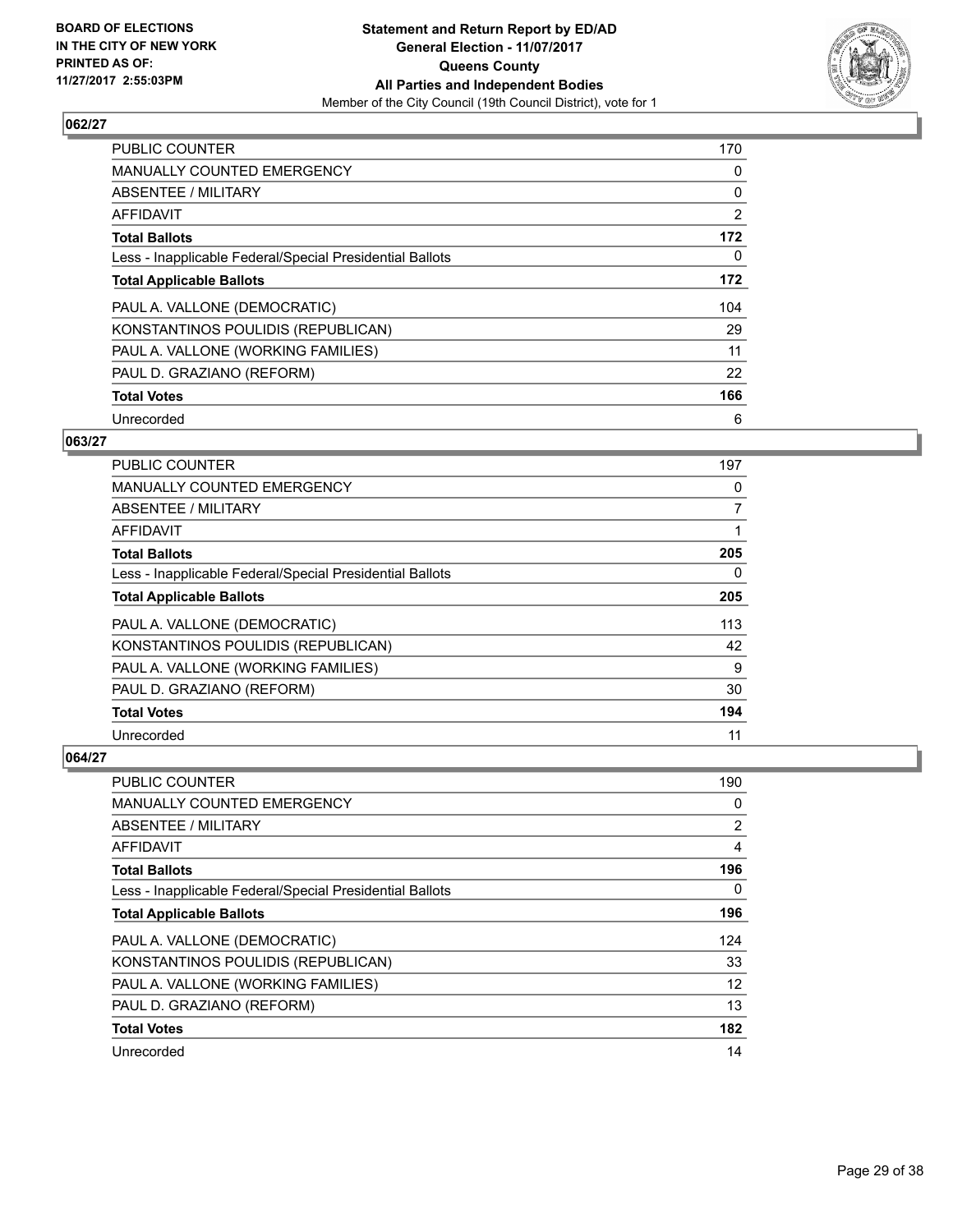

| <b>PUBLIC COUNTER</b>                                    | 207 |
|----------------------------------------------------------|-----|
| <b>MANUALLY COUNTED EMERGENCY</b>                        | 0   |
| ABSENTEE / MILITARY                                      | 3   |
| <b>AFFIDAVIT</b>                                         |     |
| <b>Total Ballots</b>                                     | 211 |
| Less - Inapplicable Federal/Special Presidential Ballots | 0   |
| <b>Total Applicable Ballots</b>                          | 211 |
| PAUL A. VALLONE (DEMOCRATIC)                             | 109 |
| KONSTANTINOS POULIDIS (REPUBLICAN)                       | 28  |
| PAUL A. VALLONE (WORKING FAMILIES)                       | 10  |
| PAUL D. GRAZIANO (REFORM)                                | 51  |
| <b>Total Votes</b>                                       | 198 |
| Unrecorded                                               | 13  |

#### **066/27**

| <b>PUBLIC COUNTER</b>                                    | 212 |
|----------------------------------------------------------|-----|
| <b>MANUALLY COUNTED EMERGENCY</b>                        | 0   |
| ABSENTEE / MILITARY                                      | 5   |
| AFFIDAVIT                                                | 6   |
| <b>Total Ballots</b>                                     | 223 |
| Less - Inapplicable Federal/Special Presidential Ballots | 0   |
| <b>Total Applicable Ballots</b>                          | 223 |
| PAUL A. VALLONE (DEMOCRATIC)                             | 119 |
| KONSTANTINOS POULIDIS (REPUBLICAN)                       | 52  |
| PAUL A. VALLONE (WORKING FAMILIES)                       | 9   |
| PAUL D. GRAZIANO (REFORM)                                | 25  |
| <b>Total Votes</b>                                       | 205 |
| Unrecorded                                               | 18  |

| PUBLIC COUNTER                                           | 218            |
|----------------------------------------------------------|----------------|
| <b>MANUALLY COUNTED EMERGENCY</b>                        | 0              |
| ABSENTEE / MILITARY                                      | 5              |
| AFFIDAVIT                                                | $\overline{2}$ |
| <b>Total Ballots</b>                                     | 225            |
| Less - Inapplicable Federal/Special Presidential Ballots | 0              |
| <b>Total Applicable Ballots</b>                          | 225            |
| PAUL A. VALLONE (DEMOCRATIC)                             | 124            |
| KONSTANTINOS POULIDIS (REPUBLICAN)                       | 45             |
| PAUL A. VALLONE (WORKING FAMILIES)                       | 15             |
| PAUL D. GRAZIANO (REFORM)                                | 33             |
| <b>Total Votes</b>                                       | 217            |
| Unrecorded                                               | 8              |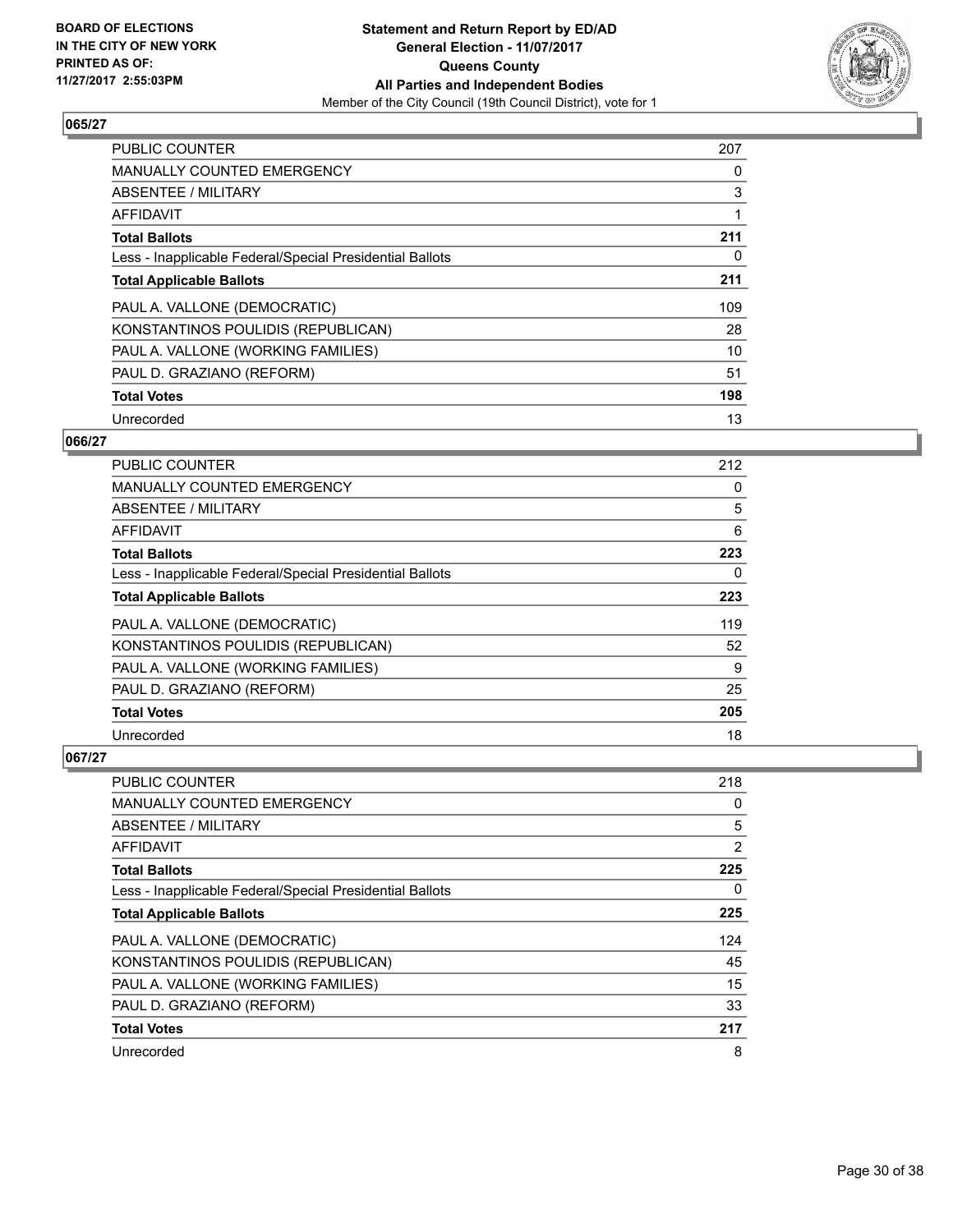

| <b>PUBLIC COUNTER</b>                                    | 250 |
|----------------------------------------------------------|-----|
| MANUALLY COUNTED EMERGENCY                               | 0   |
| ABSENTEE / MILITARY                                      | 8   |
| AFFIDAVIT                                                | 4   |
| <b>Total Ballots</b>                                     | 262 |
| Less - Inapplicable Federal/Special Presidential Ballots | 0   |
| <b>Total Applicable Ballots</b>                          | 262 |
| PAUL A. VALLONE (DEMOCRATIC)                             | 138 |
| KONSTANTINOS POULIDIS (REPUBLICAN)                       | 58  |
| PAUL A. VALLONE (WORKING FAMILIES)                       | 6   |
| PAUL D. GRAZIANO (REFORM)                                | 42  |
| ADRIAN LADUCA (WRITE-IN)                                 |     |
| <b>Total Votes</b>                                       | 245 |
| Unrecorded                                               | 17  |

## **075/27**

| <b>PUBLIC COUNTER</b>                                    | 0 |
|----------------------------------------------------------|---|
| <b>MANUALLY COUNTED EMERGENCY</b>                        | 0 |
| ABSENTEE / MILITARY                                      | 0 |
| AFFIDAVIT                                                | 0 |
| <b>Total Ballots</b>                                     | 0 |
| Less - Inapplicable Federal/Special Presidential Ballots | 0 |
| <b>Total Applicable Ballots</b>                          | 0 |
| PAUL A. VALLONE (DEMOCRATIC)                             | 0 |
| KONSTANTINOS POULIDIS (REPUBLICAN)                       | 0 |
| PAUL A. VALLONE (WORKING FAMILIES)                       | 0 |
| PAUL D. GRAZIANO (REFORM)                                | 0 |
| <b>Total Votes</b>                                       | 0 |

| <b>PUBLIC COUNTER</b>                                    | 0 |
|----------------------------------------------------------|---|
| <b>MANUALLY COUNTED EMERGENCY</b>                        | 0 |
| <b>ABSENTEE / MILITARY</b>                               | 0 |
| AFFIDAVIT                                                | 0 |
| <b>Total Ballots</b>                                     | 0 |
| Less - Inapplicable Federal/Special Presidential Ballots | 0 |
| <b>Total Applicable Ballots</b>                          | 0 |
| PAUL A. VALLONE (DEMOCRATIC)                             | 0 |
| KONSTANTINOS POULIDIS (REPUBLICAN)                       | 0 |
| PAUL A. VALLONE (WORKING FAMILIES)                       | 0 |
| PAUL D. GRAZIANO (REFORM)                                | 0 |
| <b>Total Votes</b>                                       | 0 |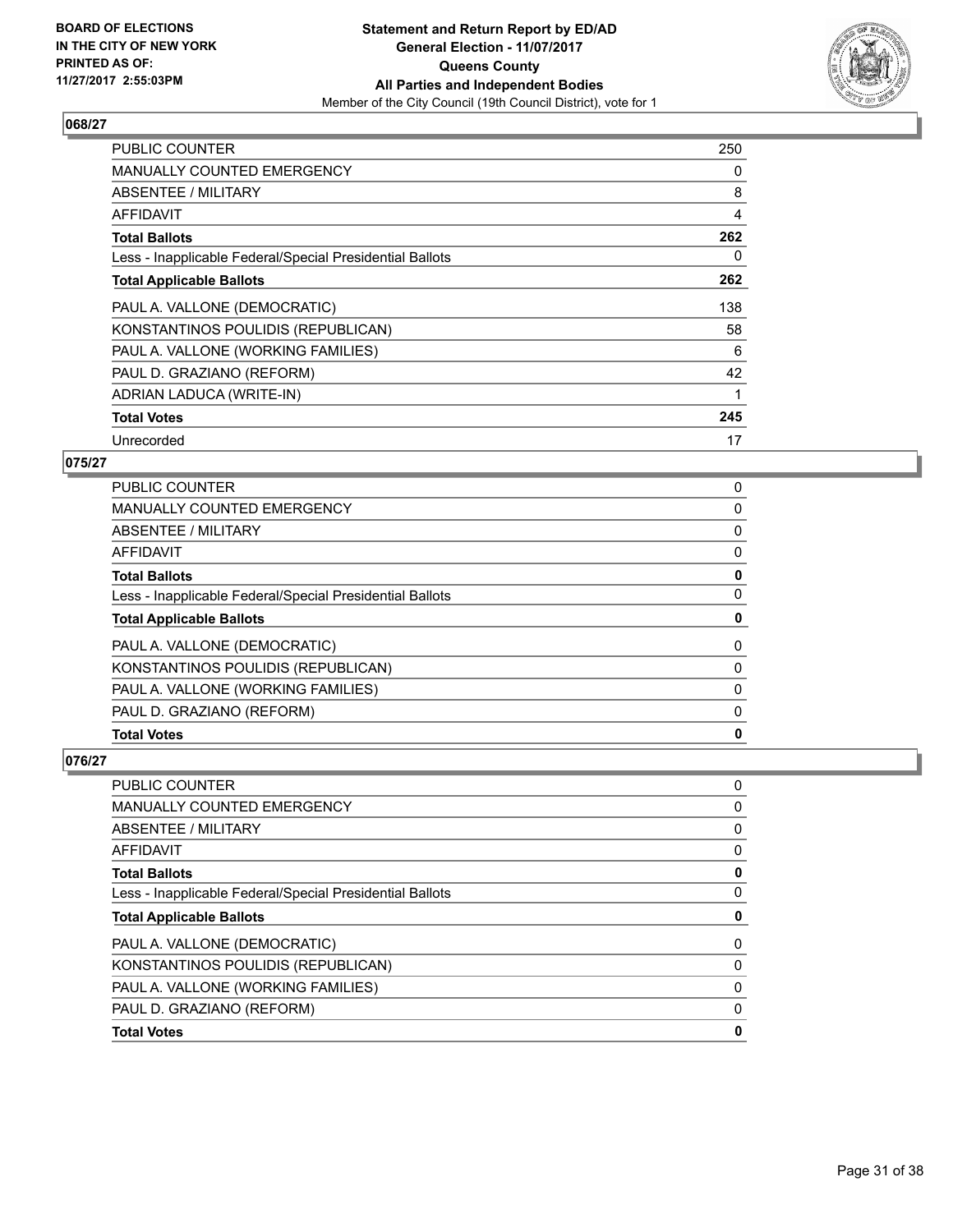

| 0 |
|---|
| 0 |
| 0 |
| 0 |
| 0 |
| 0 |
| 0 |
| 0 |
| 0 |
| 0 |
| 0 |
| 0 |
|   |

## **078/27 COMBINED into: 077/27**

#### **081/27**

| <b>PUBLIC COUNTER</b>                                    | 253 |
|----------------------------------------------------------|-----|
| <b>MANUALLY COUNTED EMERGENCY</b>                        | 0   |
| ABSENTEE / MILITARY                                      | 3   |
| <b>AFFIDAVIT</b>                                         | 2   |
| <b>Total Ballots</b>                                     | 258 |
| Less - Inapplicable Federal/Special Presidential Ballots | 0   |
| <b>Total Applicable Ballots</b>                          | 258 |
| PAUL A. VALLONE (DEMOCRATIC)                             | 149 |
| KONSTANTINOS POULIDIS (REPUBLICAN)                       | 54  |
| PAUL A. VALLONE (WORKING FAMILIES)                       | 13  |
| PAUL D. GRAZIANO (REFORM)                                | 35  |
| <b>Total Votes</b>                                       | 251 |
| Unrecorded                                               |     |

| <b>PUBLIC COUNTER</b>                                    | 192 |
|----------------------------------------------------------|-----|
| <b>MANUALLY COUNTED EMERGENCY</b>                        | 0   |
| ABSENTEE / MILITARY                                      | 3   |
| AFFIDAVIT                                                | 7   |
| <b>Total Ballots</b>                                     | 202 |
| Less - Inapplicable Federal/Special Presidential Ballots | 0   |
| <b>Total Applicable Ballots</b>                          | 202 |
| PAUL A. VALLONE (DEMOCRATIC)                             | 90  |
| KONSTANTINOS POULIDIS (REPUBLICAN)                       | 51  |
| PAUL A. VALLONE (WORKING FAMILIES)                       | 8   |
| PAUL D. GRAZIANO (REFORM)                                | 45  |
| <b>Total Votes</b>                                       | 194 |
| Unrecorded                                               | 8   |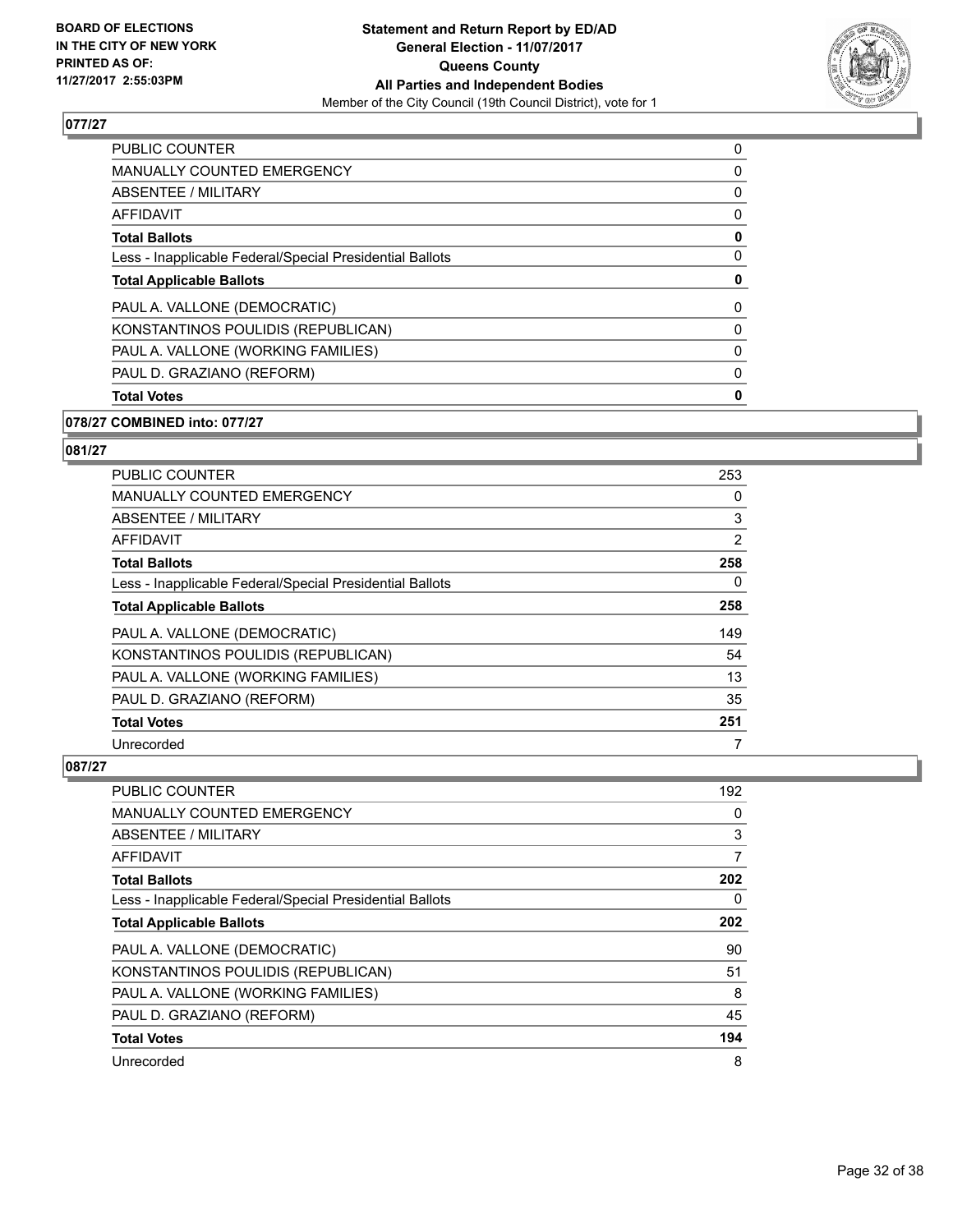

| <b>PUBLIC COUNTER</b>                                    | 0 |
|----------------------------------------------------------|---|
| <b>MANUALLY COUNTED EMERGENCY</b>                        | 0 |
| ABSENTEE / MILITARY                                      | 0 |
| AFFIDAVIT                                                | 0 |
| <b>Total Ballots</b>                                     | 0 |
| Less - Inapplicable Federal/Special Presidential Ballots | 0 |
| <b>Total Applicable Ballots</b>                          | 0 |
| PAUL A. VALLONE (DEMOCRATIC)                             | 0 |
| KONSTANTINOS POULIDIS (REPUBLICAN)                       | 0 |
| PAUL A. VALLONE (WORKING FAMILIES)                       | 0 |
| PAUL D. GRAZIANO (REFORM)                                | 0 |
| <b>Total Votes</b>                                       | 0 |

| <b>PUBLIC COUNTER</b>                                    | 0 |
|----------------------------------------------------------|---|
| <b>MANUALLY COUNTED EMERGENCY</b>                        | 0 |
| ABSENTEE / MILITARY                                      | 0 |
| AFFIDAVIT                                                | 0 |
| <b>Total Ballots</b>                                     | 0 |
| Less - Inapplicable Federal/Special Presidential Ballots | 0 |
| <b>Total Applicable Ballots</b>                          | 0 |
| PAUL A. VALLONE (DEMOCRATIC)                             | 0 |
| KONSTANTINOS POULIDIS (REPUBLICAN)                       | 0 |
| PAUL A. VALLONE (WORKING FAMILIES)                       | 0 |
| PAUL D. GRAZIANO (REFORM)                                | 0 |
| <b>Total Votes</b>                                       | 0 |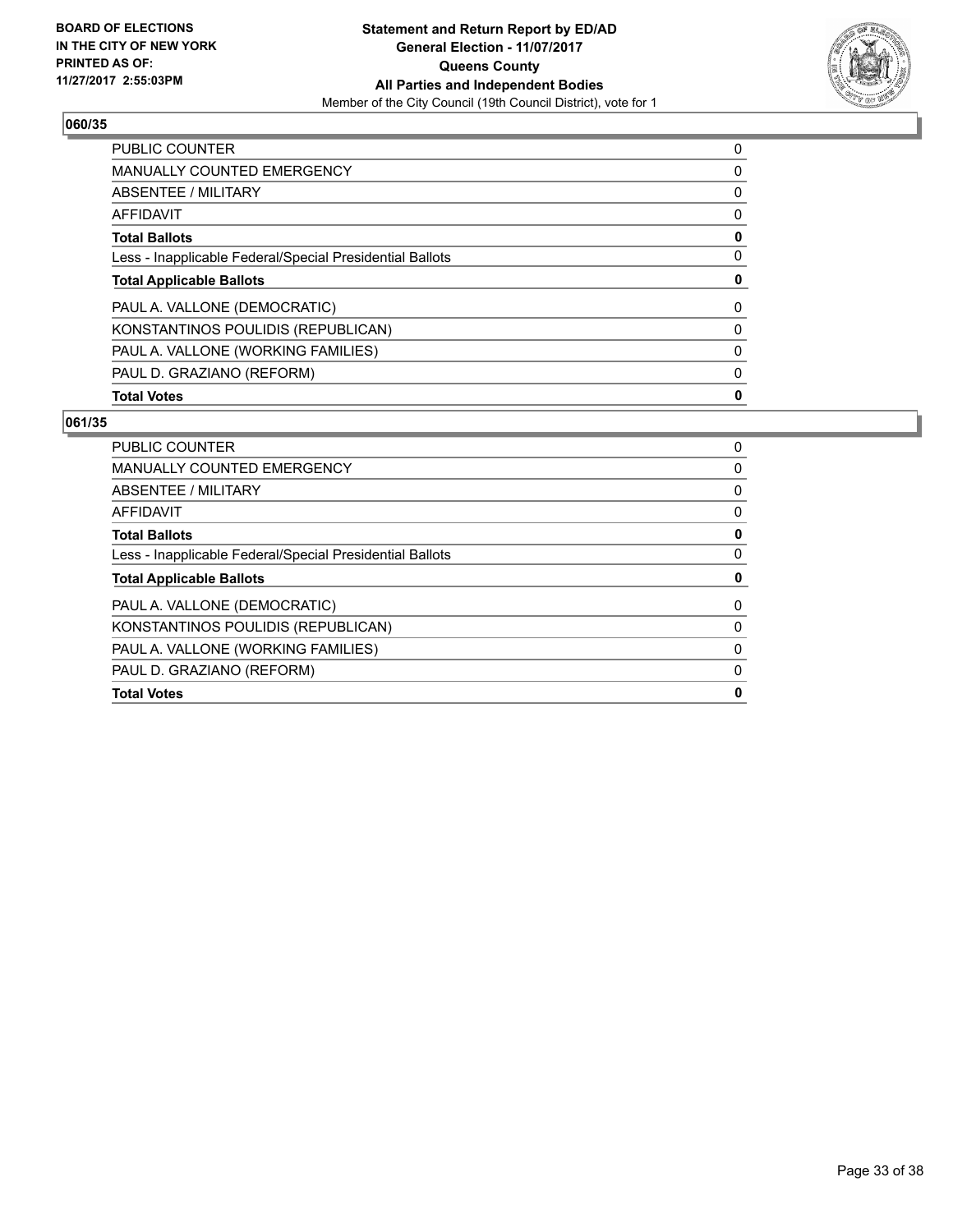

| <b>PUBLIC COUNTER</b>                                    | 322 |
|----------------------------------------------------------|-----|
| <b>MANUALLY COUNTED EMERGENCY</b>                        | 0   |
| <b>ABSENTEE / MILITARY</b>                               | 10  |
| AFFIDAVIT                                                | 4   |
| <b>Total Ballots</b>                                     | 336 |
| Less - Inapplicable Federal/Special Presidential Ballots | 0   |
| <b>Total Applicable Ballots</b>                          | 336 |
| PAUL A. VALLONE (DEMOCRATIC)                             | 152 |
| KONSTANTINOS POULIDIS (REPUBLICAN)                       | 109 |
| PAUL A. VALLONE (WORKING FAMILIES)                       | 13  |
| PAUL D. GRAZIANO (REFORM)                                | 45  |
| ANTHONY DELLA VECCHIA (WRITE-IN)                         | 1   |
| <b>Total Votes</b>                                       | 320 |
| Unrecorded                                               | 16  |

## **002/40**

| <b>PUBLIC COUNTER</b>                                    | 273 |
|----------------------------------------------------------|-----|
| <b>MANUALLY COUNTED EMERGENCY</b>                        | 0   |
| ABSENTEE / MILITARY                                      | 12  |
| AFFIDAVIT                                                | 1   |
| <b>Total Ballots</b>                                     | 286 |
| Less - Inapplicable Federal/Special Presidential Ballots | 0   |
| <b>Total Applicable Ballots</b>                          | 286 |
| PAUL A. VALLONE (DEMOCRATIC)                             | 130 |
| KONSTANTINOS POULIDIS (REPUBLICAN)                       | 84  |
| PAUL A. VALLONE (WORKING FAMILIES)                       | 8   |
| PAUL D. GRAZIANO (REFORM)                                | 48  |
| <b>Total Votes</b>                                       | 270 |
| Unrecorded                                               | 16  |

| PUBLIC COUNTER                                           | 295            |
|----------------------------------------------------------|----------------|
| <b>MANUALLY COUNTED EMERGENCY</b>                        | 0              |
| ABSENTEE / MILITARY                                      | 3              |
| AFFIDAVIT                                                | $\overline{2}$ |
| <b>Total Ballots</b>                                     | 300            |
| Less - Inapplicable Federal/Special Presidential Ballots | 0              |
| <b>Total Applicable Ballots</b>                          | 300            |
| PAUL A. VALLONE (DEMOCRATIC)                             | 146            |
| KONSTANTINOS POULIDIS (REPUBLICAN)                       | 88             |
| PAUL A. VALLONE (WORKING FAMILIES)                       | 8              |
| PAUL D. GRAZIANO (REFORM)                                | 46             |
| <b>Total Votes</b>                                       | 288            |
| Unrecorded                                               | 12             |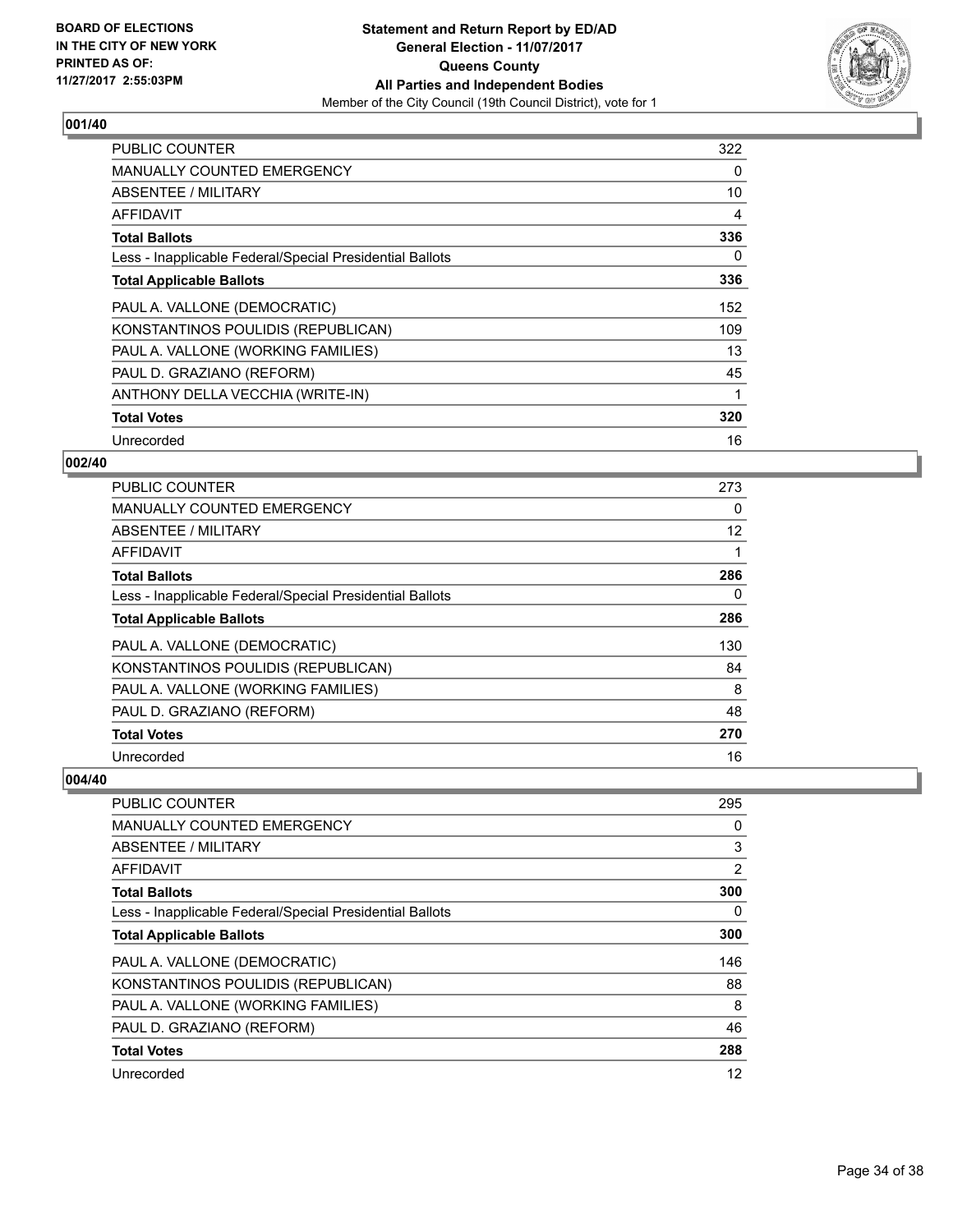

| <b>PUBLIC COUNTER</b>                                    | 290            |
|----------------------------------------------------------|----------------|
| <b>MANUALLY COUNTED EMERGENCY</b>                        | 0              |
| ABSENTEE / MILITARY                                      | 3              |
| <b>AFFIDAVIT</b>                                         | $\overline{2}$ |
| <b>Total Ballots</b>                                     | 295            |
| Less - Inapplicable Federal/Special Presidential Ballots | 0              |
| <b>Total Applicable Ballots</b>                          | 295            |
| PAUL A. VALLONE (DEMOCRATIC)                             | 128            |
| KONSTANTINOS POULIDIS (REPUBLICAN)                       | 89             |
| PAUL A. VALLONE (WORKING FAMILIES)                       | 10             |
| PAUL D. GRAZIANO (REFORM)                                | 52             |
| <b>Total Votes</b>                                       | 279            |
| Unrecorded                                               | 16             |

## **006/40**

| PUBLIC COUNTER                                           | 347            |
|----------------------------------------------------------|----------------|
| <b>MANUALLY COUNTED EMERGENCY</b>                        | 0              |
| ABSENTEE / MILITARY                                      | 5              |
| AFFIDAVIT                                                | $\overline{2}$ |
| <b>Total Ballots</b>                                     | 354            |
| Less - Inapplicable Federal/Special Presidential Ballots | 0              |
| <b>Total Applicable Ballots</b>                          | 354            |
| PAUL A. VALLONE (DEMOCRATIC)                             | 149            |
| KONSTANTINOS POULIDIS (REPUBLICAN)                       | 105            |
| PAUL A. VALLONE (WORKING FAMILIES)                       | 13             |
| PAUL D. GRAZIANO (REFORM)                                | 74             |
| BENEDICT HO (WRITE-IN)                                   | 1              |
| <b>Total Votes</b>                                       | 342            |
| Unrecorded                                               | 12             |

| <b>PUBLIC COUNTER</b>                                    | 257 |
|----------------------------------------------------------|-----|
| <b>MANUALLY COUNTED EMERGENCY</b>                        | 0   |
| ABSENTEE / MILITARY                                      | 5   |
| AFFIDAVIT                                                |     |
| <b>Total Ballots</b>                                     | 263 |
| Less - Inapplicable Federal/Special Presidential Ballots | 0   |
| <b>Total Applicable Ballots</b>                          | 263 |
| PAUL A. VALLONE (DEMOCRATIC)                             | 120 |
| KONSTANTINOS POULIDIS (REPUBLICAN)                       | 56  |
| PAUL A. VALLONE (WORKING FAMILIES)                       | 10  |
| PAUL D. GRAZIANO (REFORM)                                | 71  |
| <b>Total Votes</b>                                       | 257 |
| Unrecorded                                               | 6   |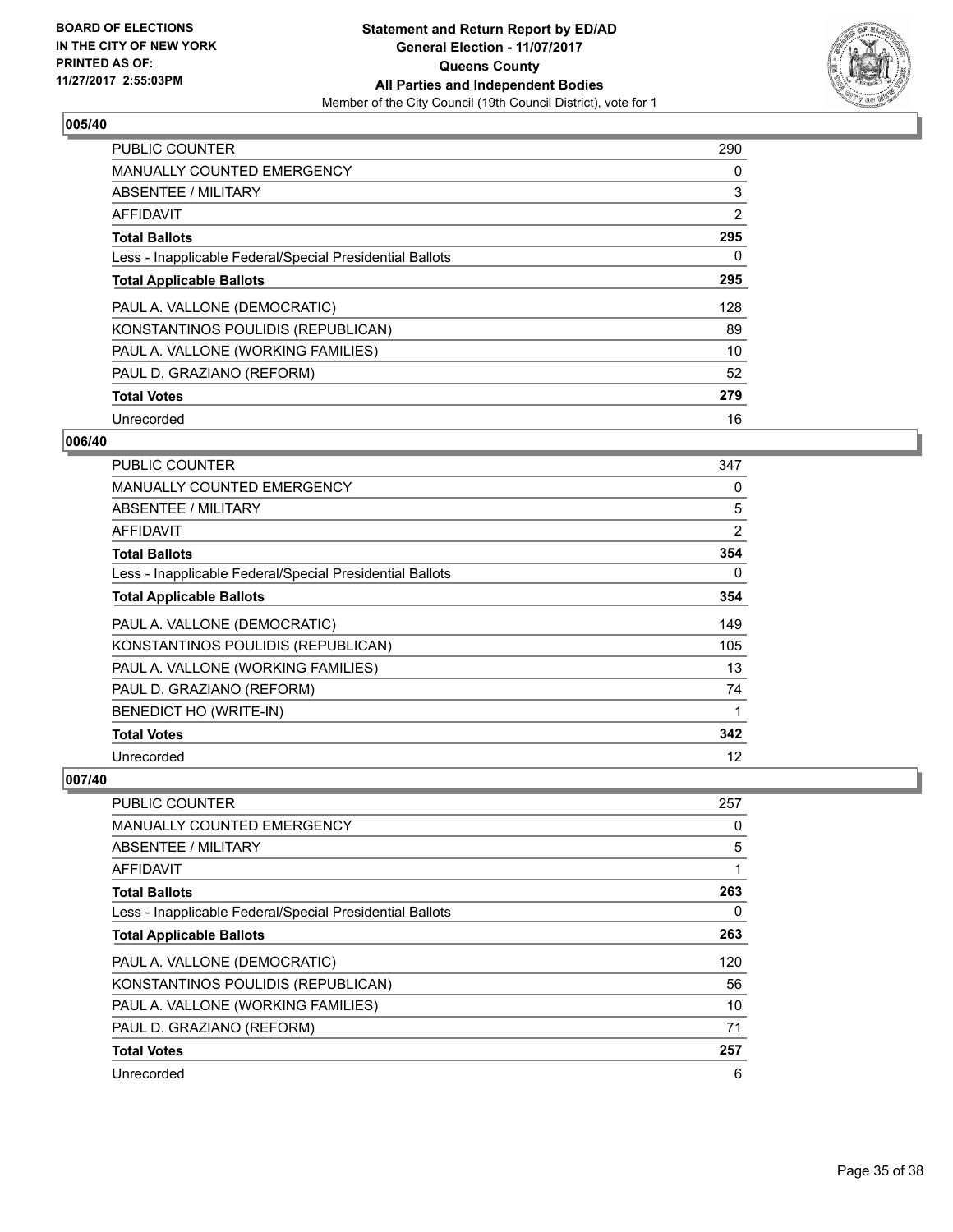

| <b>PUBLIC COUNTER</b>                                    | 348            |
|----------------------------------------------------------|----------------|
| <b>MANUALLY COUNTED EMERGENCY</b>                        | 0              |
| ABSENTEE / MILITARY                                      | 5              |
| <b>AFFIDAVIT</b>                                         | $\overline{2}$ |
| <b>Total Ballots</b>                                     | 355            |
| Less - Inapplicable Federal/Special Presidential Ballots | 0              |
| <b>Total Applicable Ballots</b>                          | 355            |
| PAUL A. VALLONE (DEMOCRATIC)                             | 163            |
| KONSTANTINOS POULIDIS (REPUBLICAN)                       | 78             |
| PAUL A. VALLONE (WORKING FAMILIES)                       | 16             |
| PAUL D. GRAZIANO (REFORM)                                | 85             |
| <b>Total Votes</b>                                       | 342            |
| Unrecorded                                               | 13             |

## **010/40**

| PAUL D. GRAZIANO (REFORM)                                | 0 |
|----------------------------------------------------------|---|
| PAUL A. VALLONE (WORKING FAMILIES)                       | 0 |
| KONSTANTINOS POULIDIS (REPUBLICAN)                       | 0 |
| PAUL A. VALLONE (DEMOCRATIC)                             | 3 |
| <b>Total Applicable Ballots</b>                          | 3 |
| Less - Inapplicable Federal/Special Presidential Ballots | 0 |
| <b>Total Ballots</b>                                     | 3 |
| AFFIDAVIT                                                | 0 |
| ABSENTEE / MILITARY                                      | 0 |
| <b>MANUALLY COUNTED EMERGENCY</b>                        | 0 |
| <b>PUBLIC COUNTER</b>                                    | 3 |

| <b>PUBLIC COUNTER</b>                                    | 32 |
|----------------------------------------------------------|----|
| <b>MANUALLY COUNTED EMERGENCY</b>                        | 0  |
| ABSENTEE / MILITARY                                      | 0  |
| AFFIDAVIT                                                | 0  |
| <b>Total Ballots</b>                                     | 32 |
| Less - Inapplicable Federal/Special Presidential Ballots | 0  |
| <b>Total Applicable Ballots</b>                          | 32 |
| PAUL A. VALLONE (DEMOCRATIC)                             | 26 |
| KONSTANTINOS POULIDIS (REPUBLICAN)                       |    |
| PAUL A. VALLONE (WORKING FAMILIES)                       |    |
| PAUL D. GRAZIANO (REFORM)                                | 4  |
| <b>Total Votes</b>                                       | 32 |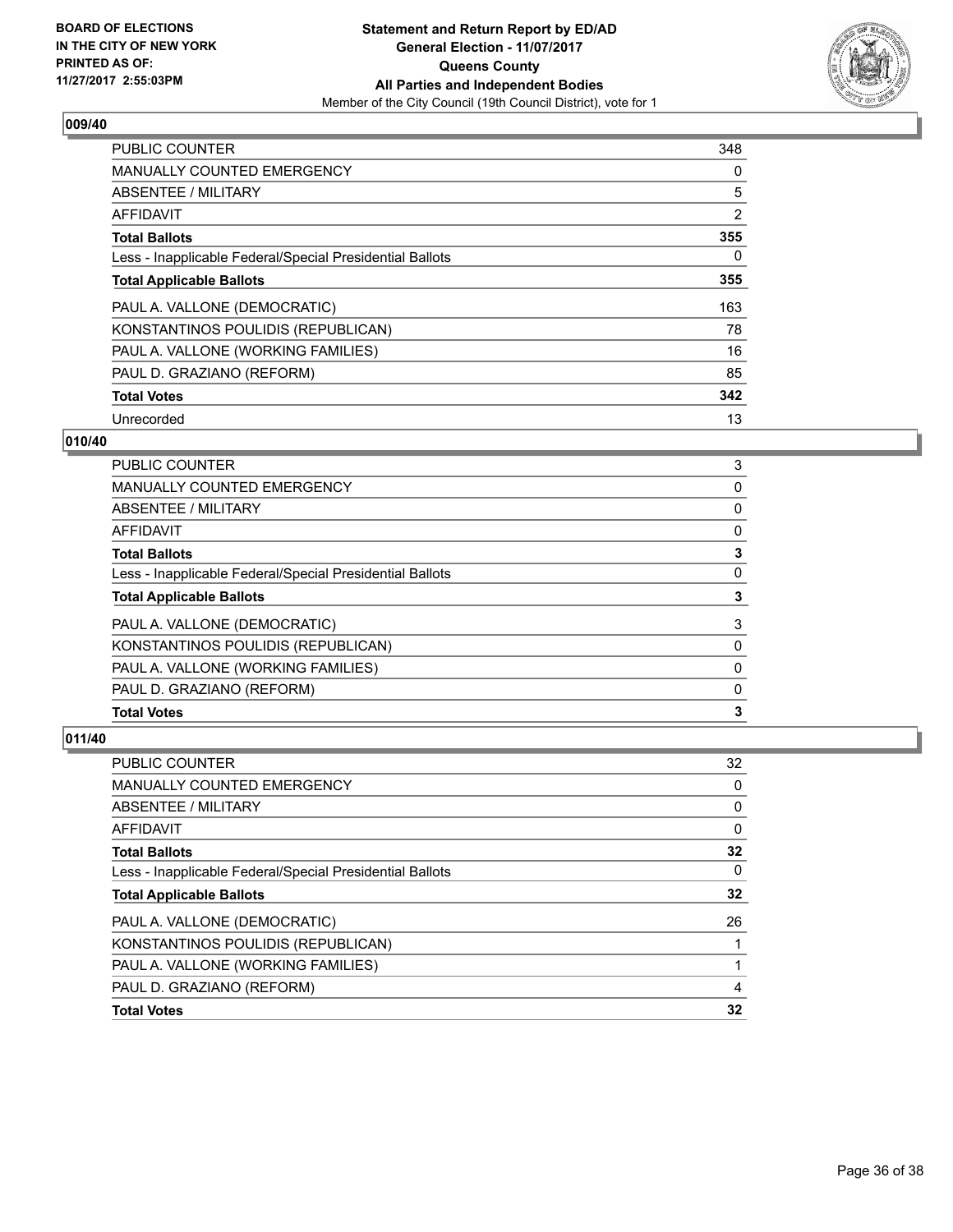

| <b>PUBLIC COUNTER</b>                                    | 23 |
|----------------------------------------------------------|----|
| <b>MANUALLY COUNTED EMERGENCY</b>                        | 0  |
| ABSENTEE / MILITARY                                      | 0  |
| <b>AFFIDAVIT</b>                                         | 0  |
| <b>Total Ballots</b>                                     | 23 |
| Less - Inapplicable Federal/Special Presidential Ballots | 0  |
| <b>Total Applicable Ballots</b>                          | 23 |
| PAUL A. VALLONE (DEMOCRATIC)                             | 15 |
| KONSTANTINOS POULIDIS (REPUBLICAN)                       |    |
| PAUL A. VALLONE (WORKING FAMILIES)                       |    |
| PAUL D. GRAZIANO (REFORM)                                | 5  |
| <b>Total Votes</b>                                       | 22 |
| Unrecorded                                               | 1  |

## **013/40**

| PUBLIC COUNTER                                           | 298 |
|----------------------------------------------------------|-----|
| <b>MANUALLY COUNTED EMERGENCY</b>                        | 0   |
| ABSENTEE / MILITARY                                      | 11  |
| AFFIDAVIT                                                | 4   |
| <b>Total Ballots</b>                                     | 313 |
| Less - Inapplicable Federal/Special Presidential Ballots | 0   |
| <b>Total Applicable Ballots</b>                          | 313 |
| PAUL A. VALLONE (DEMOCRATIC)                             | 160 |
| KONSTANTINOS POULIDIS (REPUBLICAN)                       | 64  |
| PAUL A. VALLONE (WORKING FAMILIES)                       | 18  |
| PAUL D. GRAZIANO (REFORM)                                | 58  |
| <b>Total Votes</b>                                       | 300 |
| Unrecorded                                               | 13  |

| PUBLIC COUNTER                                           | 103 |
|----------------------------------------------------------|-----|
| MANUALLY COUNTED EMERGENCY                               | 0   |
| ABSENTEE / MILITARY                                      | 2   |
| AFFIDAVIT                                                | 1   |
| <b>Total Ballots</b>                                     | 106 |
| Less - Inapplicable Federal/Special Presidential Ballots | 0   |
| <b>Total Applicable Ballots</b>                          | 106 |
| PAUL A. VALLONE (DEMOCRATIC)                             | 52  |
| KONSTANTINOS POULIDIS (REPUBLICAN)                       | 15  |
| PAUL A. VALLONE (WORKING FAMILIES)                       | 1   |
| PAUL D. GRAZIANO (REFORM)                                | 34  |
| <b>Total Votes</b>                                       | 102 |
| Unrecorded                                               | 4   |